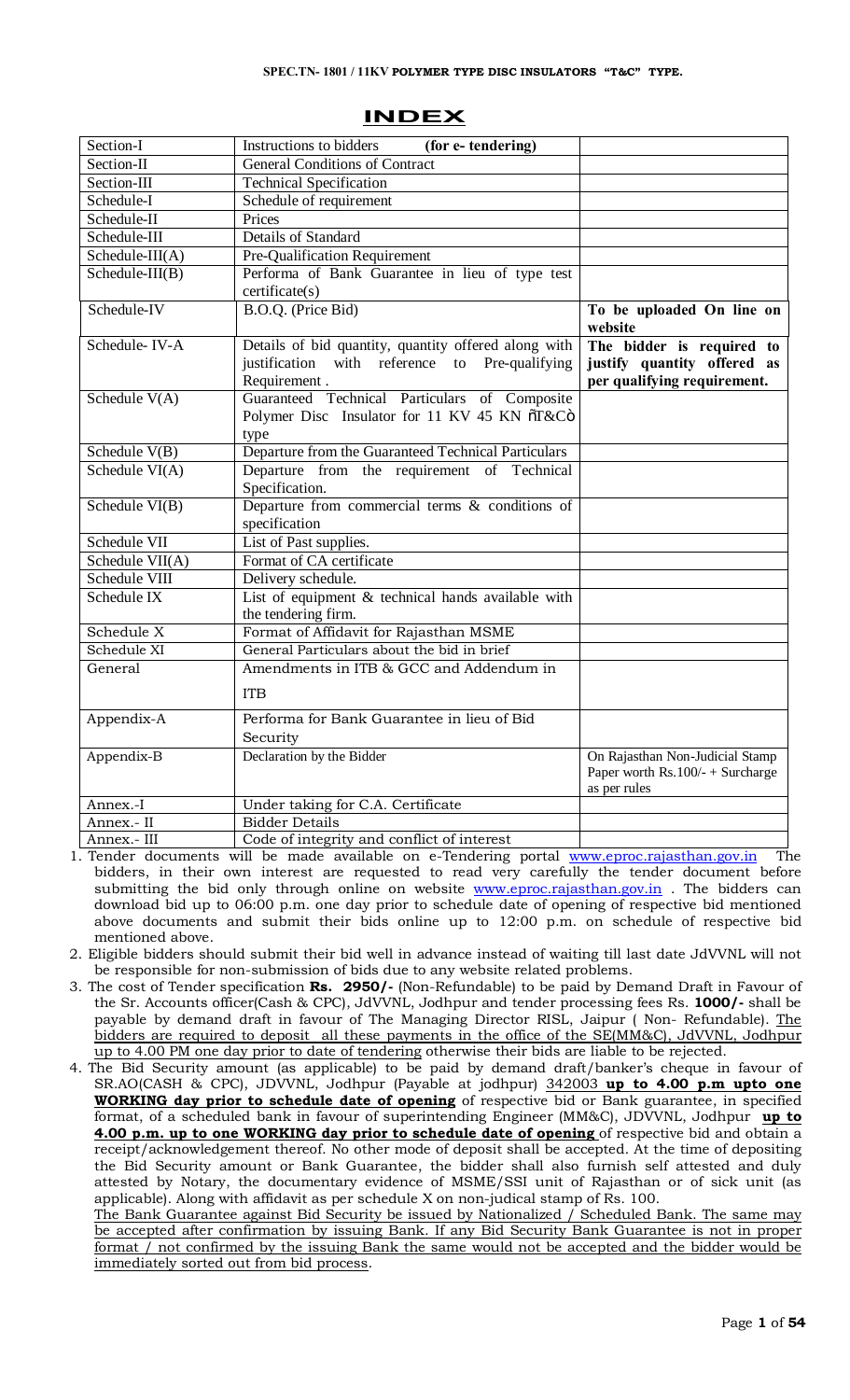

#### **JODHPUR VIDYUT VITARAN NIGAM LIMITED (MATERIAL MANAGEMENT & CONTRACT)**

#### **NEW POWER HOUSE, INDUSTRIAL AREA, JODHPUR -342003 TELEPHONE: 0291-2742223/ FAX: 0291-2746539/E-mail-semmcjdvvnl@gmail.com Corporate Identity Number (CIN)-U40109RJ2000SGC016483 GST No. 08AAACJ8578R1ZJ** ---------------------------------------------------------------------------------------------------

#### **TENDER SPECIFICATION NO. JdVVNL/SE(MM&C)/EIIAII/1801**

Tenders are hereby invited in e-tender system for purchase of **SPECIFICATION FOR SUPPLY OF COMPOSITE POLYMER DISC INSULATOR FOR 11 KV 45 KN T&C TYPE.** Tenders are to be submitted online in electronic format on website http:eproc.rajasthan.gov.in.

The details are as under-

| S.No. | Name of Item                                                   | Quantity       | <b>Estimated</b><br>Unit F.O.R.                  |
|-------|----------------------------------------------------------------|----------------|--------------------------------------------------|
|       |                                                                |                | <b>Destination</b><br><b>Price</b><br>per<br>No. |
|       | Composite Polymer Disc insulators for 11 KV 45 KN<br>"T&C"type | 100000<br>Nos. | Rs. 104.02                                       |

| A            | NIT No.             | <b>TN-1801</b>                                        |
|--------------|---------------------|-------------------------------------------------------|
| B            | Cost of             | Rs. 2,950.00 (Two Thousand Nine Hundred & Fifty only) |
|              | Specification       | For MSME of Rajasthan Rs. 1475.00                     |
|              |                     | (One Thousand Four Hundred Seventy Five)              |
| $\mathbf C$  | Processing of RISL  | Rs. 1,000.00 (One Thousand only)                      |
| D            | Bid security        | General Bidder : Rs 208040.00                         |
|              |                     | Sick Unit of Rajasthan: Rs 104020.00                  |
|              |                     | SSI unit of Rajasthan : Rs. 52010.00*                 |
| E            | Validity            | 120 days from the next date of opening of techno-     |
|              |                     | commercial bid.                                       |
| $\mathbf{F}$ | Base date for price | <b>Firm Price</b>                                     |
|              | variation           |                                                       |

**\*\*In case SSI unit of Rajasthan quotes quantity less than the tendered quantity , then they are required to furnish Bid security @ 0.5% of the estimated value of the quantity offered by them, failing which bid shall be considered non-responsive.**

Estimated unit FOR price for **Composite Polymer Disc insulators 11 KV 45 KN T&C Type is** is Rs. **104.02 /Nos.**

The micro , small & Medium Scale Industries of Rajasthan and sick Industries , other than Small Scale Industries , whose cases are pending before the Board of Industrial and Financial Reconstructioon (BIFR) shall furnish self attested documentary evidence duly attested by notary to claim the above.

|             | <b>IMPORTANT DATES</b>         |                      |                                  |  |  |  |
|-------------|--------------------------------|----------------------|----------------------------------|--|--|--|
| <b>S.N.</b> | Events                         | Date & Time          | Location                         |  |  |  |
| 1           | Date of downloading of tender  | Up to 17.05.2022     | www.jdvvnl.com &                 |  |  |  |
|             | specifications                 | $(6:00 \text{ PM})$  | http:eproc.rajasthan.gov.in      |  |  |  |
| 2           | Deposit of cost of Tender      | Up to 17.05.2022     | Office of Sr. A.O (Cash & CPC) / |  |  |  |
|             | Specifications & Performa of   | $(4:00 \text{ PM})$  | SE (MM&C), JdVVNL, New Power     |  |  |  |
|             | Bid Securing and furnishing of |                      | House, Industrial Area, Jodhpur  |  |  |  |
|             | Processing fee                 |                      |                                  |  |  |  |
| 3           | Last Date & time of submission | Up to 18.05.2022     | http:eproc.rajasthan.gov.in      |  |  |  |
|             | of electronic bid              | $(12:00 \text{ PM})$ |                                  |  |  |  |
| 4           | Opening of Technical Bid       | 18.05.2022           | http:eproc.rajasthan.gov.in      |  |  |  |
|             |                                | $(3:00 \text{ PM})$  |                                  |  |  |  |
| 5.          | Opening of Price Bid           | To be intimated      | http:eproc.rajasthan.gov.in      |  |  |  |
|             |                                | separately to the    |                                  |  |  |  |
|             |                                | qualified bidders    |                                  |  |  |  |

#### Page **2** of **54**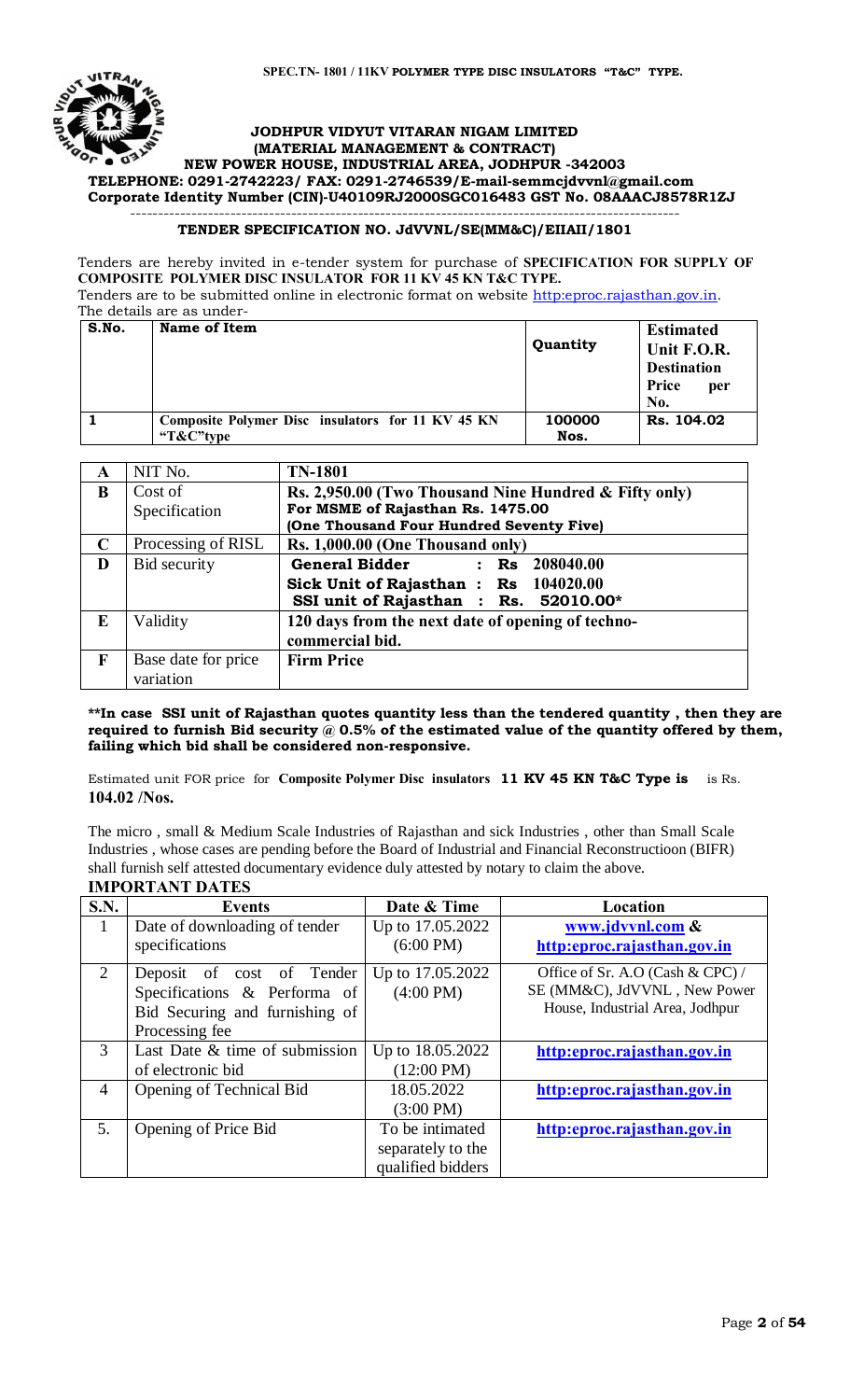# **SECTION-III**

# **TECHNICAL SPECIFICATION FOR COMPOSITE POLYMER DISC INSULATORS**

#### **11 KV 45 KN T&C TYPE**

# **3.1 SCOPE :**

3.1.1 This specification covers design, manufacture, testing and supply of composite insulators for use in the 11 KV overhead transmission lines and substations. The composite insulators shall be of the following type:

Long rod insulators for conductors in tension application at angle/cut points. The insulators shall be of tongue & Clevis type.

The technical specifications, contained herein, are for the guidance of the tenderers. Any deviation from the Purchaser's specification will be considered on their relative merits in respect of performance, efficiency, durability and overall economy consistent with the requirements stipulated herein after. Such deviations shall be clearly entered by the tenderer in the form as per Schedule-VI of the specification.

# **3.2 STANDARDS :**

3.2.1 Following Indian/ International Standards, which shall mean latest revision, with amendments/changes adopted and published, unless specifically stated otherwise in the Specification, shall be referred while accessing conformity of insulators with these specifications.

3.2.2 In the event of supply of insulators conforming to standards other than specified, the Bidder shall confirm in his bid that these standards are equivalent or better to those specified. In case of award, salient features of comparison between the standards proposed by the Bidder and those specified in this document will be provided by the Supplier to establish equivalence.

|                | <b>Indian Standard</b> |                                                                                                                                | International                 |
|----------------|------------------------|--------------------------------------------------------------------------------------------------------------------------------|-------------------------------|
| <b>SI. No.</b> | <b>Standard</b>        | <b>Title</b>                                                                                                                   | <b>Standard</b>               |
| 1              |                        | Definition, test methods and acceptance<br>criteria for composite insulators for a.c.<br>overhead lines above 1000 V           | IEC: 61109:2008               |
| $\overline{2}$ | IS: 731                | Porcelain insulators for overhead power lines<br>with a nominal voltage greater than 1000V.                                    | IEC: 60383                    |
| 3              | IS: 2071               | Methods of High Voltage Testing                                                                                                | IEC: 60060-1                  |
| 4              | IS: 2486               | Specification for Insulator fittings for                                                                                       | IEC: 60120                    |
|                |                        | Overhead Power Lines with a nominal voltage<br>greater than 1000V General Requirements<br>Tests Dimensional Requirement<br>and | IEC: 60372                    |
| 5              |                        | Thermal Mechanical insulator units<br>and                                                                                      | I EC: 60575                   |
| 6              | IS: 13134              | Guide for the selection of insulators in respect<br>of polluted conditions                                                     | IEC: 60815                    |
| 7              |                        | Characteristics of string insulator units of the long<br>rod type                                                              | IEC: 60433                    |
| 8              |                        | Hydrophobicity Classification Guide                                                                                            | <b>STRI</b><br>guide $1.92/1$ |
| 9              |                        | Radio interference characteristics of overhead<br>power lines and high-voltage equipment                                       | <b>CISPR:18.2</b><br>Part 2   |
| 10             | IS: 8263               | Methods of RI Test of HV insulators                                                                                            | IEC: 60437                    |
| 11             |                        | Standard for Insulatorsô<br>Composite-<br>Distribution Dead-end Type                                                           | <b>ANSI</b><br>C29.13-2000    |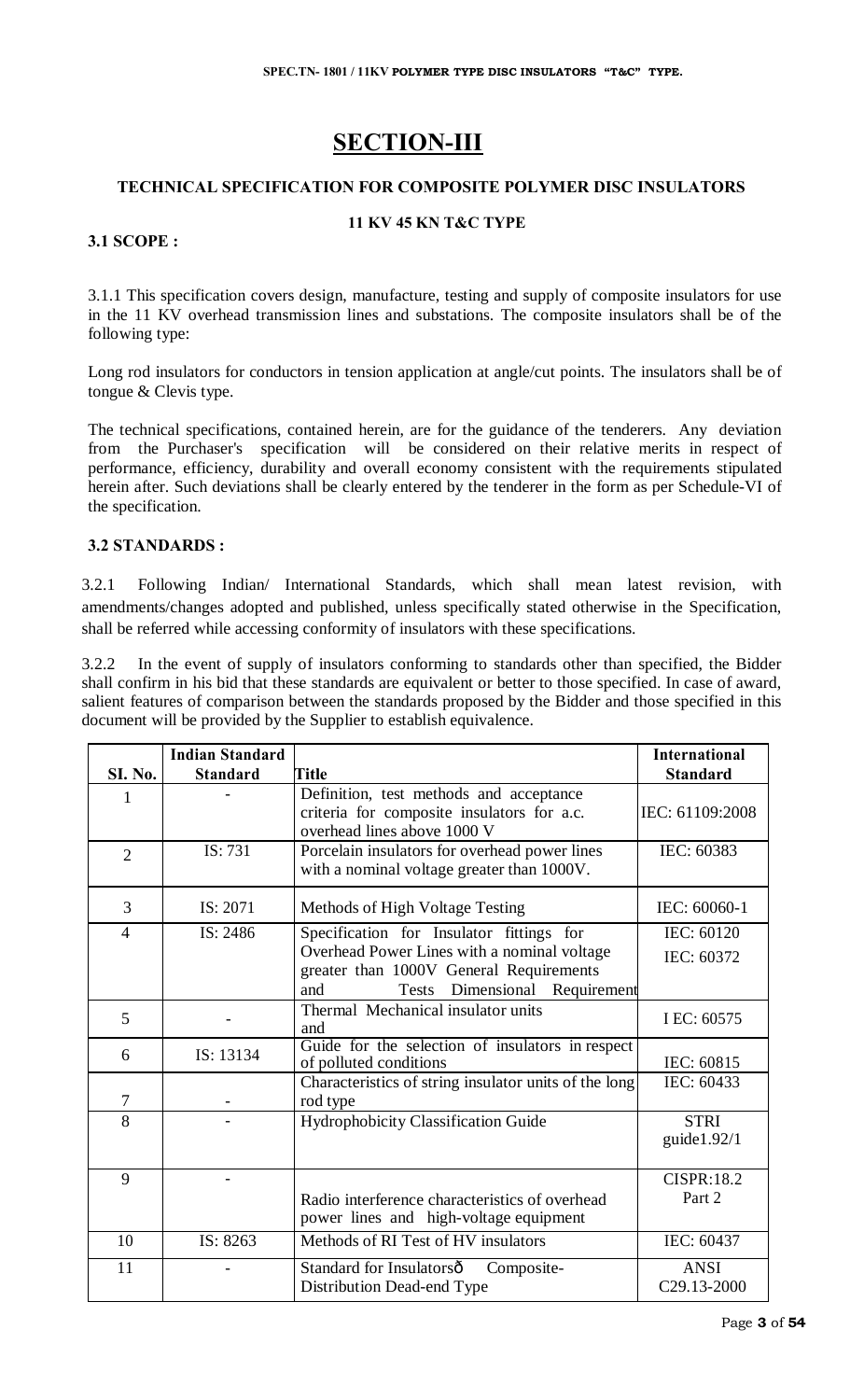#### **SPEC.TN- 1801 / 11KV POLYMER TYPE DISC INSULATORS "T&C" TYPE.**

| 12 | IS. 4759   | Hot dip zinc coatings on structural steel $\&$<br>other allied products           | ISO: 1459<br>ISO: 1461  |
|----|------------|-----------------------------------------------------------------------------------|-------------------------|
| 13 | IS: $2629$ | Recommended Practice for Hot, Dip<br>Galvanisation for iron and steel             | $ISO-1461(E)$           |
| 14 | IS: $6745$ | Determination of Weight of Zinc Coating on<br>Zinc coated iron and steel articles | ISO: 1460               |
| 15 | IS: 3203   | Methods of testing of local thickness of<br>electroplated coatings                | ISO: 2178               |
| 16 | IS: $2633$ | Testing of Uniformity of Coating of zinc<br>coated articles                       |                         |
| 17 |            | Standard specification for glass.<br>fiber strands                                | <b>ASTMD</b><br>578-05  |
| 18 |            | Standard test method for compositional<br>analysis by Thermogravimetry            | <b>ASTME</b><br>1131-03 |
| 19 | IS: 4699   | Specification for refined secondary Zinc                                          |                         |

# **3.3 TECHNICAL DESCRIPTION OF COMPOSITE INSULATORS**

# **3.3.1 Service condition**

| Maximum ambient temperature   | $50^{\circ}$ C  |
|-------------------------------|-----------------|
| Minimum ambient temperature   | $-5^{\circ}C$   |
| Relative humidity             | 0 to 100%       |
| Isoceraunic level             | 25              |
| Number of rainy days per year | 70 days         |
| Annual rain fall              | 10 to 100 cm    |
| Wind pressure                 | 195 Kg/sq cm    |
| Altitude                      | 200 M to 1000 M |

# **3.3.2 General Requirement**

- (i) The composite insulators shall generally confirm to latest Standards as listed in 3.2.
- (ii) The Composite Insulator will be used on lines on which the conductor will be ACSR of size up to 200 sqmm. The insulators should withstand the conductor tension, the reversible wind load as well as the high frequency vibrations due to wind.
- (iii) The insulators shall be suitable for  $3\phi$ , 50 Hz, effectively earthed 11kV overhead distribution system in a heavily polluted atmosphere. Long rod insulators shall be of tongue & clevis type as specified. The conductor will be ACSR / AAA Conductor of any size upto 200 Sq.mm. The insulator should withstand the conductor tension, the reversible wind load as well as the high frequency vibrations due to wind.
- (iv) Bidder must be an indigenous manufacturer and supplier of composite insulators of rating 11 KV & 33 KV or above or must have developed proven in house technology and manufacturing process for composite insulators of above rating or possess technical collaboration/association with a manufacturer of composite insulators of rating 33 KV or above. The Bidder shall furnish necessary evidence in support of the above along with the bid, which can be in the form of certification from the utilities concerned, or any other documents to the satisfaction of the purchaser.
- (v) Insulator shall be suitable for long Rod type. The diameter of composite insulator shall be as per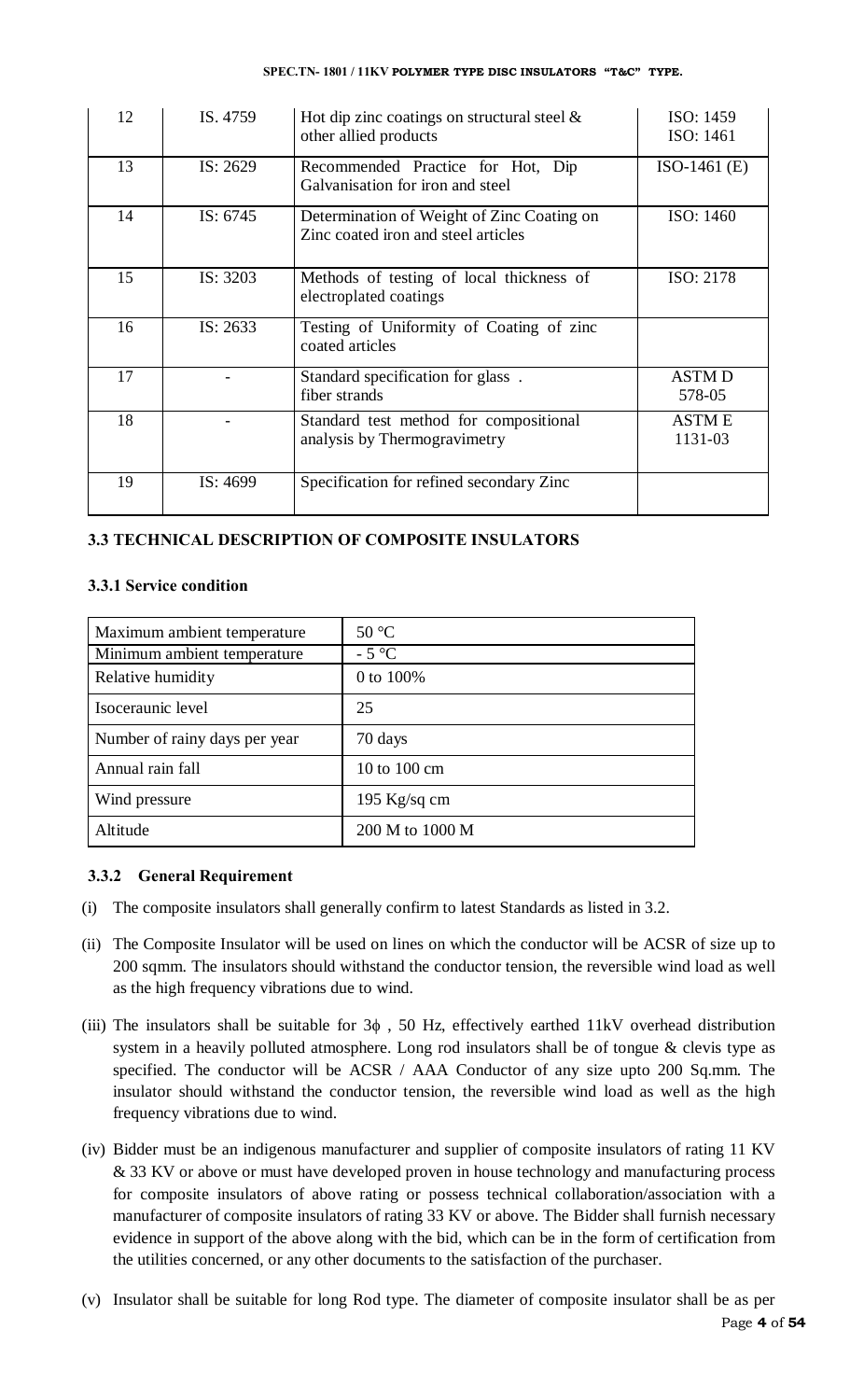technical speciation.

- (vi) Insulators shall have sheds with good self-cleaning properties. Insulator shed profile, spacing, projection etc. and selection in respect of polluted conditions shall be generally in accordance with the recommendation of IEC-60815/IS:13134.
- (vii) **The material of housing / Weather sheds shall have minimum 30% Silicon content by weight.**
- (viii) **All parts made of Forged steel or Malleable cast iron /SGI (Spheroidal graphite iron) shall be protected by hot dip galvanizing, confirming to latest edition of IS:4759.** All castings shall be free from blow holes and other casting defects such as cracks etc.
- (ix) All fittings shall be designed so that the harmful bimetallic corrosion is avoided and effects of vibration both on conductors and fittings are minimized. End fittings shall be free from crack, seams shrinks, air holes and rough edges. End fittings should be effectively sealed to prevent moisture ingress; effectiveness of sealing system must be supported by test documents. All surfaces of the metal parts shall be perfectly smooth without projecting points or irregularities, which may cause corona. All load bearing surfaces shall be smooth and uniform so as to distribute the loading stresses uniformly.
- (ix) The insulators shall have satisfactory electrical characteristics in outdoor use, and to be free from degradation and cracking of the housing.
- (x) The insulators shall be free from the penetration of the moisture into the interfaces of the end fitting during long term outdoor use and shall posses long term tensile withstand load characteristics.
- (xi)The insulators shall be free from voids and other defects in the core material and be non-igniting and non-flammable when exposed to flame for short periods.
- (xii) The bidder shall furnish evidence in the form of certification from the power utilities that the similar type of product supplied to them had been performing satisfactorily.
- (xiii) The design of the insulators shall be such that stresses due to expansion and contraction in any part of the insulator not lead to deterioration.
- (xiv) The core (FRP rod) shall be sound and free of crack and voids that may adversely affect the insulators.
- (xv) Weather sheds shall be uniform in quality they shall be clean, sound, smooth and free from defects and excessive flashing at parting lines.
- (xvi) The design, manufacturing process and material control at various stages shall be such as to give maximum working load, highest mobility, best resistance to corrosion, good finish and elimination of sharp edges and corners.
- (xvii)The size of composite insulator , minimum creepage distance and mechanical strength alongwith hardware fittings shall be as follows:

| Type of<br>Composite<br>Insulator | Nominal<br>system<br>voltage<br>$KV$ (rms) | Highest<br>system<br>Voltage<br>KV(rms) | Visible<br>discharge<br>test<br>voltage<br>$KV$ (rms) | Wet Power<br>Frequency<br>withstand<br>voltage<br>$KV$ (rms) | Impulse<br>Withstand<br>voltage<br>$KV$ (rms) | Minimum<br>creepage<br>distance<br>(mm)<br>Heavily<br>polluted 25<br>$mm/KV$ ] | Min.<br>failing<br>load | Pin Ball<br>Shank<br>Diameter<br>(mm) |
|-----------------------------------|--------------------------------------------|-----------------------------------------|-------------------------------------------------------|--------------------------------------------------------------|-----------------------------------------------|--------------------------------------------------------------------------------|-------------------------|---------------------------------------|
| Long rod                          |                                            | 12                                      |                                                       | 35                                                           | 75                                            | 320                                                                            | 45                      | 16                                    |
| Insulator                         | 33                                         | 36                                      | 27                                                    | 75                                                           | 170                                           | 900                                                                            | 45                      | 16                                    |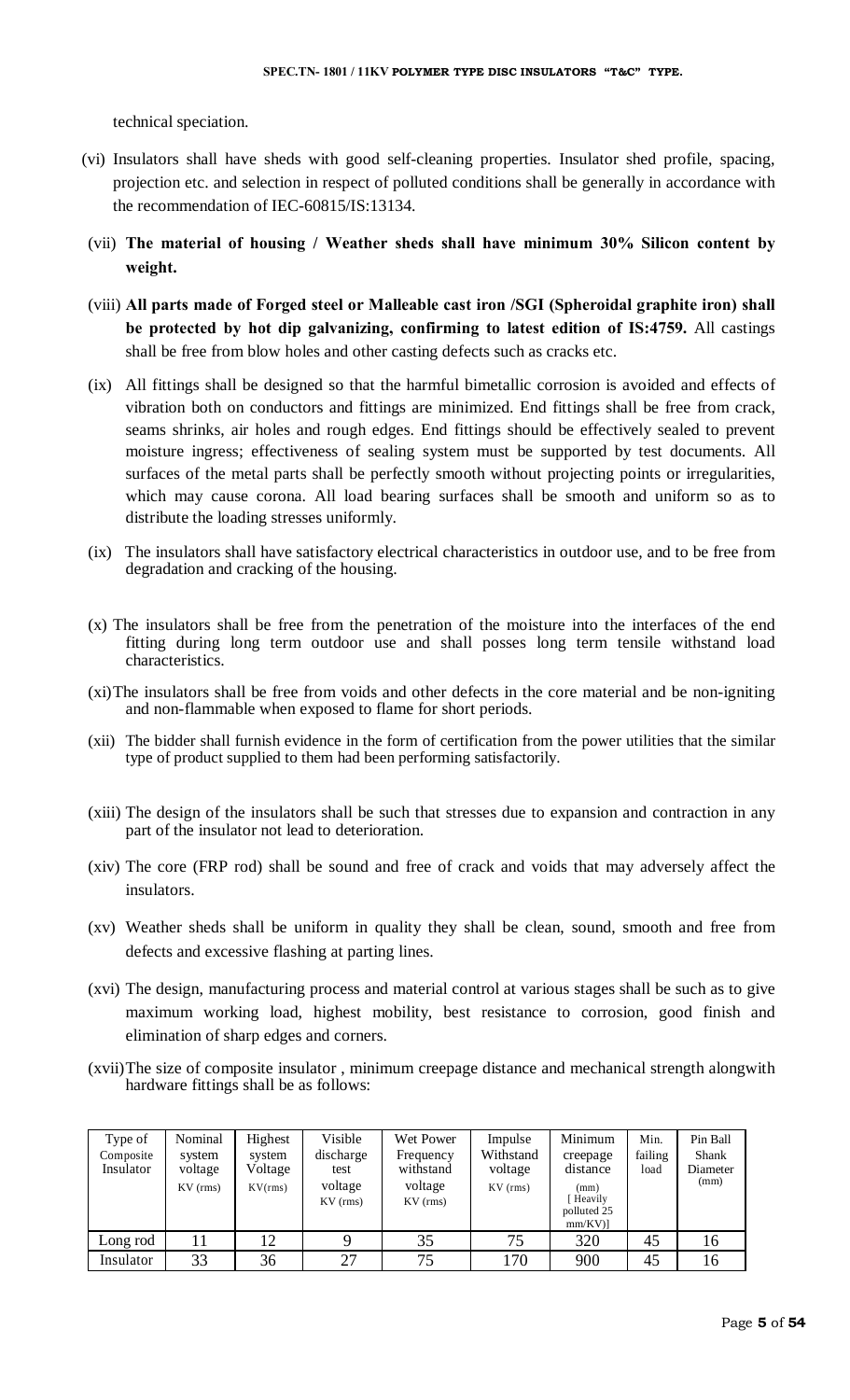(xviii) The tolerances on all dimensions e.g. diameter, length and creepage distance shall be allowed as follows in line with-IEC 61109:2008

 $\pm$  (0.04d+1.5) mm when d  $\ddot{\text{O}}$ 300 mm.

 $\pm (0.025d+6)$  mm when  $d > 300$  mm.

Where d being the dimensions in mm for diameter, length or creepage distance as the case may be.

However, no negative tolerance shall be applicable to creepage distance.

# **3. 3.3 Inter changeability**

The composite insulators including the end fitting connection shall be of standard design suitable for use with the hardware fittings of any make conforming to relevant IEC/IS standards.

# **3.3.4 Corona and RI Performance**

All surfaces shall be clean, smooth, without cuts, abrasions or projections. No part shall be subjected to excessive localized pressure. The insulator and metal parts shall be so designed and manufactured that it shall avoid local corona formation and not generate any radio interference beyond specified limit under the operating conditions.

# **3.3.5 Maintenance**

3.6.1 The composite insulators offered shall be suitable for use of hot line maintenance technique so that usual hot line operation can be carried out with ease, speed and safety.

# **3.4.0 TECHNICAL DESCRIPTION OF COMPOSITE INSULATORS**

# **3.4.1 Design and construction:**

The composite insulators shall be designed to meet the high quality, safety and reliability and are capable of withstanding a wide range of environmental conditions. Composite insulators shall consists of three parts, at least two of which are insulating parts:

- $\pm$  Core 6 The internal insulating part.
- $\pm$  Housing 6 The external insulating part.
- $\pm$  Metal and fittings 6 For attaching to hardware to support conductor.

# **3.4.1.1 Core**

It shall be a glass-fiber reinforced epoxy resin rod of high strength (FRP rod). Glass s, fibers and resin shall be optimized in the FRP rod. Glass fibers shall be Boron free electrically corrosion resistant (ECR) glass fiber or Boron free E -Glass and shall exhibit both high electrical integrity and high resistance to acid corrosion. The matrix of the FRP rod shall be Hydrolysis resistant. The FRP rod shall be manufactured through Pultrusion process. The FRP rod shall be void free.

# **3.4.1.2 Housing (Sheath)**

The FRP rod shall be covered by a seamless sheath of a silicone elastometric compound or silicon alloy compound of a thickness of 3 mm minimum. **It shall be one piece housing using injection Moulding Principle to cover the core.** The elastomer housing shall be designed to provide the necessary creepage distance and protection against environmental influences, external pollution and humidity. Housing shall confirm to the requirement of IEC 61109/92-93 with latest amendments.

It shall be extruded or directly molded on the core and shall have chemical bonding with the FRP rod. The strength of the bond shall be greater than the tearing strength of the polymer. Sheath material in the bulk as well as in the sealing/bonding area shall be free from voids.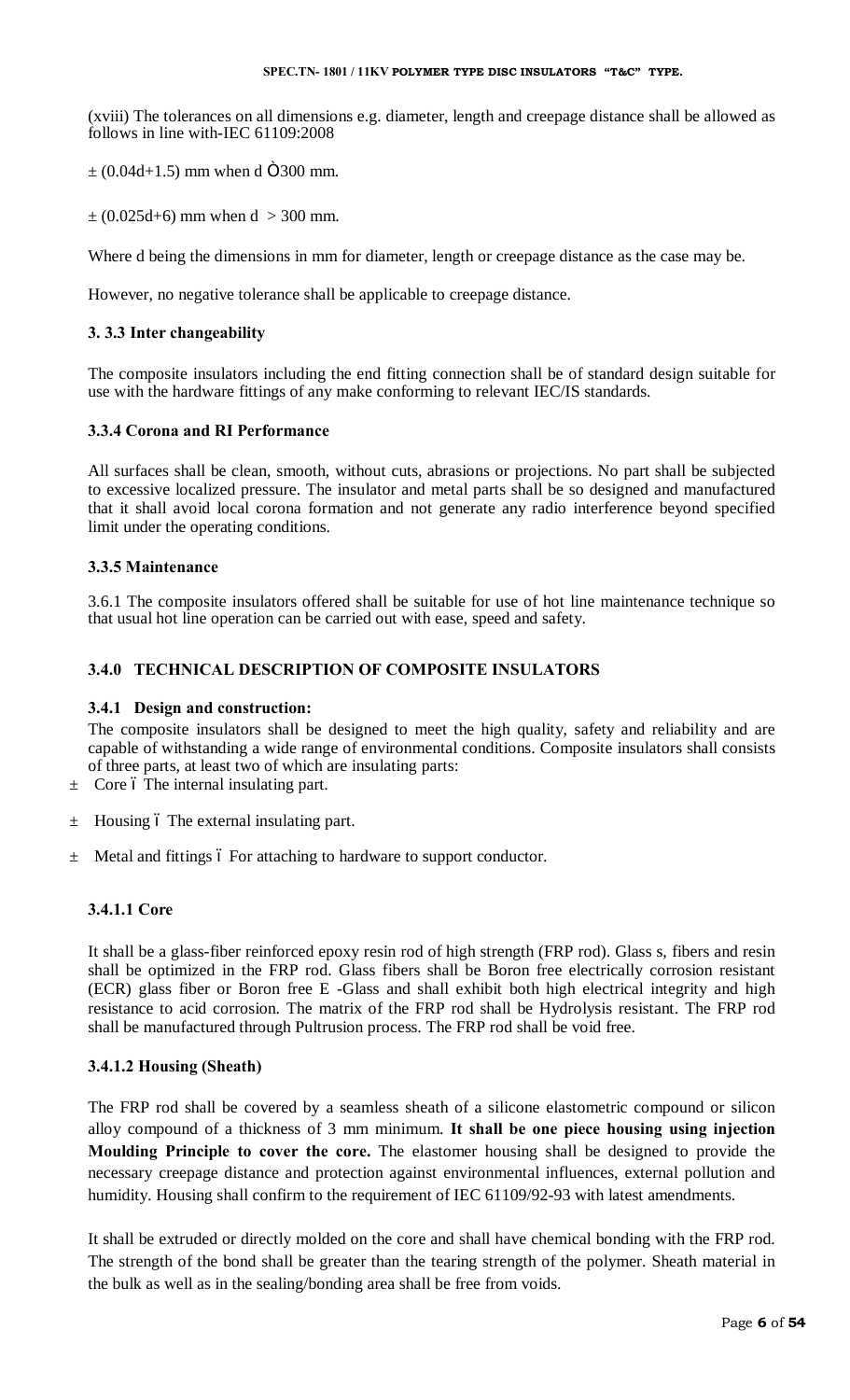# **3.4.1.3 Weather sheds**

The composite polymer weather sheds made of silicone elastomeric compound or silicon alloy shall be firmly bonded to the sheath, vulcanized to the sheath or molded as part of the sheath and shall be free from imperfections. **The weather sheds should have silicon content of minimum 30% by weight.**  The strength of the weather shed to sheath interface shall be greater than the tearing strength of the polymer. The interface, if any, between sheds and sheath (housing) shall be free from voids.

# **3.4.1.4 End Fittings**

End fittings transmit the mechanical load to the core. They shall be made of spheroidal graphite cast iron, malleable cast iron or forged steel or aluminum alloy. They shall be connected to the rod by means of a controlled compression technique. **Metal end fittings shall be suitable for tongue & clevis hardware / ball & socket hardware of respective specified mechanical load and shall be hot dip galvanized after, all fittings have been completed.** The material used in fittings shall be corrosion resistant. As the main duty of the end fittings is the transfer of mechanical load to the core fittings should be properly attached to the core by a coaxial or hexagonal compression process & should not damage the individual fibers or crack the core.

The gap between fitting and sheath shall be sealed by a flexible silicone elastomeric compound or silicone alloy compound sealant. System of attachment of end fitting to the rod shall provide superior sealing performance between housing, i.e. seamless sheath and metal connection. The sealing must be moisture proof. The dimension of end fittings of insulators shall be in accordance with the standard dimension stated in IEC:60120/IS:2486 -Part-II/1989.

| $\mathbf{1}$   | Metal end fittings shall be uniform and without sharp edges or corners and shall be free of<br>cracks, flakes, silvers, slag, blow-holes shrinkages defects and localized porosity.                                                                                                                                                                                                                                                                                        |
|----------------|----------------------------------------------------------------------------------------------------------------------------------------------------------------------------------------------------------------------------------------------------------------------------------------------------------------------------------------------------------------------------------------------------------------------------------------------------------------------------|
| $\overline{2}$ | They shall be connected to the rod by means of a controlled compression technique. As the<br>main duty of the end fittings is the transfer of mechanical loads to the core the fittings<br>should be property attached to the core by a coaxial or hexagonal compression process and<br>should not damage the individual fibers or crack the core.                                                                                                                         |
| 3              | gap between fittings and sheath shall be sealed by flexible<br>The<br>silicone<br>elastometric compound or silicone alloy compound sealant, system of attached of end fitting<br>to the rod shall provide superior sealing performance between housing, i.e. seamless sheath<br>and metal connection. The sealing must be moisture proof.                                                                                                                                  |
| $\overline{4}$ | The dimensions of end fittings of insulators shall be in accordance with the standard<br>dimensions stated in IEC: 60120/IS:24866Part-II/1989. Nominal dimensions of the ball and<br>socket and tongue & cleave type insulator shall be in accordance with the standard shown<br>at Sr. No.4.0. No joints in ball and socket or pin will be allowed. Outer portion of ball or<br>socket should be Zinc Sleeved with minimum 99.95% purity of electrolytic high grade Zinc. |
| 5              | The finished surface shall be smooth and shall have a good performance. The surface shall<br>not crack or get chipped due to ageing effect under normal and abnormal service conditions<br>or while handling during transit or erection.<br>The design of the fittings and the insulators shall be such that there is no local corona<br>formation or discharges likely to cause the interference to either should or vision<br>transmission.                              |
| 6              | The insulators shall have "W" type phosphors Bronze or R type Stainless steel security<br>clips for ball sockets portion of insulators confirming to IS-2486.                                                                                                                                                                                                                                                                                                              |

# **3.5. Workmanship**

3.5.1 All the materials shall be of latest design and conform to the best engineering practices adopted in the high voltage field. Bidders shall offer only such insulators as are guaranteed by them to be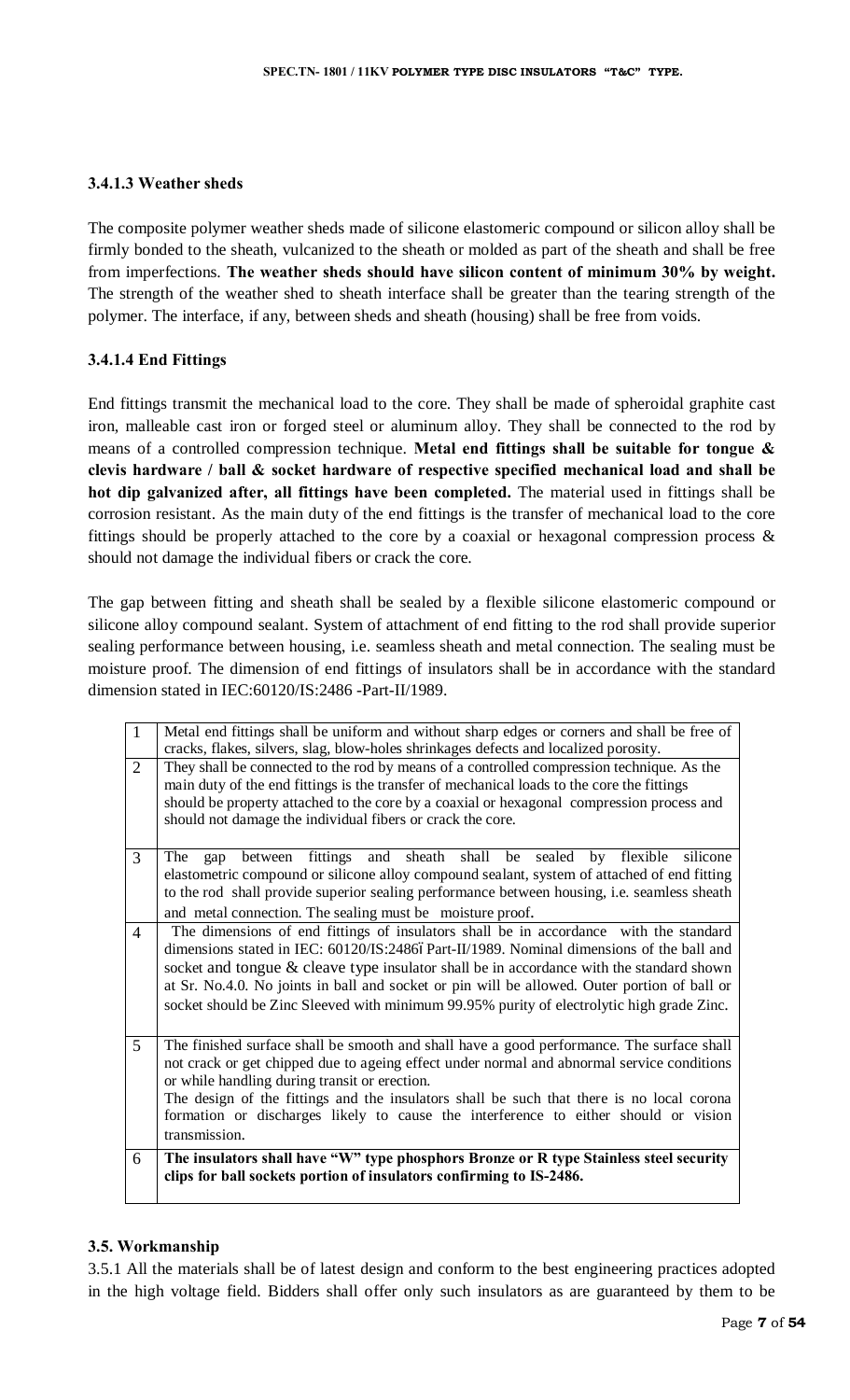#### **SPEC.TN- 1801 / 11KV POLYMER TYPE DISC INSULATORS "T&C" TYPE.**

satisfactory and suitable for continued good service in power transmission lines.

- (a) The design, manufacturing process and material control at various stages shall be such as to give maximum working load, highest mobility, best resistance to corrosion, good finish and elimination of sharp edges and corners.
- (b) The design of the insulators shall be such that stresses due to expansion and contraction in any part of the insulator shall not lead to deterioration.
- (c) The core shall be sound and free of cracks and voids that may adversely affect the insulators.
- (d) Weather sheds shall be uniform in quality. They shall be clean, sound, smooth and shall be free from defects and excessive flashing at parting lines.

3.5.2 End fittings shall be free from cracks, seams, shrinks, air holes and rough edges. End fittings should be effectively sealed to prevent moisture ingress; effectiveness of sealing system must be supported by test documents. All surfaces of the metal parts shall be perfectly smooth with out projecting points or irregularities, which may cause corona. All load bearing surfaces shall be smooth and uniform so as to distribute the loading stresses uniformly.

3.5.3 All ferrous parts shall be hot dip galvanized to give a minimum average coating of zinc equivalent to 610 gm/sq.m. or 87 $\mu$ m thickness and shall be in accordance with the requirement of IS: 4759. The zinc used for galvanizing shall be of purity 99.5% as per IS: 4699. The zinc coating shall be uniform, adherent, smooth, reasonably bright continuous and free from imperfections such as flux, ash rust stains, bulky white deposits and blisters. The galvanized metal parts shall be guaranteed to withstand at least four successive dips each lasting for one (1) minute duration under the standard precede test. The galvanizing shall be carried out only after any machining.

# **3.6 Equipment Marking**

Each insulator unit shall be legibly and indelibly marked with the following details as per IEC  $\delta$ 61109:2008

- 3.6.1 Month &Year of manufacture
- 3.6.2 Min. failing load/ guaranteed mechanical strength in Kilo Newton followed by the word 'KN' to facilitate easy identification.
- 3.6.3 Manufacturer's name/Trade mark
- 3.6.4 Voltage and Type
- 3.6.5 NAME OF DISCOM $\div$ / TN No.  $\div$
- 3.6.6 One 10 mm thick ring or 20 mm thick spot of suitable utility of paint shall be marked on the end fitting of each composite long rod of particular strength in case of The paint shall not have any deteriorating effect on the insulator performance. Following codes shall be used as identification mark :

| For 33KV 45 KN long rod unit | $\therefore$ Blue |
|------------------------------|-------------------|
|------------------------------|-------------------|

| For 11KV 45 KN long rod unit | : Red |
|------------------------------|-------|
|------------------------------|-------|

# 3.7 **Bid Drawings**

- (a) The Bidder shall furnish full description and illustration of the material offered.
- (b) The Bidder shall furnish along with the bid the outline drawing (3 copies) of each insulator unit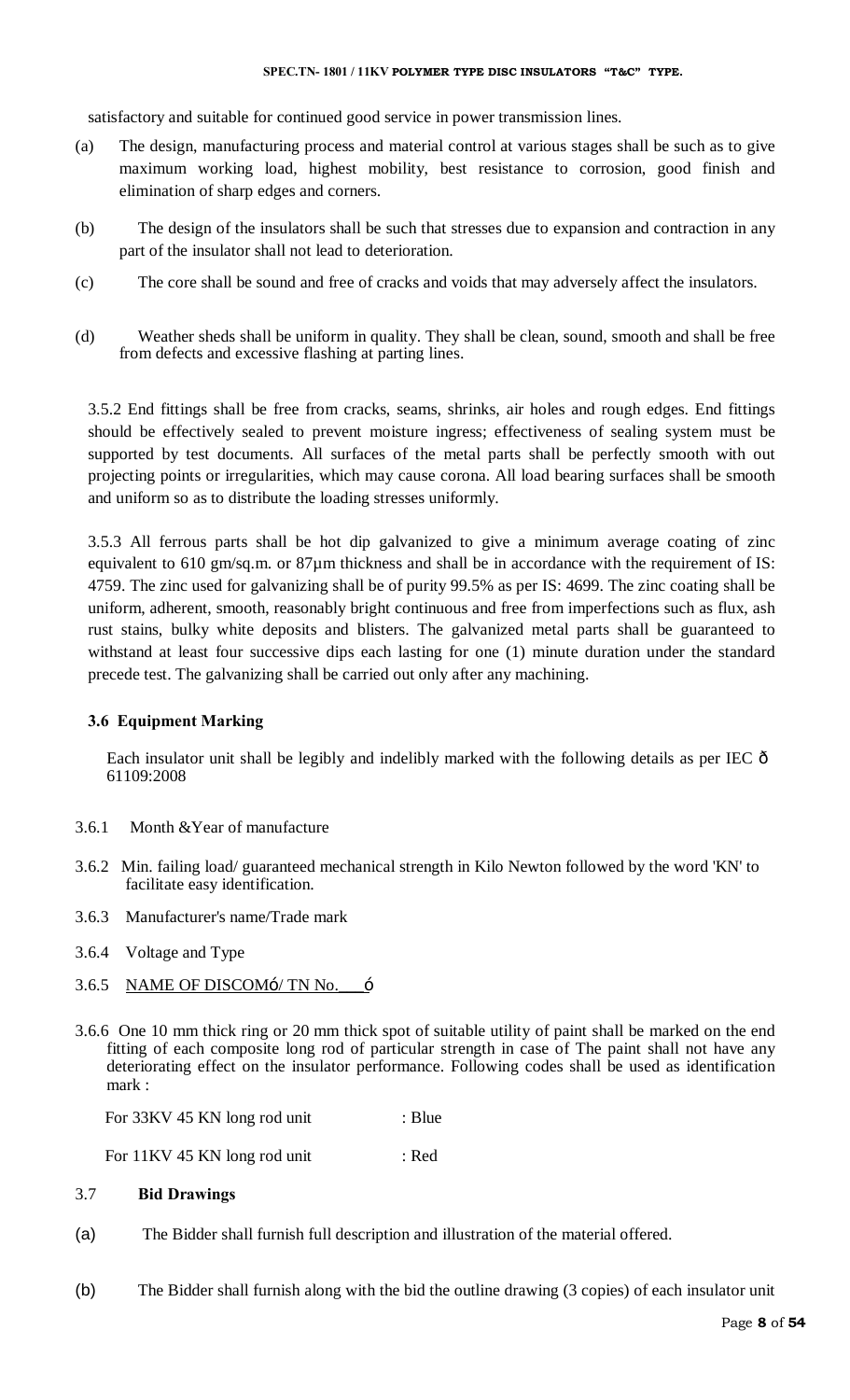including a cross sectional view of the long rod insulator unit. The drawing shall include but not be limited to the following information :

- c ) Long rod diameter with manufacturing tolerances
- d) Minimum Creepage distance with positive tolerance
- e) Eccentricity of the long rod unit

 i )Axial run out ii) Radial run out

- f) Unit mechanical and electrical characteristics
- g) Size and weight of Ball & Socket / Tong & Clevis.
- h) Weight of composite long rod units
- i) Materials
- j) Identification mark
- k) Manufacturer's catalogue number
- 3.7.2 After placement of award, the Supplier shall submit full dimensioned manufacturing insulator drawings containing all the details in four (4) copies to purchaser for approval. After getting approval from Purchaser and successful completion of all the type tests, the Supplier shall submit 10 more copies of the drawing to the Purchaser for further distribution and field use.
- 3.7.3 After placement of award the Supplier shall also submit fully dimensioned insulator

crate drawing for different type of insulators for approval of the purchaser.

# **3.8 Tests and Standards**

Insulators offered shall be manufactured with the same configuration & raw materials as used in the insulators for which design & type test reports are submitted. The manufacturer shall submit a certificate for the same. **The design & type test reports submitted shall not be more than 05 years old.**

# 3.8.1 **Design tests**

Manufacturer should submit test reports for Design Tests as per Clause No. 10 of IEC 6 61109 : 2008 along with the bid **from any Govt. approved/ a Govt. recognized/ NABL accredited laboratory/ ILAC i.e. International Laboratory Accredited laboratory / ILAC i.e International Laboratory Accreditation Corporation ( In case of foreign laboratory)** . The design tests are intended to verify the suitability of the design, materials and method of manufacture (technology). When a composite insulator is subjected to the design tests, the result shall be considered valid for the whole class of insulators, which are represented by the one tested and having the following characteristics:

- $\acute{E}$  Same materials for the core, and sheds and same manufacturing method;
- $\acute{E}$  Same material of the fittings, the same design, the same method of attachment;
- $\acute{E}$  Same or greater layer thickness of the shed material over the core (including a sheath where used);
- $\acute{E}$  Same or smaller ratio of the highest system voltage to insulation length;
	- $\acute{E}$  Same or smaller ratio of all mechanical loads to the smallest core diameter between fittings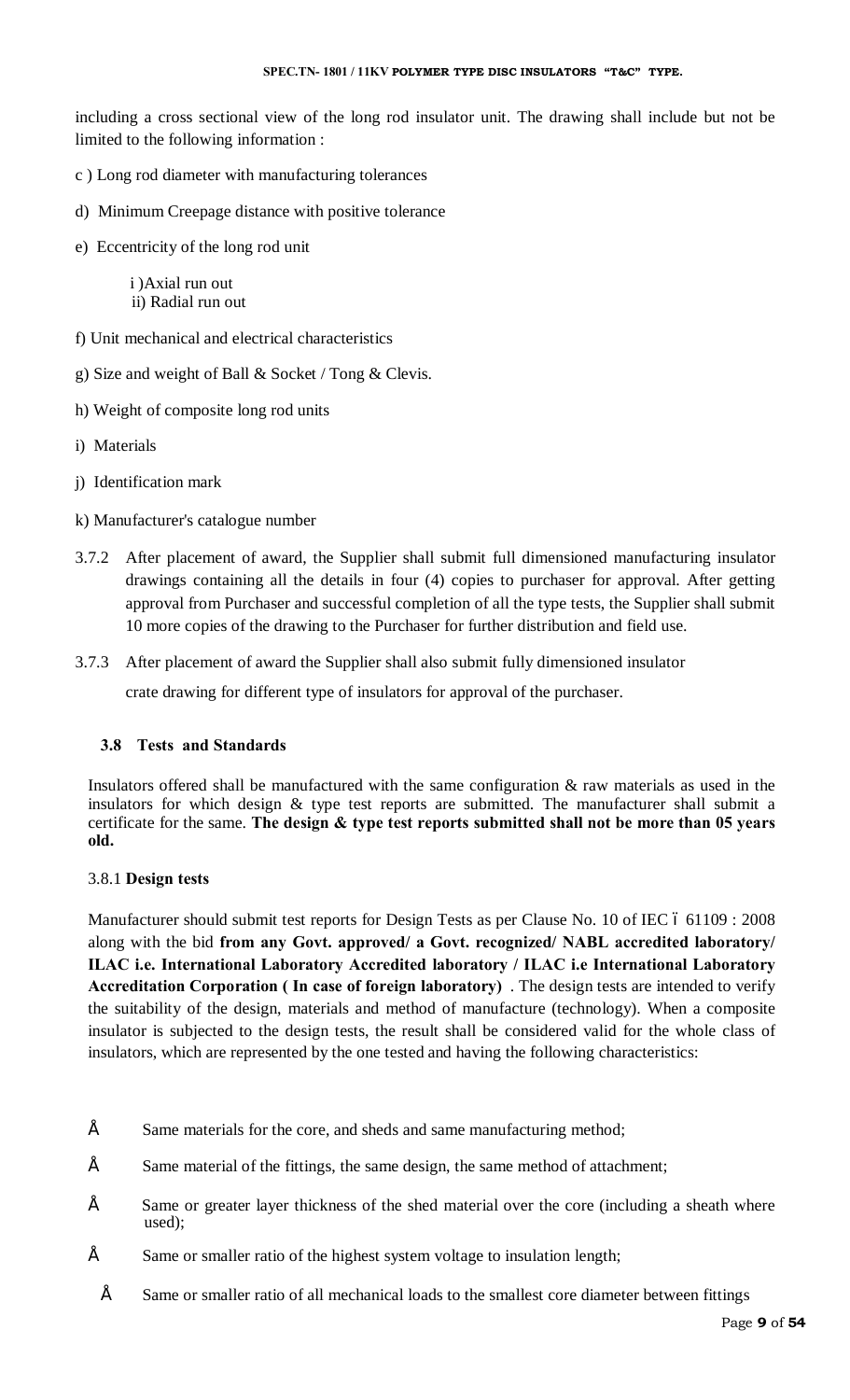$\acute{E}$  Same or greater diameter of the core.

The tested composite insulators shall be identified by a drawing giving all the dimensions with the manufacturing tolerances.

Manufacturer should submit following test reports for Design Tests as per IEC-61109 (clause- 10) along with the bid.

Additionally following tests shall be carried out or reports for the tests shall be submitted after award of contract:

UV test : the test shall be carried out in line with clause 7.2 of ANSI C 29.13.

Design test as per IEC: 61109 (Clause-10) (Report to be submitted by the bidder along with offer): -

| Sr.            | <b>Particular of Design Test REQ.</b>                            |
|----------------|------------------------------------------------------------------|
| No.            |                                                                  |
| $\mathbf{A}$   | Test on shed and housing material                                |
| 1.             | Hardness test                                                    |
| $\overline{2}$ | Accelerated weathering test                                      |
| 3              | Tracking and erosion test                                        |
| $\overline{4}$ | Flammability test                                                |
| B              | <b>Test on core material</b>                                     |
| 1.             | Dye penetration test                                             |
| 2.             | Water diffusuion test                                            |
| $\overline{C}$ | Test in inetrface and connection of end fitting                  |
| 1              | Pre stressing                                                    |
| 2.             | Water immersion pre stressing                                    |
| 3              | Verification test                                                |
| $\overline{4}$ | Steep front impulse voltage test                                 |
| 5.             | Dry power frequency voltage test                                 |
| D              | <b>Assembled core load-time test</b>                             |
| $\mathbf{1}$   | Determination of the average failing load of the core of the     |
|                | assembled insulator                                              |
| $\mathbf{2}$   | Control of the slope of the strength-time curve of the insulator |

**Note: If the manufacturer only has facilities to produce insulator s shorter than prescribed length of specimen as mentioned in IEC 61109/62217 ,the design test may be performed on insulators of those lengths available to him ,but the results are only valid for up to the length tested.** 

Additionally following tests shall be carried out and reports for the tests shall be submitted:

- **(i) RIV Test (Dry) :**
- **(ii) Brittle Fracture Resistance Test**
- **(iii) Recovery of Hydrophobicity & Corona Test**
- **(iv) Chemical Composition test for Silicon content**

Manufacturer should submit test reports for design tests as per IEC  $\acute{o}$  61109 a/w the bid

# **3.8.2 DESIGN TESTS REPORTS :**

a) The tenderer should furnish valid design test certificates from **Govt. approved/ a Govt. recognized/ NABL accredited laboratory/ ILAC i.e. International Laboratory Accredited laboratory / ILAC i.e International Laboratory Accreditation Corporation (In case of foreign laboratory)** on similar rating and design of tendered material/equipment . Tests carried out by tenderer in his own R&D units even if recognized by Govt. shall not be accepted except in case of Govt. undertakings.

b) Such design test certificates should not be older than **five years** as on the date of bid opening.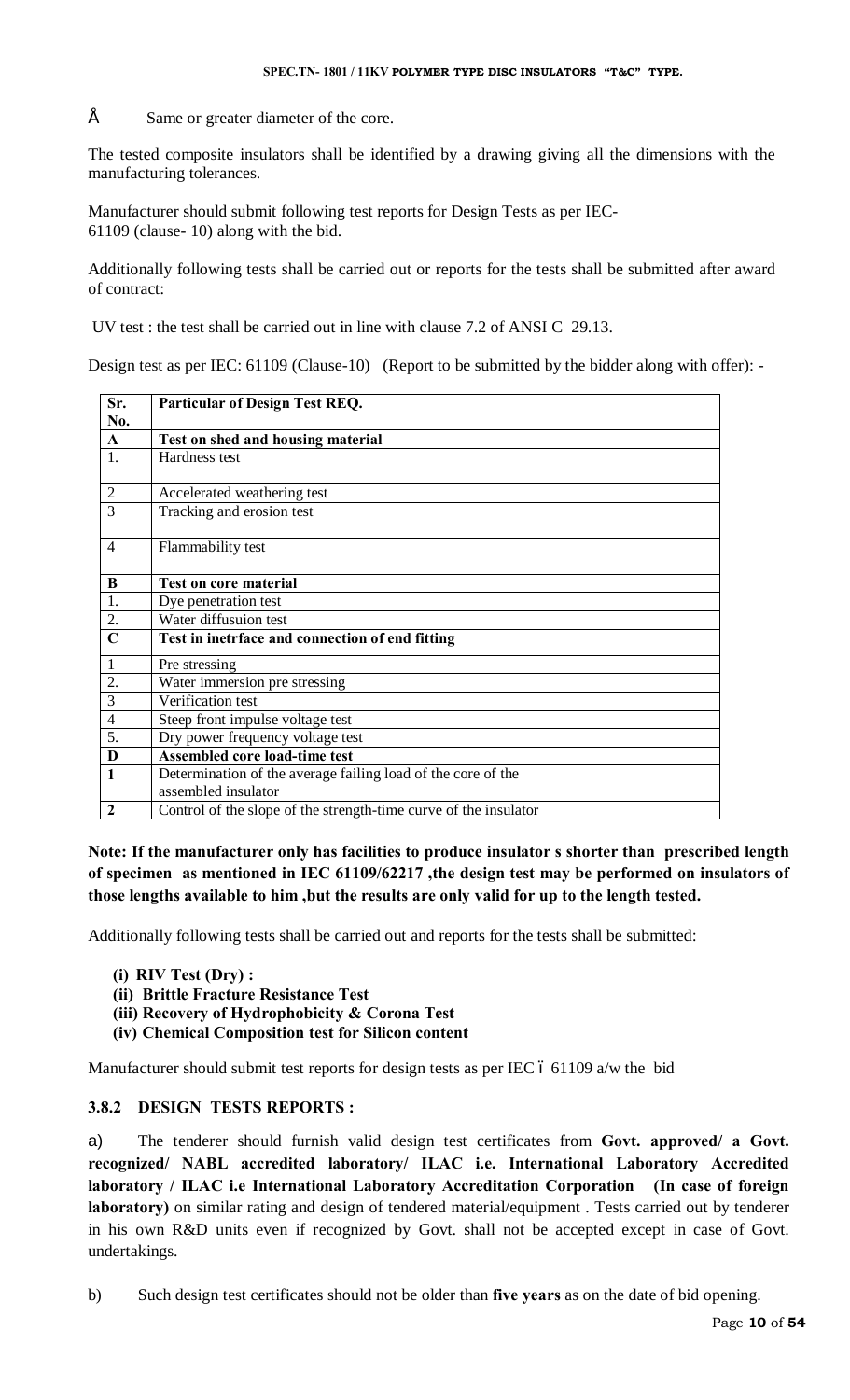c) In case the bidder is not in a position to furnish test certificate of same rating of offered item and furnish test certificate of higher rating from **Govt. approved/ a Govt. recognized/ NABL accredited laboratory/ ILAC i.e. International Laboratory Accredited laboratory / ILAC i.e International Laboratory Accreditation Corporation ( In case of foreign laboratory)** at the time of submission of bid, the bid of the bidders may be considered as responsive **if bidder gives an undertaking along with BG/DD/Pay Order that test of rating offered shall be arranged from first lot** (without asking for any delivery extension) from Govt. approved/ a Govt. recognized/ NABL accredited laboratory/ ILAC i.e. International Laboratory Accredited laboratory / ILAC i.e International Laboratory Accreditation Corporation ( In case of foreign laboratory).

d) The Bank guarantee from a scheduled Bank/DD/Pay Order should be for an amount of **Rs. 1.5 Lacs** for Outside Rajasthan based firms and **Rs. 37,500** for Rajasthan based firms, towards furnishing of satisfactory design test reports before the date of opening of technical bid. In case the bidder fails to furnish successful design test certificates from the offered lot(s), their bank guarantee/DD/Pay Order will be invoked/forfeited (Proforma for submitting undertaking a bank guarantee is enclosed as Schedule-III-B). The initial validity of B.G. shall be nine months.

# 3.8.3 **Type Tests**

The bidder shall furnish detailed type test reports of the offered composite Insulators as per clause of the Technical Specifications at the **Govt. approved/ a Govt. recognized/ NABL accredited laboratory/ ILAC i.e. International Laboratory Accredited laboratory / ILAC i.e International Laboratory Accreditation Corporation ( In case of foreign laboratory)** to prove that the composite Insulators offered meet the requirements of the specification. These Type Tests should have been carried out within five years prior to the date of opening of this tender. The following type tests shall be conducted on a suitable number of individual insulator units, components  $\&$  materials and the test report should invariably be submitted with the bid: -

3.8.3.1 The bidder shall submit type test reports , from any **Govt. approved/ a Govt. recognized/ NABL accredited laboratory/ ILAC i.e. International Laboratory Accredited laboratory / ILAC i.e International Laboratory Accreditation Corporation ( In case of foreign laboratory)**, as per IEC 61109:2008 along with the bid. Additional type tests as required above shall be carried out by the manufacturer, after award of Contract for which no additional charges shall be payable. In case the tests have already been carried out, the manufacturer shall submit reports for the same.

Additional type tests as required above shall be carried out by the manufacturer, after award of Contract for which no additional charges shall be payable . In case the tests have already been carried out, the manufacturer shall submit reports for the same.

| <b>SN</b> | <b>Description of type test</b>                  | Procedure/standard                                                                             |
|-----------|--------------------------------------------------|------------------------------------------------------------------------------------------------|
|           | Dry lightning impulse withstand voltage          | As per IEC 61109 : 2008 (Clause 6.1)                                                           |
| 2.        | Wet power frequency test                         | As per IEC 61109 : 2008 (Clause 6.2)                                                           |
| 3.        | Mechanical Load Time Test                        | As per IEC 61109 : 2008 (Clause 6.4)                                                           |
| 4.        | Radio interference test                          | As per IEC 61109 : 2008 (Clause 6.5) &<br>As per IS: 8263/IEC: 437/CISPR 18-2.                 |
| 5.        | Recovery of Hydrophobicity test                  | Annexure-A (As per STRI guide)<br>This test may be repealed every 3 yrs<br>by the manufacturer |
| 6.        | Chemical composition test for silicon<br>content | Annexure-A Or any other test method<br>acceptable to the owner                                 |

3.8.3.2 It shall be the option of the purchaser to accept the insulators based on type test reports submitted by the manufacturer. The purchaser shall be free to repeat the type test & may witness the same.

All the type test given in Clause No. 3.8.3 in addition to routine  $\&$  acceptance test shall be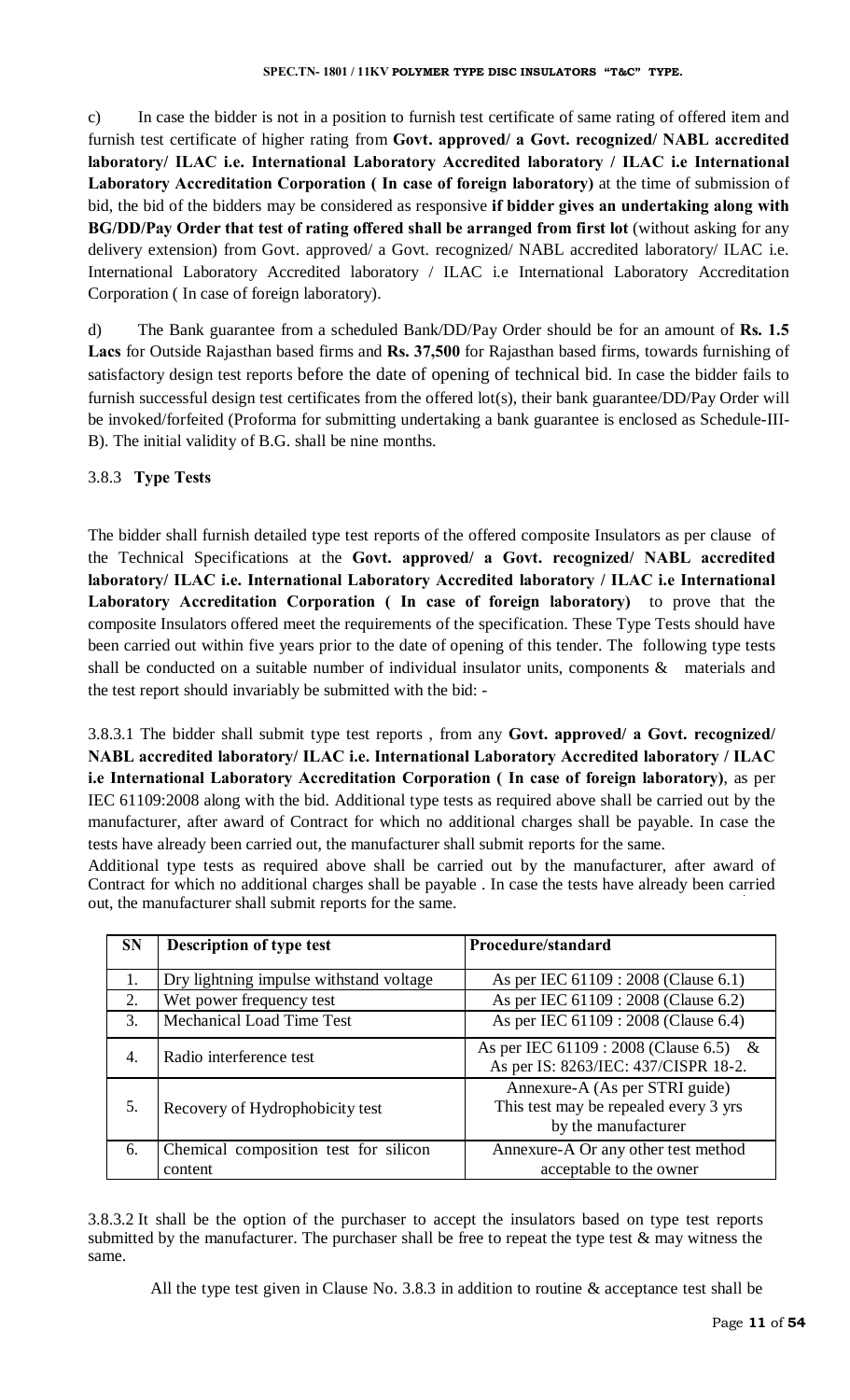#### **SPEC.TN- 1801 / 11KV POLYMER TYPE DISC INSULATORS "T&C" TYPE.**

carried out on insulator along with hardware fittings wherever required

# **3.8.4 Routine Tests**

| <b>SI.No Description</b> | Standard                           |
|--------------------------|------------------------------------|
| Mechanical routine test  | As per IEC: 61109:2008 Clause 13.1 |
| <b>Visual Inspection</b> | As per IEC: 61109:2008 Clause 13.2 |

# **3.8.5 Acceptance (Sample) Tests**

3.8.4.1 The test samples after having withstood routine lists shall be subject to the following acceptance / sampling tests in order indicated below:

| la.            | Verification of dimensions                                                             | Clause 12.2 IEC: 61109 : 2008 |
|----------------|----------------------------------------------------------------------------------------|-------------------------------|
| $\mathbf{b}$ . | Verification of the locking system (if applicable)                                     | Clause 12.3 IEC: 61109 : 2008 |
| $\mathbf{c}$ . | Verification of tightness of the interface<br>between end fittings & Insulator housing | Clause 12.4 IEC: 61109 : 2008 |
| d.             | Verification of the specified mechanical load                                          | Clause 12.4 IEC: 61109 : 2008 |
| le             | Galvanizing test                                                                       | IS:2633/IS:6745               |

**Note : SAMPLING & TESTING :** Sample procedure for testing of insulators shall be as per clause No. 12.1 to 12.6 of IEC 61109:2008 for Acceptance and Routine tests.

# **3.8.6 Tests during Manufacture**

Following tests shall also be carried out on all components as applicable:

- a) Chemical analysis of zinc used for galvanizing
- b) Chemical analysis, mechanical, metallographic test and magnetic particle inspection for malleable castings.
- c) Chemical analysis, hardness tests and magnetic particle inspection for forgings.

# **3.8.7 Additional Tests**

3.8.7.1 The Purchaser reserves the right at his own expenses, for carrying out any other test(s) of reasonable nature carried out at Supplier's premises, at site, or in any other place in addition to the aforesaid type, acceptance and routine tests to satisfy himself that the material comply with the Specifications.

3.8.7.2 The Purchaser also reserves the right to conduct all the tests mentioned in this specification at his own expense on the samples drawn from the site at Supplier's premises or at any other test center. In case of evidence of non compliance, it shall be binding on the part of the Supplier to prove the compliance of the items to the technical specifications by repeat tests or correction of deficiencies or replacement of defective items, all without any extra cost to the Purchaser.

# **3.8.8 Quality assurance plan**

- 1. The successful bidder shall submit following information to the purchaser :
- 2. Test certificates of the raw materials and bought out accessories.
- 3. Statement giving list of important raw materials, their grades along with names of subsuppliers for raw materials, list of standards according to which the raw materials are tested. List of tests normally carried out on raw materials in presence of bidder's representative.
- 4. List of manufacturing facilities available.
- 5. Level of automation achieved and lists of areas where manual processing exists.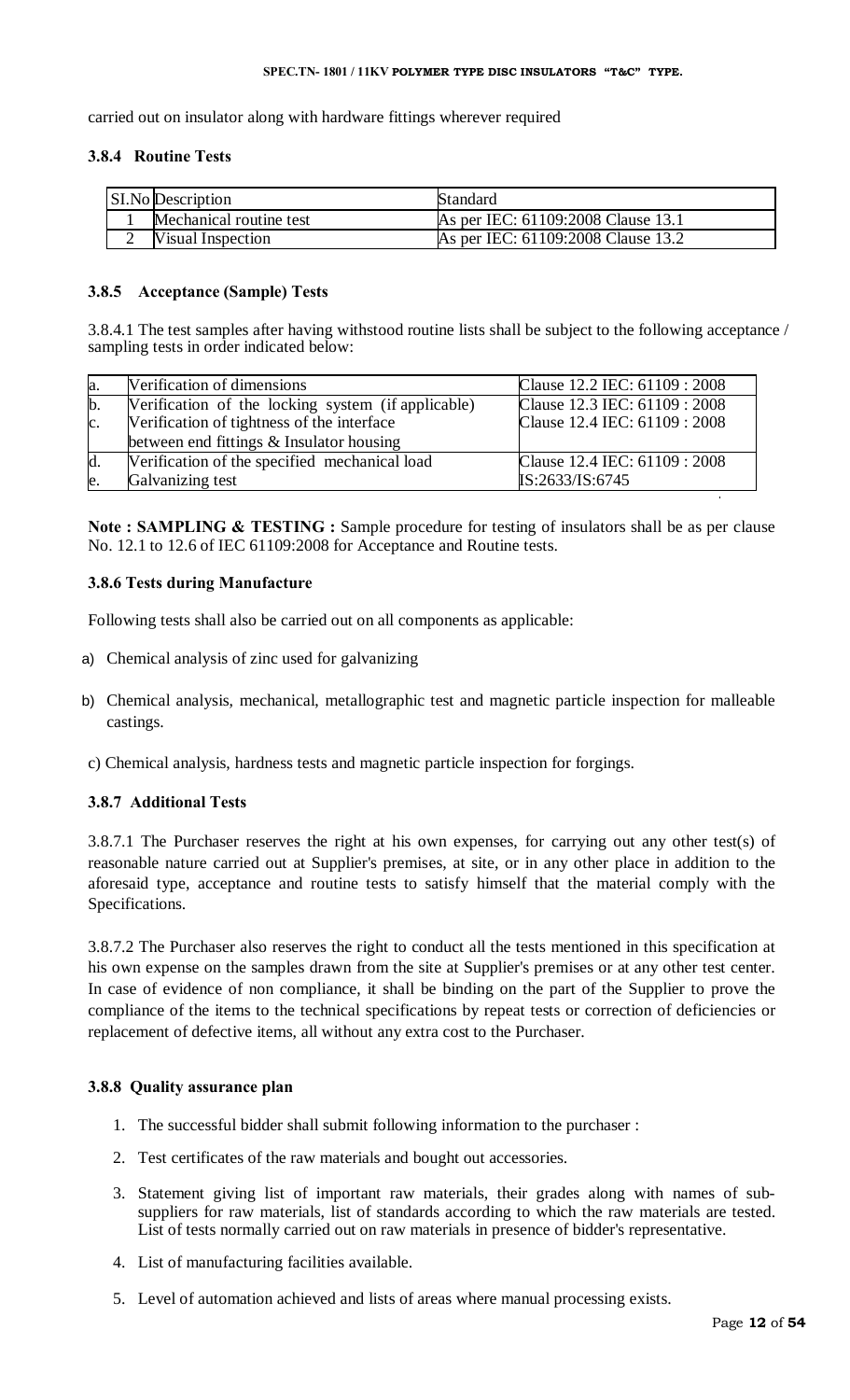- 6. List of areas in manufacturing process, where stage inspections are normally carried out for quality control and details of such tests and inspections.
- 7. List of testing equipment to available with the bidder for final testing of equipment along with valid calibration reports
- 8. The manufacturer shall submit Manufacturing Quality Plan (MQP) for approval & the same shall be followed during manufacture and testing.
- 9. The successful bidder shall submit the routine test certificates of bought out raw materials/accessories and central excise passes for raw material at the time of inspection.

#### **3.9 TYPE TESTS REPORTS :**

b) The tenderer should furnish valid design test certificates from **Govt. approved/ a Govt. recognized/ NABL accredited laboratory/ ILAC i.e. International Laboratory Accredited laboratory / ILAC i.e International Laboratory Accreditation Corporation (In case of foreign laboratory)** on similar rating and design of tendered material/equipment . Tests carried out by tenderer in his own R&D units even if recognized by Govt. shall not be accepted except in case of Govt. undertakings.

e) Such design test certificates should not be older than **five years** as on the date of bid opening.

f) In case the bidder is not in a position to furnish test certificate of same rating of offered item and furnish test certificate of higher rating from **Govt. approved/ a Govt. recognized/ NABL accredited laboratory/ ILAC i.e. International Laboratory Accredited laboratory / ILAC i.e International Laboratory Accreditation Corporation ( In case of foreign laboratory)** at the time of submission of bid, the bid of the bidders may be considered as responsive **if bidder gives an undertaking along with BG/DD/Pay Order that test of rating offered shall be arranged from first lot** (without asking for any delivery extension) from Govt. approved/ a Govt. recognized/ NABL accredited laboratory/ ILAC i.e. International Laboratory Accredited laboratory / ILAC i.e International Laboratory Accreditation Corporation ( In case of foreign laboratory).

g) The Bank guarantee from a scheduled Bank/DD/Pay Order should be for an amount of **Rs. 1.5 Lacs** for Outside Rajasthan based firms and **Rs. 37,500** for Rajasthan based firms, towards furnishing of satisfactory design test reports before the date of opening of technical bid. In case the bidder fails to furnish successful design test certificates from the offered lot(s), their bank guarantee/DD/Pay Order will be invoked/forfeited (Proforma for submitting undertaking a bank guarantee is enclosed as Schedule-III-B). The initial validity of B.G. shall be nine months.

# **3.10 TYPE TEST ON SAMPLES SELECTED FROM MATERIAL RECEIVED IN STORES FROM 1st OFFERED LOT :**

**Sample selection as per guide line of IEC / as per requirement of Test Lab** from the 1st Lot of insulators as received in purchaser's store shall be selected and sealed for getting at any Govt. approved/ a Govt. recognized/ NABL accredited laboratory/ ILAC i.e. International Laboratory Accredited laboratory / ILAC i.e International Laboratory Accreditation Corporation ( In case of foreign laboratory). The transportation charges of sample(s) from store to test house shall be borne by NIGAM, whereas the charges incurred towards type test of the material at test house shall be borne by the Supplier. The testing charges should be remitted through D.D. in favour of Test House by the supplier with the 1st inspection offer. The name of test house shall be intimated to successful bidder after issue of Purchase Order.

At the option of the purchaser, the material received in the stores may be utilized in the field after receipt of successful test reports from CTL for the mandatory test checking on the samples selected from the material received at stores against first lot and subsequent lot(s) in anticipation of successful type test report(s).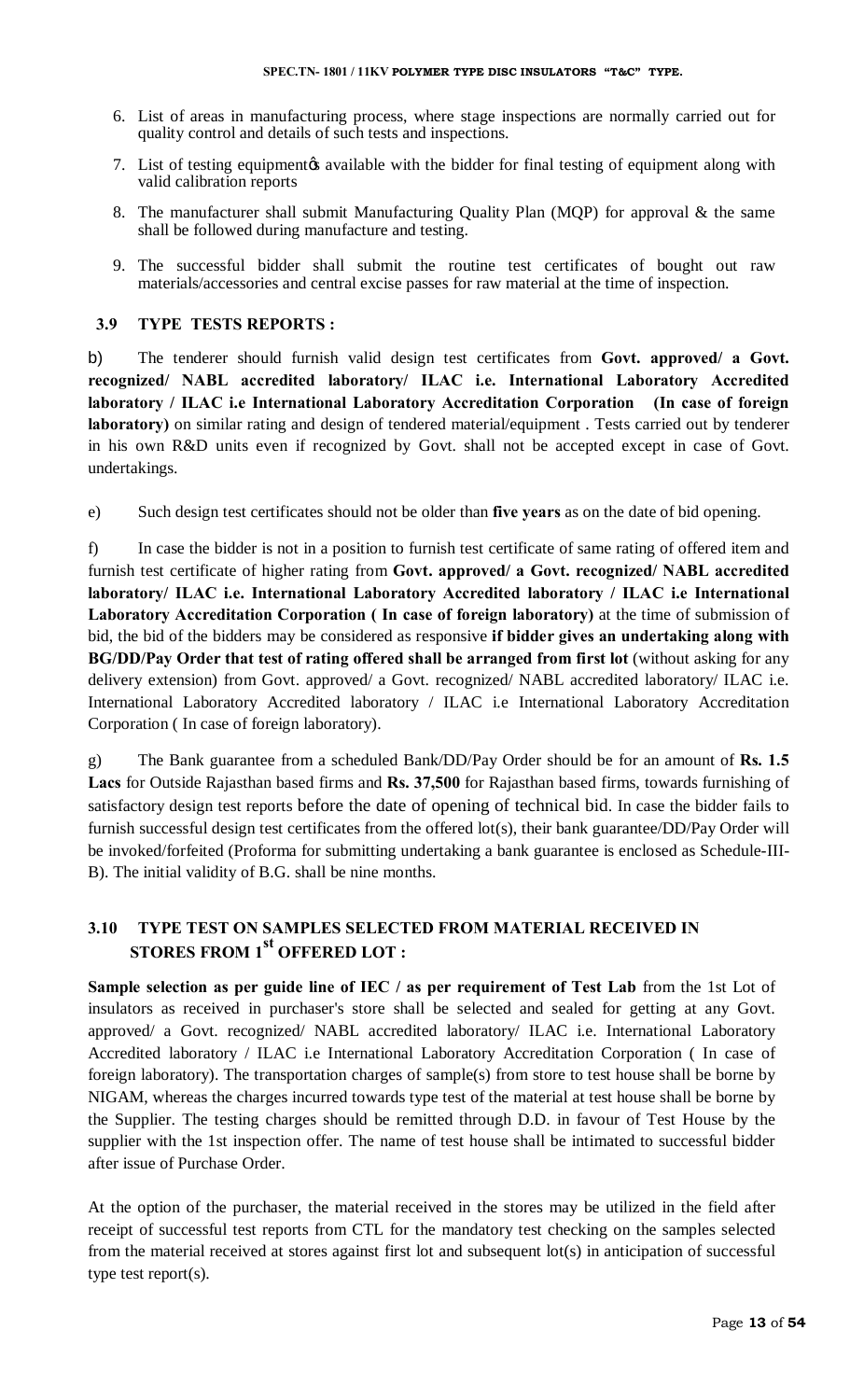#### **SPEC.TN- 1801 / 11KV POLYMER TYPE DISC INSULATORS "T&C" TYPE.**

If the bidder has already got conducted the requisite type test from the first lot of material received in Nigam $\alpha$  store against any previous / earlier tender of JDVVNL and such Type Test reports are valid i.e not older than 5 years on the date of opening of Techno-Commercial Bids, then the requirement of conducting Mandatory Type Test on the sample selected from  $1<sup>st</sup>$  Lot of supply received in Nigam $\alpha$ store is **RELAXED**. For this purpose date of conducting type test will be considered.

# **ALTERNATIVELY**

 In case the bidder do not meet above requirement than requisite nos of samples of each type of Disc Insulators from the 1<sup>st</sup> lot received in purchaser to store shall be selected and sealed in the presence of representative of supplier for getting it Type Tested at Govt. approved/ a Govt. recognized/ NABL accredited laboratory/ ILAC i.e. International Laboratory Accredited laboratory / ILAC i.e International Laboratory Accreditation Corporation ( In case of foreign laboratory).

However, suppliers own lab shall not be considered for the purpose of type test reports. The selected and sealed sample for type test shall be identified by providing **Polycarbonate seals.** The transportation charges of sample from store to test house shall be borne by NIGAM, Whereas the charges incurred towards type test of the material at test house shall be borne by the supplier. The testing charges should be remitted through D.D. in favour of Test House. The name of the test house shall be intimated separately..

# The bidder shall have to deposit type test charge(s) immediately with the supply of 1<sup>st</sup> lot. If the **type test charge(s) are not deposited then acceptance of**  $2<sup>nd</sup>$  **offered lot shall be at the discretion of purchaser.**

# **3.10.1 In case sample(s) from first lot fails in type tests then:**

a) Supplier shall have to replace the full quantity of the respective inspected lot supplied to various stores which is lying unused.

# **b) For the quantity already utilized against the order in field a deduction of 30% (thirty percent) of F.O.R. destination price of the material supplied shall be made**

c) Sample(s) from next lot shall be selected again for type test . All test charges incurred towards type test of the material for second time shall be borne by the Supplier for which the testing charges should be remitted through D.D. in favour of the Test House by the supplier with the 2nd inspection offer.

# **3.10.2 In case sample again fails in the type test then:**

a) The quantity supplied/received in stores and lying unused in stores shall stand rejected and shall be lifted back by the supplier.

# **b) For the quantity already utilized against the order in field a deduction of 30% (thirty percent) of F.O.R. destination price of the material supplied shall be made**

b) Further supplies shall not be accepted and order shall stand cancelled .

# **3.10.3 In case the bidder receives order from more than one Discom, then the Type test**  form 1<sup>st</sup> lot shall be conducted by the Discom where material have been received first.

# **In case sample(s) from first lot fails in type tests then:**

a) Supplier shall have to replace the full quantity of the respective inspected lot supplied to various stores which is lying unused.

b) Sample(s) from next lot shall be selected again for type test. All test charges incurred towards type test of the material for second time shall be borne by the Supplier for which the testing charges should be remitted through D.D. in favour of Test House by the supplier with the 2nd inspection offer.

# **In case sample again fails in the type test then:**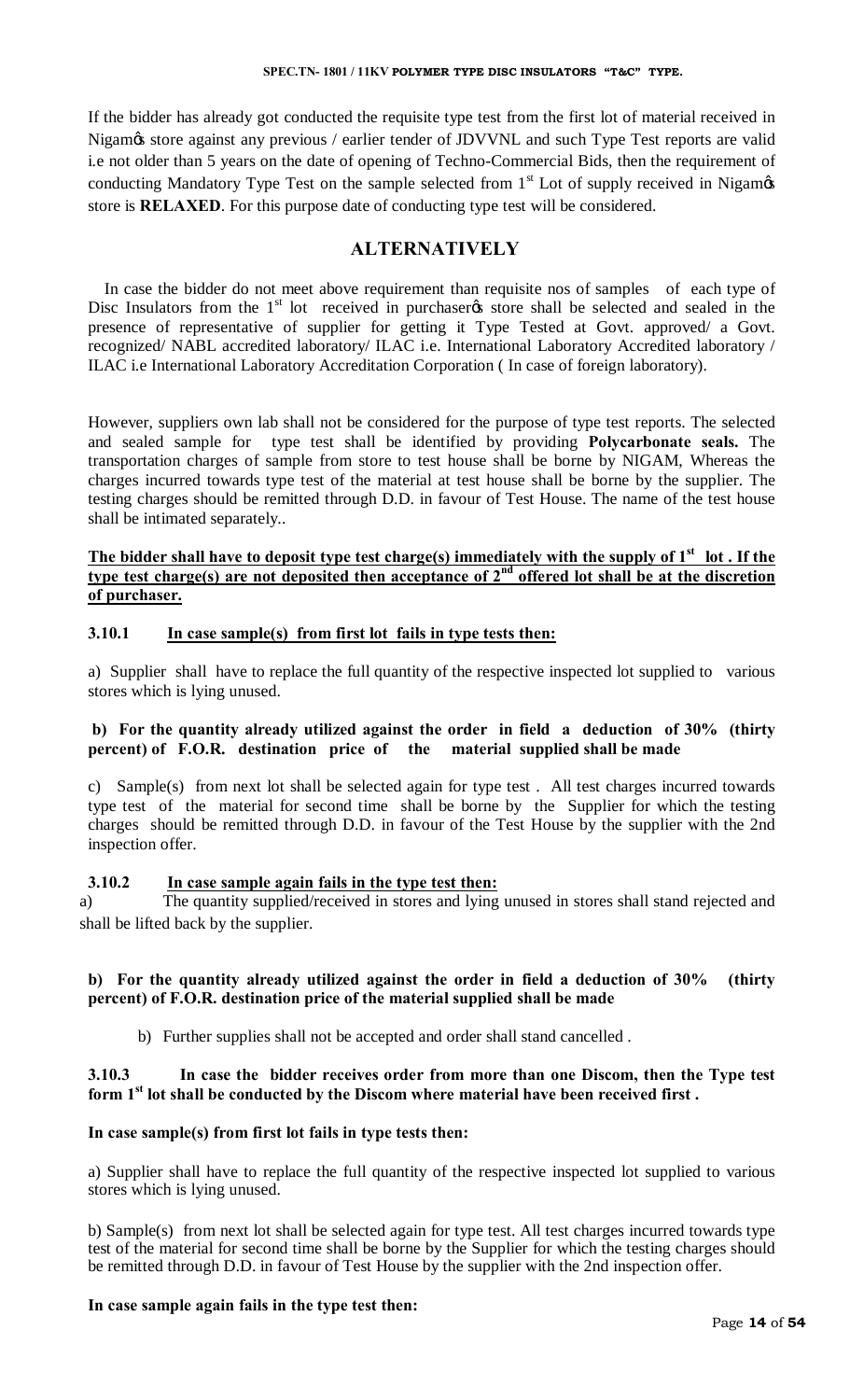a) The quantity supplied/received in stores and lying unused in stores shall stand rejected and shall be lifted back by the supplier.

#### **b) For the quantity already utilized against the order in field a deduction of 30% (thirty percent) of F.O.R. destination price of the material supplied shall be made.**

c) Further supplies shall not be accepted and order shall stand cancelled .

**3.10.4.** Material should not be issued by ACOS before receipt of successful test report from CTL, In case of urgency it should be got approval from the competent authority .

The various type tests as per relevant standards shall be conducted on each type of insulator.

# **3.11 PACKING :**

3.11.1 All insulators shall be packed in suitable PVC/ plastic tubes/any other suitable packing along with temporary wrap-on shield/shrouds for each insulator unit. The packing shall provide protection against rodent. Further shields/shrouds shall be made of opaque, weather proof material of adequate strength. The Supplier shall furnish detailed design of the packing. For marine transportation, crates shall be pelleted.

3.11.2 The packing shall be of sufficient strength to withstand rough handling during transit, storage at site and subsequent handling in the field.

3.11.3 Suitable cushioning, protective padding, or dunnage or spacers shall be provided to prevent damage or deformation during transit and handling.

3.11.4 All packing cases shall be marked legibly and correctly so as to ensure safe arrival at their destination and to avoid the possibility of goods being lost or wrongly dispatched on account of faulty packing and faulty or illegible markings. Each case/crate shall have all the markings stenciled on it in

3.11.5 The Supplier shall guarantee the adequacy of the packing and shall be responsible for any loss or damage during transportation, handling, storage and installation due to improper packing indelible ink.

3.11.6 The bidder shall provide instructions regarding handling and storage precautions to be taken at site.

# **3.12 GUARANTEE:**

The supplier of insulators shall guarantee overall satisfactory performance of the insulators for the period of **36 months** from the date of supply.

# **3.13 GUARANTEED TECHANICAL PARTICULARS :**

Full guaranteed particulars should be given in the tender as called for in Schedule-**V(a) for T&C Disc Insulators**. Tenders not accompanied by Schedule-V(a) & V(b), duly filled in are likely to be ignored.

# **3.14 QUANTITY :**

Quantity indicated above is provisional. The purchaser reserves the right to increase/ decrease the same at the time of placing the order.

#### **3.15 PRICES:** The prices quoted shall be **FIRM.**

# **3.16 DELIVERY SCHEDULE**

The bidder is required to quote monthly delivery. The delivery of quoted quantity should be completed in **Seven months** period including commencement period of **maximum 30 days**. In case ordered quantity is different than quoted quantity, then monthly delivery shall be adjusted proportionately.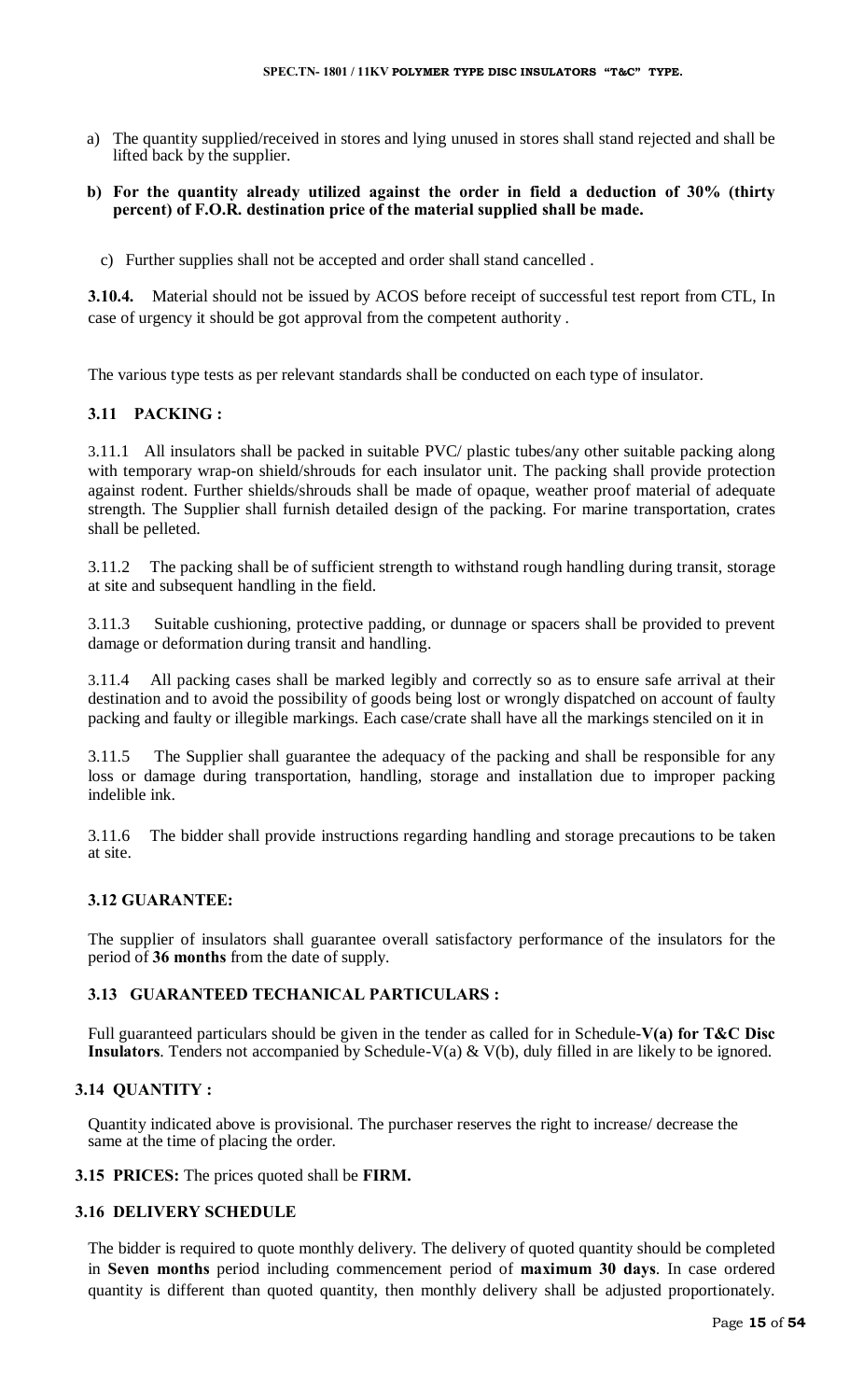#### **SPEC.TN- 1801 / 11KV POLYMER TYPE DISC INSULATORS "T&C" TYPE.**

Tenders in which monthly delivery schedule is not indicated shall be ignored.

The tenderers are required to indicate the delivery schedule in the schedule attached with the Specification.

# **3.17 TEST CHECKING OF MATERIAL AT STORES**

The material received in the stores of the NIGAM shall be subjected to the test checking at stores before final acceptance of the material, the procedure for the same shall be as under

# **i) SAMPLING**

**One sample out of each sub-lot / lot** consisting of following quantities or part thereof in case of each type of Polymer Disc Insulators from each inspected lot received in stores shall be selected from each store for test checking of material and shall be got tested.

11 KV 45 KN Composite insulator T&C Type 6 1000 Nos.

The sample selection shall be done as soon as the material is received in stores, without calling the representative of supplier. However, testing at CTL or elsewhere as arranged by NIGAM shall be done in the presence of representative of supplier after identification/confirmation by the supplier representative that sample(s) so selected belong to them.

# **ii) TESTING**

The following tests shall be carried out on the above items :

- a. Verification of dimensions
- b. Verification of the locking system(if applicable)
- c. Verification of tightness of the interface between end fittings & Insulator housing
- d. Verification of the specified mechanical load
- e. Galvanizing test

However, only those tests shall be conducted at CTL for which facility with CTL is available.

In case if the facility for conducting any of the above test(s) is not available at the NIGAM's CTL, the purchaser reserve the right to get such test (s) conducted at any independent NABL Test House.

For witnessing of the testing, clear 3 day $\alpha$  notice shall be given to the supplier stating date, time  $\alpha$ place where the test is to be conducted. The testing shall be started after identification / confirmation of sample by the representative of the supplier that sample selected for testing pertain from the lot supplied by them. In case the supplier does not attend for witnessing the testing, the testing shall be proceeded and completed and action be taken as per the contract . The CTL shall send copies of test reports to the purchaser, consignees and the supplier.

**iii) Criteria for Acceptance :** In case of any of sample(s) in any of the above tests, the material contained in the lot / sub-lot received in store to which the samples belong, shall be rejected. The rejected material shall have to be replaced by the supplier free of cost.

# **iv) TEST CHARGES :**

All test charges incurred towards test checking of the material received in our stores shall be borne by the NIGAM.

**3.18 PAYMENT :** The Payment shall be governed in accordance with the clause No. 1.42 of GCC with the following modifications :-

# **A) If bidder have submitted valid type test & design test reports with bid:**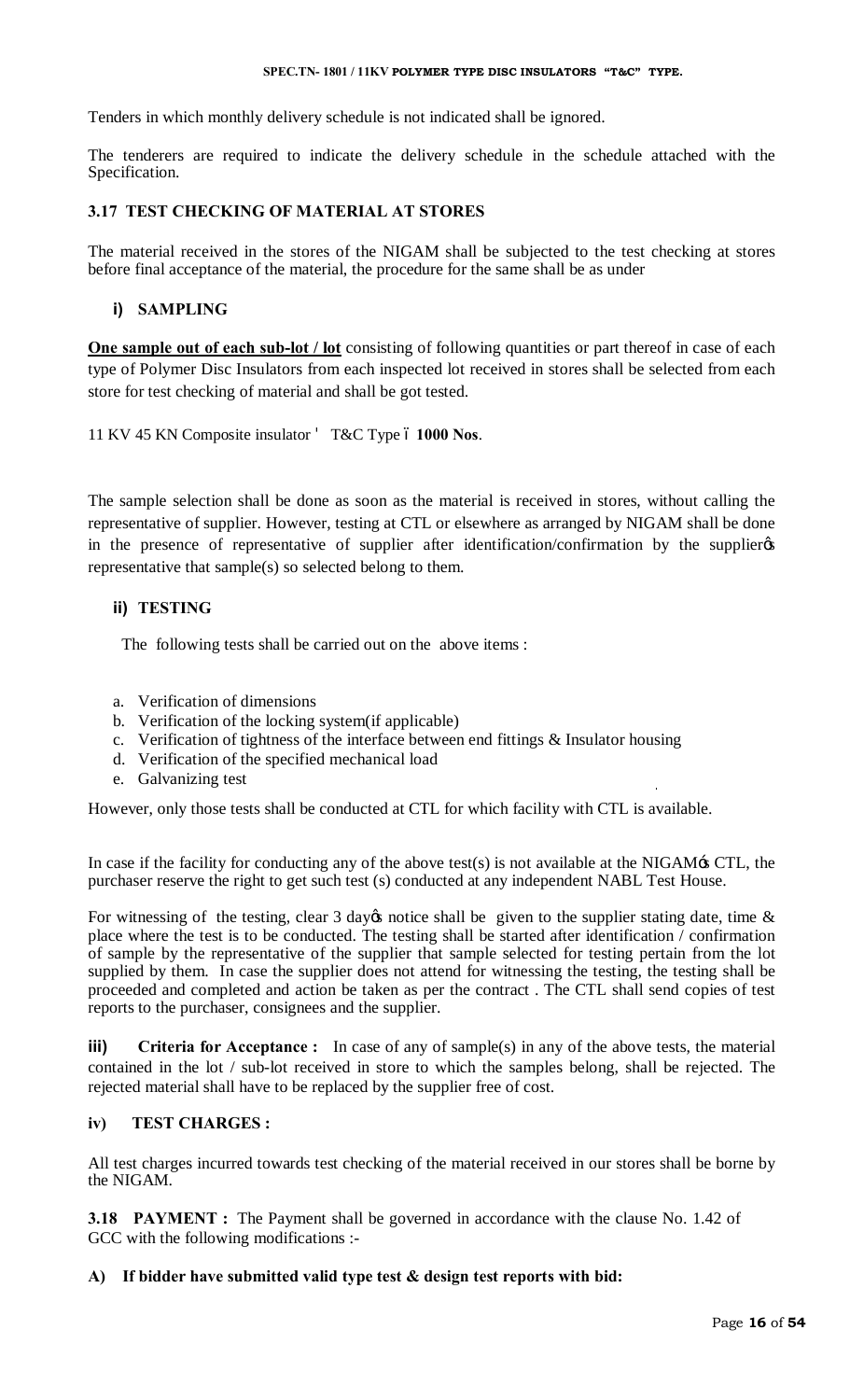The 100% payment shall be released after receipt of successful test reports from CTL.

#### **B) If bidder have not submitted valid type test & design test reports with bid:**

- i) The 70% payment shall be released after receipt of successful test reports from CTL for the mandatory test checking on the samples selected from the material received at stores against first lot and subsequent lot(s) in anticipation of successful type test reports.
- ii) The balance 30% payment shall be released after receipt of successful type test reports on the samples selected from the material received in the stores.
- iii) Payment shall be made only after receipt of successful test report from the CTL of JDVVNL on the samples selected from the material received at the stores. However, the due dates for payment shall be considered from the date of submission of the bills along with receipted challans to Sr. Accounts Officer(Cash & CPC) of Jodhpur Discom.

The GST will be charge extra at the prevailing rate on all the settlement fees as applicable and amended time to time.

#### 3.19 **PLANT, MACHINERY & TESTING EQUIPMENTS;**

- 3.19.1 The bidder should have required plant, machinery and testing equipment for manufacturing & testing of Polymer Type Composite Disc Insulators.
- 3.19.2 The bidders should furnish details of plant, machinery and testing equipment with the bids failing which bids may be ignored.

#### **3.20 QUANTITY TOLERANCE**:

Quantity tolerance of plus minus 2% of ordered quantity shall be allowed for completion of supply .

#### **3.21 CHALLENGE TESTING :**

The other manufacturer can also request challenge testing for any test based on specification. The challenger would request for testing with testing fee. The challenge test fees are proposed at least three times the cost of testing. This is likely to deter unnecessary challenges. The challenger would have the opportunity to select the sample from the store of Nigam and any such challenge should be made within the guaranty period. The party challenged, challenger and the utility could witness the challenged testing. The challenged testing would cover all the type tests as per relevant IS.

The challenge test could be conducted at NABL accredited laboratory, like ERDA/ CPRI . If the values are within limit, the product gets confirmed, else not confirmed. If the product is not confirmed, the manufacturer would pay the challenge fee and challenger would get the fee refunded. However, as a redressal system the challenger would be allowed to ask for fresh selection of two more samples from the store of Nigam and same be tested in a NABL laboratory ( which shall be other than previously selected NABL accredited lab) at the cost of supplier, in presence of party challenged, challenger and the utility. If any one or both sample does not confirm the tests, then the product is said to have failed the tests. In such cases the manufacturer will be declared as unsuccessful manufacturer for the said product and balance supply shall not be availed and the order shall be cancelled with levy of maximum penalty.

#### **3.22 GST:-**

GST registration number of Jodhpur Discom is 08AAACJ8578R1ZJ.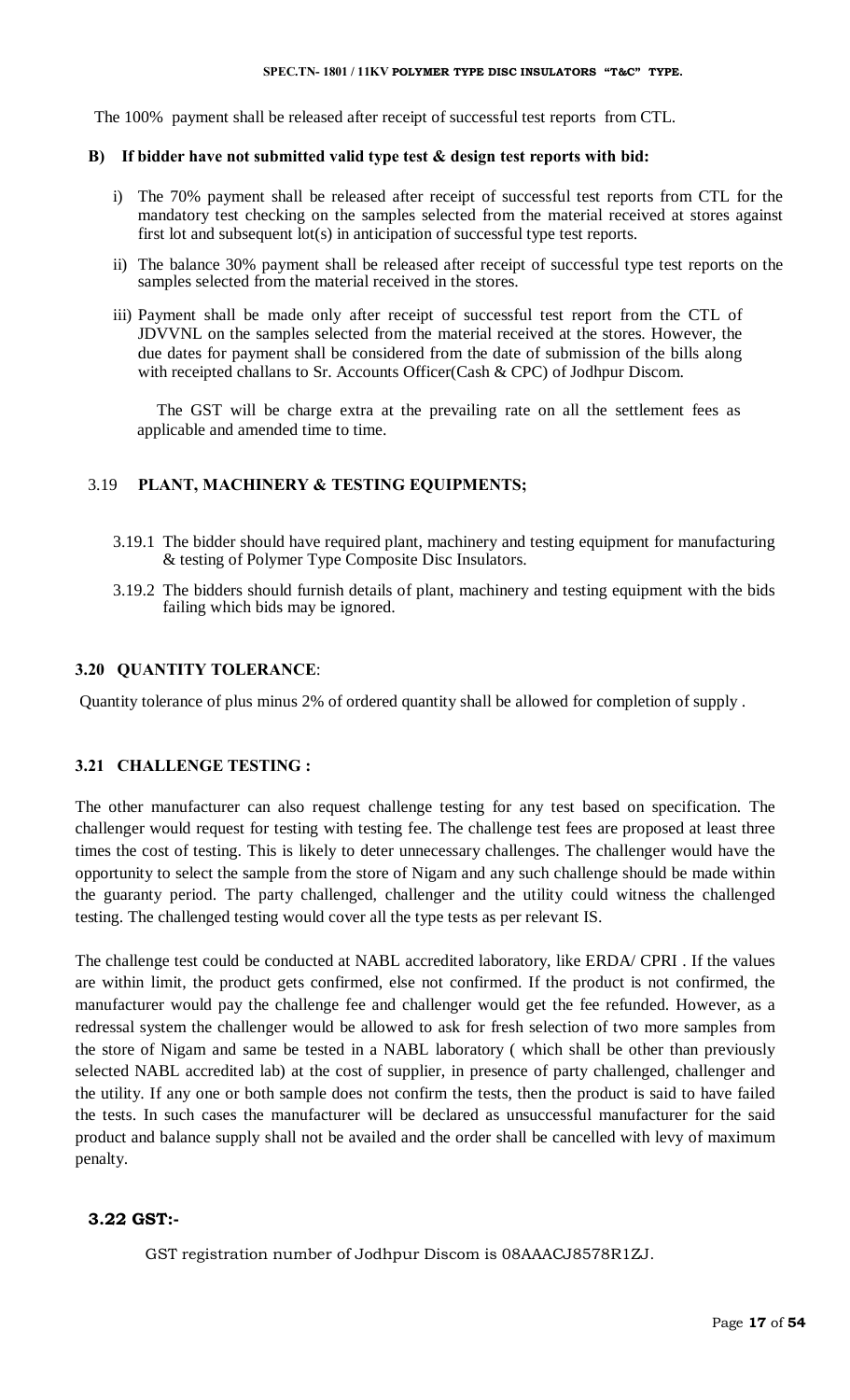**As GST act has been implemented from 01.07.17, therefore, BOQ has been prepared accordingly with applicability of GST. Further, old tax structure wherever appearing in ITB, GCC, specification may be replaced by GST as per notification.**

#### **3.23 ADDITIONAL ORDER**

 Repeat order for additional quantities upto 50% of original ordered quantities , may be placed by the Nigam on the same rates ,terms and conditions given in the contract,if required by the Nigam.

#### **3.24 Every Micro, Small & Medium enterprises of Rajasthan shall be required to submit an affidavit in schedule-X, along with duly filled bid document.**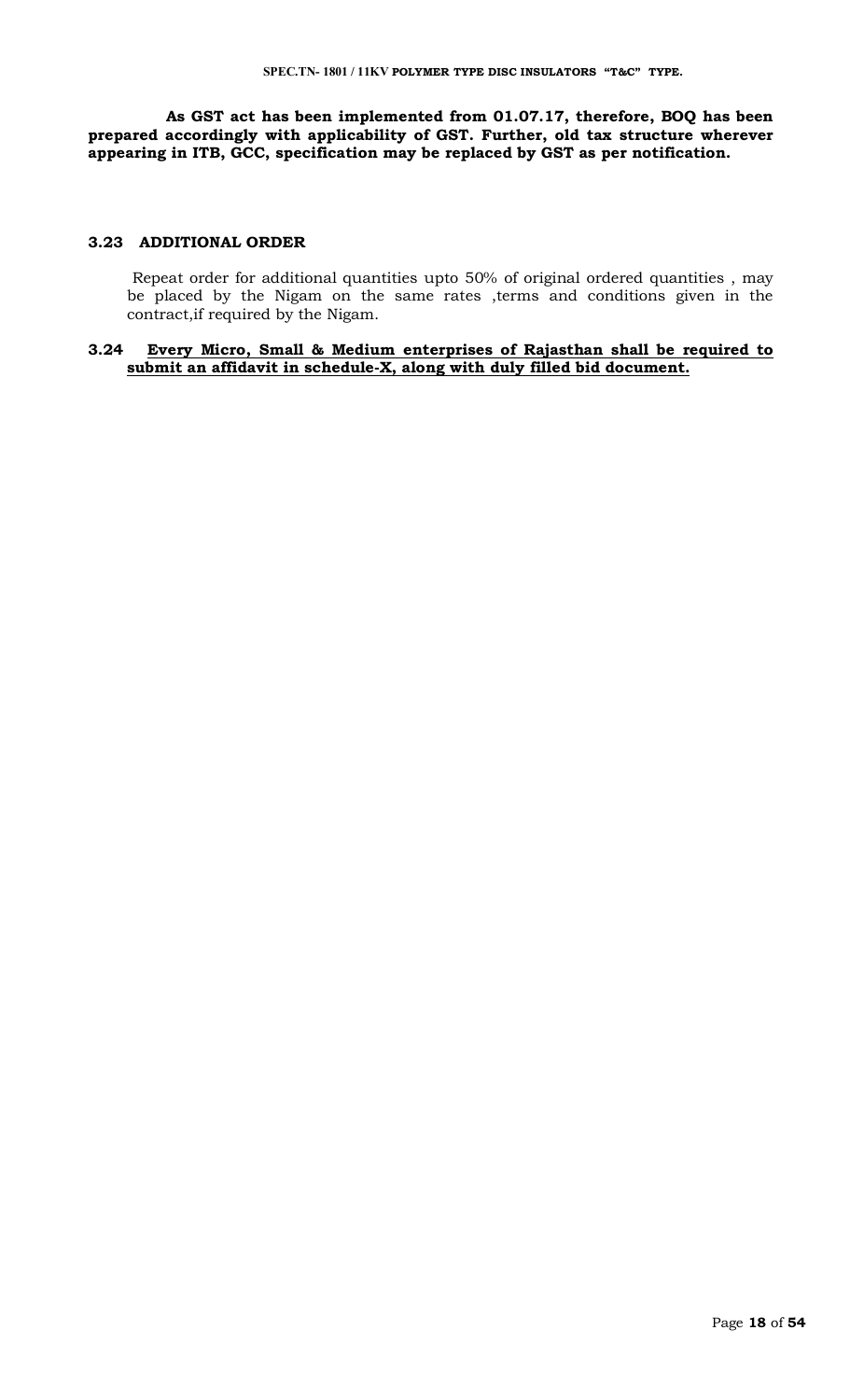#### **Annexure-A**

#### **Tests on Insulator Units**

# **1 RIV Test (Dry):-**

The insulator string along with complete hardware fittings shall have a radio interference voltage level below 50 micro volts at one MHz when subjected to 50 Hz AC voltage of 9 kV for 11 kV class insulators respectively under dry condition. The test procedure shall be in accordance with IS:326B /I EC : 437/CISPfi 18-2.

#### **2 Brittle Fracture Resistance Test:-**

Brittle fracture test shall be carried out on naked rod along with end fittings by applying "1 n HNO3 acid" (63 g cone, HN03 added to 937 g water) to the rod. The rod should be held at 80% of SML for the duration of the test. The rod should not fail within the 96 hour test duration. Test arrangement should ensure continuous wetting of the rod with Nitric acid.

#### **3 Recovery of Hydrophobicity & Corona test:-**

The test shall be carried out on 4mm thick samples of 5cm x 7cm

- i) The surface of selected samples shall be cleaned with isopropyl alcohol. Allow the surface to dry and spray with water Record the Hydrophobicity classification in line with STRI /REC spec 76/2006 guide for Hydrophobicity classification.. Dry the sample surface.
- ii) The sample shah subjected to mechanical stress by bending the sample over a ground electrode. Corona is continuously generated by applying 12 kV to a needle like electrode placed 1mm above the sample surface. The test shall be done for 100 hrs.
- iii) Immediately after the corona treatment, spray the surface with water and record the HC classification. Dry the surface and repeat the corona treatment as at clause 7 above. Note HC classification. Repeat the cycle for 1000 hrs. or until an HC of 6 or 7 is obtained. Dry the sample surface.
- iv) Allow the sample to recover and repeat hydrophobiticiy measurement at several lime intervals. Silicone rubber should recover to HC 1 - HC 2 within 24 to 48 hours, depending on the material and the intensity of the corona treatment.

#### **4 Chemical composition test for Silicon content**

The content of silicon in the composite polymer shall be evaluated by EDX (Energy Dispersion X-ray) Analysis or Thermo-gravimetric analysis. The test may be carried out at CPRI or any other NABL accredited laboratory.

| <b>MANDATORY PARTICULARS FOR 11 KV COMPOSITE POLYMER DISC</b><br><b>INSULATOR</b> |                                    |  |  |  |
|-----------------------------------------------------------------------------------|------------------------------------|--|--|--|
| Type of Insulator                                                                 | 11 KV Disc                         |  |  |  |
| Type of Insulator                                                                 | Polymeric composite Disc Insulator |  |  |  |
| <b>Reference Standard</b>                                                         | IEC 61109                          |  |  |  |
| <b>Material of FRP Rod</b>                                                        | <b>Borron Free ECR</b>             |  |  |  |
| <b>Material of Sheds</b>                                                          | Silicon Rubber                     |  |  |  |
| <b>Material of Metal End Fittings</b>                                             | <b>Tongue and Clevis</b>           |  |  |  |
| Nominal Ball Pin Diameter                                                         | $16 \, \text{mm}$                  |  |  |  |
| <b>Material of End Fittings</b>                                                   | SGCI / MCI                         |  |  |  |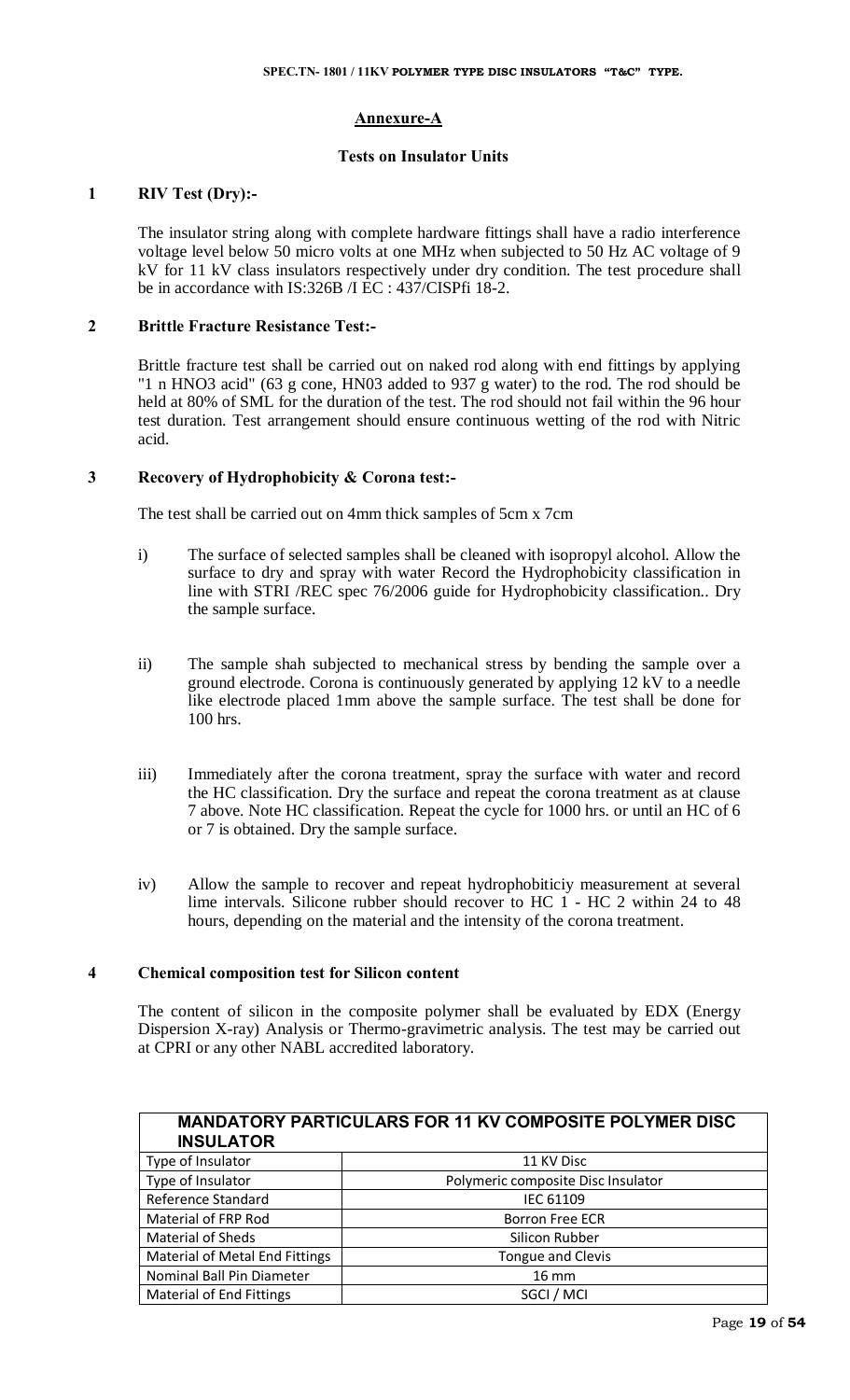#### **SPEC.TN- 1801 / 11KV POLYMER TYPE DISC INSULATORS "T&C" TYPE.**

| Material of sealing compound   | <b>RTV Silicon</b> |  |
|--------------------------------|--------------------|--|
| <b>Color of Sheds</b>          | Grey               |  |
| <b>Rated Voltage</b>           | <b>11 KV</b>       |  |
| <b>Highest Voltage</b>         | <b>12 KV</b>       |  |
| Dry Power Frequency            |                    |  |
| Withstand voltage              | 60 KV              |  |
| <b>Wet Power Frequency</b>     |                    |  |
| Withstand voltage              | 35 KV              |  |
| Dry Power Frequency            | <b>70 KV</b>       |  |
| Flashover Voltage              |                    |  |
| Visible Discharge Voltage (PF) | 9 KV               |  |
| <b>Wet Power Frequency</b>     | 45 KV              |  |
| Flashover Voltage              |                    |  |
| Dry Lightening Impulse         | Positive: 75 KV    |  |
| <b>Withstand Voltage</b>       | Negative: 80 KV    |  |
| RIV at 1 MHz when energised    |                    |  |
| at 10 KV / 30 KV (rms) under   | < 50 microvolt     |  |
| dry condition                  |                    |  |
| Creepage Distance (min)        | 320 mm             |  |
| Min Failing Load               | 45 KN              |  |
| Dia of FRP Rod                 | $16 \text{ mm}$    |  |
| Length of FRP Rod (min)        | 200 mm             |  |
| Dia of weather sheds           | >90 mm             |  |
| Thickness of housing           | 3 mm               |  |
| Dry arc Distance               | 170 mm             |  |
| Method of fixing sheds to      |                    |  |
| housing                        | Injection moulding |  |
| No of weather sheds (min)      | Three              |  |
| Type of Sheds                  | Aerodynamic        |  |
| <b>Type of Packing</b>         | As per spec        |  |
| No of insulator in each pack   | Thirty             |  |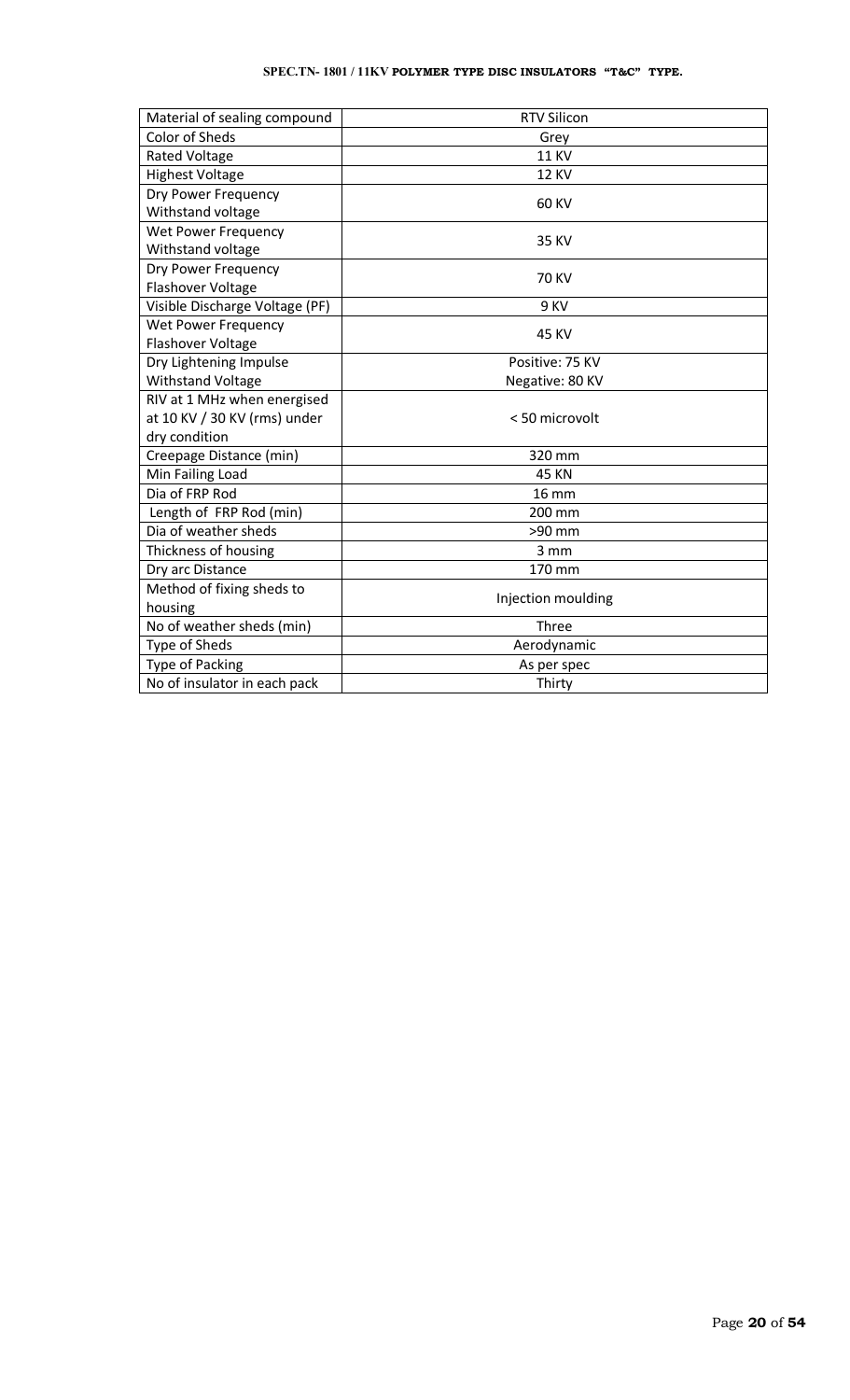# **SCHEDULE-I**

# **SCHEDULE OF REQUIREMENT**

The total quantity to be purchased for JdVVNL is as under:

| <b>S. No.</b> | <b>PARTICULARS OF ITEM</b>                                     | <b>QUANTITY In Nos.</b> |
|---------------|----------------------------------------------------------------|-------------------------|
|               | Composite Polymer Disc Insulator for<br>11 KV 45 KN õT&Cö type | 100000                  |

The quantity indicated above is provisional and the purchaser reserves the right of revising the same at the time of placing the order.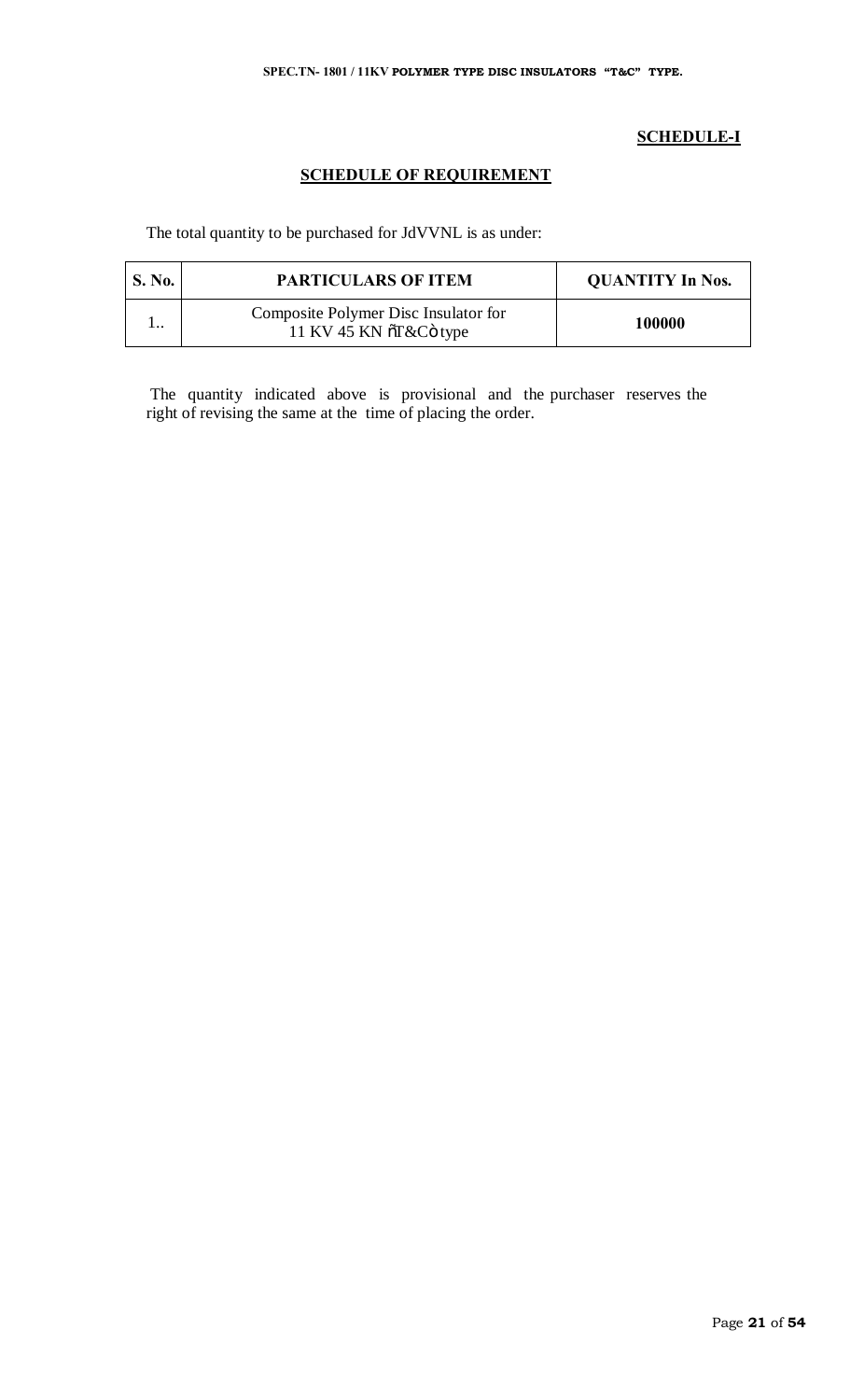# **SCHEDULE-II**

# **PRICES**

Prices are %RM+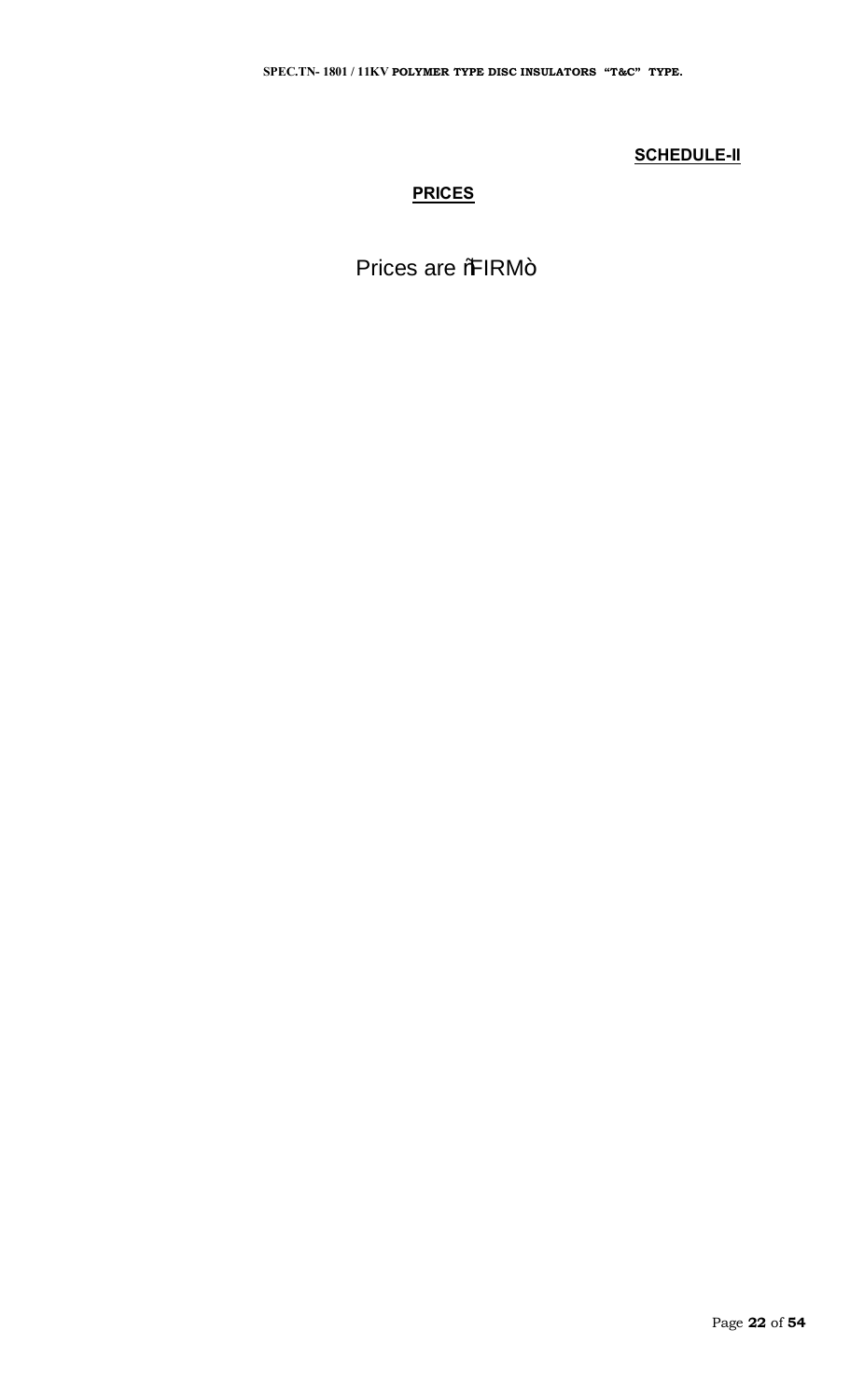# **SCHEDULE – III**



# **JODHPUR VIDYUT VITRAN NIGAM LIMITED**

# **A Govt. of Rajasthan Undertaking Prescribed technical specification for supply of**

(Name of Material/Equipment/Machinery/T&P etc.)

| S.No. Technical specification                                 | Name of IS/other                                                                                                                                                                                                                                                                                                                                      | Other particulars |
|---------------------------------------------------------------|-------------------------------------------------------------------------------------------------------------------------------------------------------------------------------------------------------------------------------------------------------------------------------------------------------------------------------------------------------|-------------------|
| to which material/equipment/                                  | standard specification if any.                                                                                                                                                                                                                                                                                                                        |                   |
| Machinery/T&P shall confirm                                   | to which material should                                                                                                                                                                                                                                                                                                                              |                   |
|                                                               | confirm                                                                                                                                                                                                                                                                                                                                               |                   |
|                                                               | IEC-61109/2008,<br>IEC 62217-2012, IEC- 60383 / IS 731,                                                                                                                                                                                                                                                                                               |                   |
| Composite Polymer Disc Insulator<br>for 11 KV 45 KN \‰&C+type | IEC-60060-1/IS:2071<br>IEC-60120, 60372/IS:2486, IEC-60575,<br>IEC-60815/ IS:13134, IEC:60433,<br>STRI Guide 1.92/, CISPR:18.2 Part2, 1<br>IEC-60437 / IS:8263,<br>ANSIC29.13-2000, ISO:1459,1461/IS:4759,<br>ISO-1461(E)/IS:2629,ISO:1460/IS:6745,<br>ISO:2178/IS:3203, IS:2633, ASTMD578-05,<br>ASTME 1131-03, IS:4699.REC<br>SPECIFICATION 76/2006 |                   |
| For galvanization of metallic parts                           | IS:2633/1972(Latest                                                                                                                                                                                                                                                                                                                                   | amendments)       |

Certified that we agree to all the aforesaid technical specification except at S.No……. for which our technical specification shall be as under:-

| S.No. Technical specification | Name of IS/other         | Other particulars |
|-------------------------------|--------------------------|-------------------|
| to which material/equipment/  | standard specification   | if any.           |
| Machinery/T&P shall confirm   | to which material should |                   |
|                               | confirm                  |                   |

 **(Signature)**

 Name & Designation with seal of the bidder.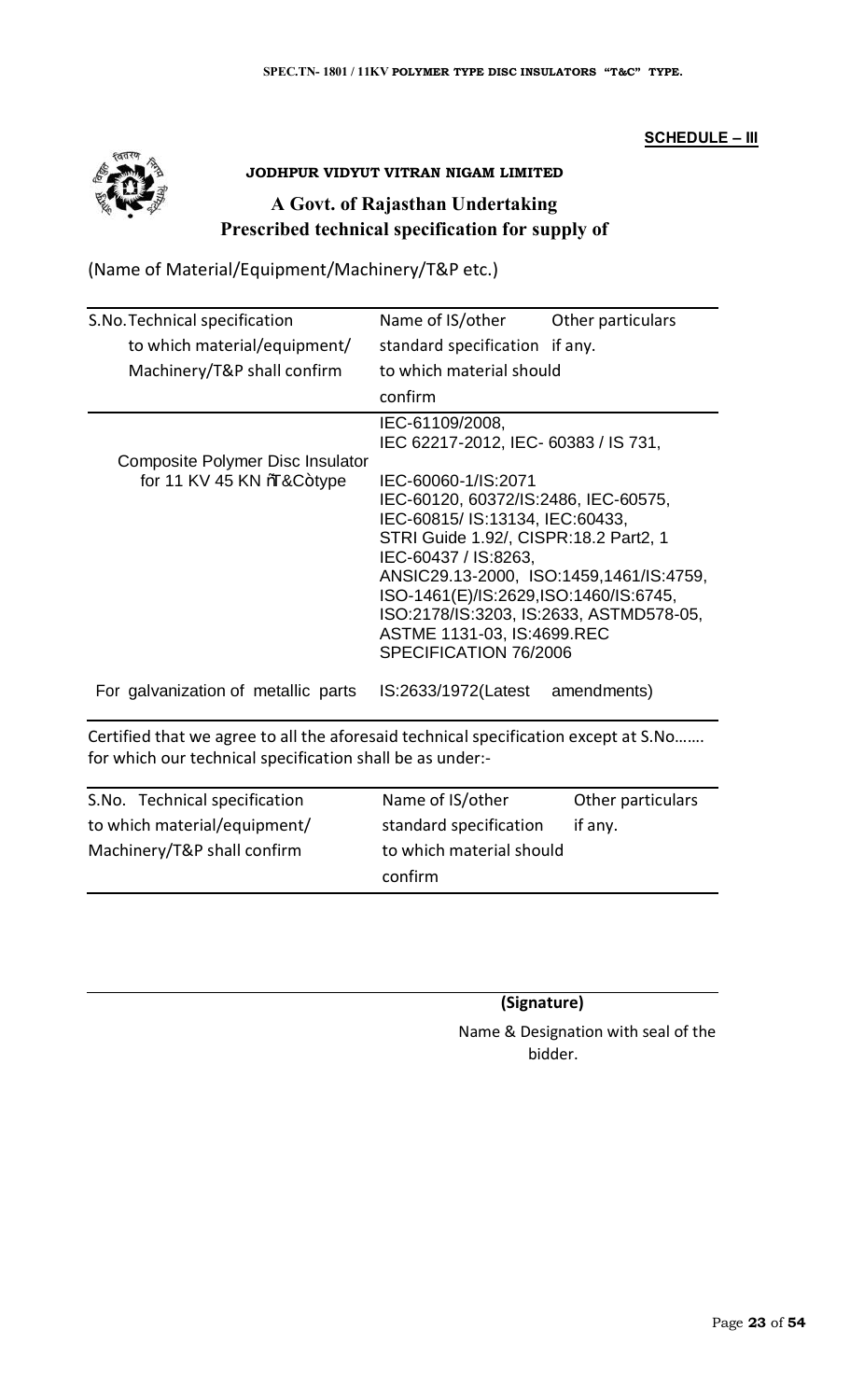#### **SCHEDULE-III (A)**

#### **TN-1801**

#### **Composite Polymer Disc Insulator for 11 KV 45 KN"T&C" type**

#### **PRE-QUALIFICATION REQUIREMENT**

The bidder should fulfill following qualifying requirements for successful participation in the tender along with relevant documentary evidence supporting each qualifying requirement without which the offer shall be considered non-responsive & rejected.

#### 1.0 **STATUS OF BIDDER:-**

- a) The bidder should be a Manufacturer of offered items. The offers from sole selling agent/ authorized dealers shall not be entertained.
- b) Old/ New suppliers:- Any bidder located within or outside the state of Rajasthan has participated for the first time in a particular Discom & meeting minimum qualification requirement and has supplied the tendered material/or of higher rating in other utility shall be treated as an old supplier. Rajasthan's firms although supplied in past but not meeting minimum quantity supplied criterion including altogether new units which have not supplied any quantity but having adequate & required manufacturing and testing facility and technical know-how of the tendered material shall be considered as new firms and would be eligible for trial order only. In case of supply made to the licensed power utility outside India, the C.A. certificate furnished by firm shall be considered.
- 

c) The Bidder is required to furnish a Declaration as per Appendix-B, on Rajasthan Non-Judicial Stamp Paper of Rs. 100/ (excluding surcharge on Stamp Paper, as per rules).

## 2.0 **PAST SUPPLY & PERFORMANCE CRITERIA** :-

The bidder shall meet both past supply and performance criteria as detailed below for opening of tenders:-

#### **2.01 PAST SUPPLY:-**

- 2.01.1 The bidder is required to quote for minimum **10%** of tendered quantity failing which their offer may be considered Non-Responsive.
- 2.01.2 The bidder should have designed, manufactured / fabricated, tested and supplied to utility / Discoms / Govt. Departments at least  $2 \times QQ$  (QQ being the quoted quantity) of similar item / higher rating of tendered material / equipment in last 3 financial years from the date of opening of technical-commercial bid.
- **Note:** Requirement of quantity manufactured, minimum quantity to be offered and amount of Bank Guarantee to be furnished in absence of test certificate shall be reduced to 25% for Rajasthan based units.
- 2.01.3 In support of fulfillment of the past supply criteria, the bidder shall furnish documentary evidence in the form of certificate from Chartered Accountant in the enclosed prescribed proforma only. This prescribed proforma should be furnished either in original or copy duly attested by Notary. The bidder shall also sign and affix seal on the C.A. Certificate. The certificate should have membership number with the name & address of the chartered accountant. Certificate should clearly indicate the quantity supplied, period of supply, voltage Class, Rating of the Transformer etc. in the format prescribed, any deviation to format or information diverted format, will not be considered and rejected.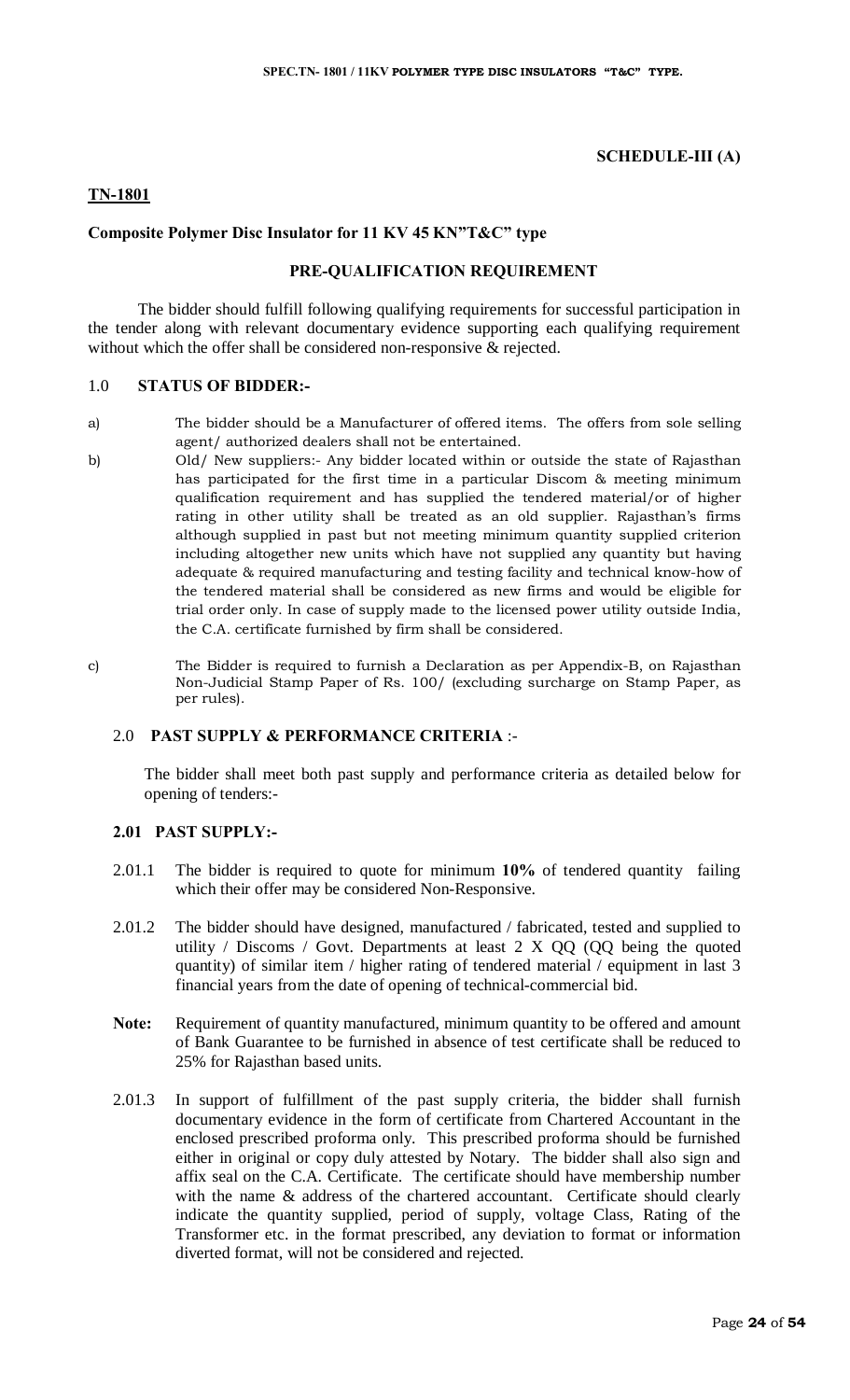Note:- The material supplied and accepted for same/higher rating for Turnkey projects to a licensed power utility/Govt. shall be considered for the purpose of evaluating criteria. The certificate given by C.A. shall indicate above quantity separately.

# 2.02 **PERFORMANCE CRITERIA:-**

2.02.1 i) If a bidder has supplied up to 50% of ordered quantity in previous tender up to date of opening of subsequent tender and scheduled delivery period expired, the bid of such bidder will not be opened in the Discom for that item.

> ii) However, if the supplies have been completed for a quantity more than 50% but not completed up to date of opening of subsequent tender and scheduled delivery period expired, the quantity equal to the quantity pending in previous tender for that item shall be reduced from the subsequent tender quantity to be allocated to the bidder.

#### 3.0 **TYPE TEST CRITERIA:-**

3.01 The bidder shall furnish valid and authenticated type test certificates from a Govt. approved/ a Govt. recognized/ NABL accredited laboratory/ ILAC i.e. International Laboratory Accredited laboratory / ILAC i.e International Laboratory Accreditation Corporation ( In case of foreign laboratory) of similar rating and design of tendered material/ equipment. Such type test certificates should not be older than **5 years** as on the date of bid opening. For this purpose date of conducting type test will be considered.

The type test certificate by in house laboratory of tendering firm even if it is a Govt. approved / Govt. recognized / NABL accredited / ILAC accredited, shall not be accepted, in case of their own tender. This will not apply if tendering firm is Govt. company / public Sector undertaking.

- 3.02 The bidder should furnish documentary evidence in support of the laboratory whose type test have been furnished,
- 3.03 The type test certificates shall be furnished either in original or copy duly attested by notary.
- 3.04 The bids of only those bidders shall be considered to be meeting the type test criteria who furnishes complete type test certificate with the bid as per above provision.

However, in the following cases the bid of the bidder may be considered meeting the type test criteria if the bidder furnishes an undertaking stating that valid type test certificate from a Govt. approved/ a Govt. recognized/ NABL accredited laboratory/ ILAC i.e. International Laboratory Accredited laboratory / ILAC i.e International Laboratory Accreditation Corporation ( In case of foreign laboratory) shall be furnished from first lot (without asking any delivery extension) along with bank guarantee with the technical bid from a Nationalized / Scheduled Bank in prescribed proforma at Schedule-III B or DD/ Pay Order amounting to **Rs. 1.5 Lacs** for Outside Rajasthan based firms and **Rs. 37,500** for Rajasthan based firms**.** The initial validity of Bank Guarantee shall be nine months with claim period of three months in addition.

- i) Where a new Rajasthan based firm is participating & is technically competent.
- ii) Where one or more type tests) is/ are older than 5 years.
- iii) Where Rajasthan / outside Rajasthan firm furnishes requisite type test reports of higher rating material.

# **4.0 POOR RECORD OF PERFORMANCE AND DELIVERY :**

The bidders who have been black listed in any of the state discom or with whom buisness relations have been severed in Jodhpur Discom shall not be considered.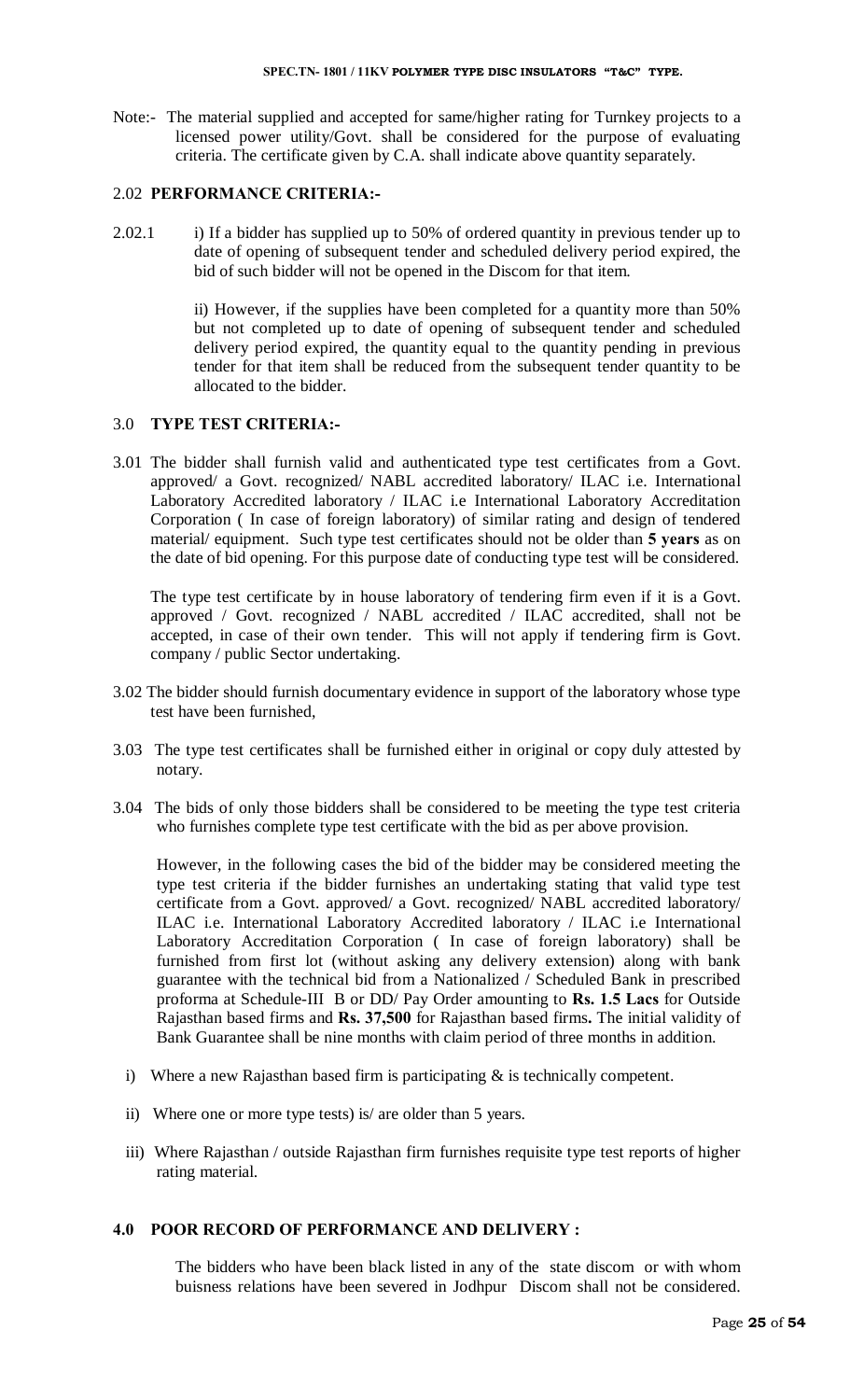#### **SPEC.TN- 1801 / 11KV POLYMER TYPE DISC INSULATORS "T&C" TYPE.**

Severment of business relations will be done in case of following circumstances for the period and with the recovery mentioned against each:

|                    | i) When vendor does not accept Forfeiture of EMD/cancellation of vendor                  |  |
|--------------------|------------------------------------------------------------------------------------------|--|
|                    | order awarded on its accepted registration to recover amount of EMD along                |  |
|                    | price and terms and conditions or $\vert$ with severment of business relations for three |  |
|                    | does not comply with contractual vears from the date of issue of order.                  |  |
| formalities.       |                                                                                          |  |
|                    | ii) When vendor complies with Levy of maximum recovery on account of                     |  |
|                    | contractual formalities but does not delay in delivery along with severment of           |  |
| commence supplies. | relations for a period of 2 years from the date                                          |  |
|                    | of issue of order or in next two bids whichever                                          |  |
|                    | is later.                                                                                |  |

- 2. A Bidder debarred under section 46 of the RTPP Act 2012 shall not be eligible to participate in any procurement process undertaken by‐
	- (a) any Procuring Entity, if debarred by the State Government; and
	- (b) a Procuring Entity if debarred by such procuring Entity

# **5.0 (A) Black listing of a firm:**

After having given Show Cause Notice of 30 days, and having established & cogent reasons for blacklisting of the firm as given below, the firm should immediately be blacklisted for a period of 5 years indicating reasons of doing so, in the letter itself, and a copy of such blacklisting should be given to the firm, with the approval of CLPC:-

- (i) There are sufficient and strong reasons to believe that the supplier or his employee has been guilty of malpractices such as manhandling/misbehavior with Government official by supplier or his partner/employee, bribery, corruption or abatement of such a offence in a position where he could corrupt Nigamos official, fraud, vitiating fair tender process including substitution of or interpolation in tender, mis-representation, pilfer-aging or unauthorized use or disposal of Nigamos material issued for specific work etc.
- (ii) Where a supplier or his partner or his representative has been convicted by a court of Law for offences involving moral turpitude in relation to the business dealing or where security considerations including suspected disloyalty to the Nigam/state so warrant the blacklisting.
- (iii) If the State Bureau of Investigation or any other authorized investigating agency recommends for blacklisting after completing the investigation.

Note: - 1 If a supplier after having tendered for a supply or after negotiations gives application voluntarily vitiating the fair tendering process, it shall also tantamount to malpractice.

Note:-2 A register containing the reasons for blacklisting the supplier as also the names of all the partner of the suppliers and the allied concerns coming within the effective influence of the blacklisted supplier will be maintained.

Note: - 3 A register of black listed supplier will be maintained which will not only include suppliers enlisted with the Enlisting Authority but also black listed suppliers in Nigam.

Note :-4 A Black listed supplier (i) shall not be entitled for registration in any of the Discom (ii) shall not be awarded any supply order in future in any Discom during the notified period.(iii) his registration if any shall stand cancelled immediately and his registration security /EMD/S.D. shall stand forfeited. (iv) In case of blacklisting of the firm by any one of Discom for the cogent prescribed reason(s) as stipulated above, the same shall be applicable to all the three Discoms and as a consequence of blacklisting, all the pending orders to that firm, will be cancelled in all three (3) Discoms with immediate effect. However in respect of completed/executed contract G.P. obligations as well as other liabilities shall be fulfilled by the supplier.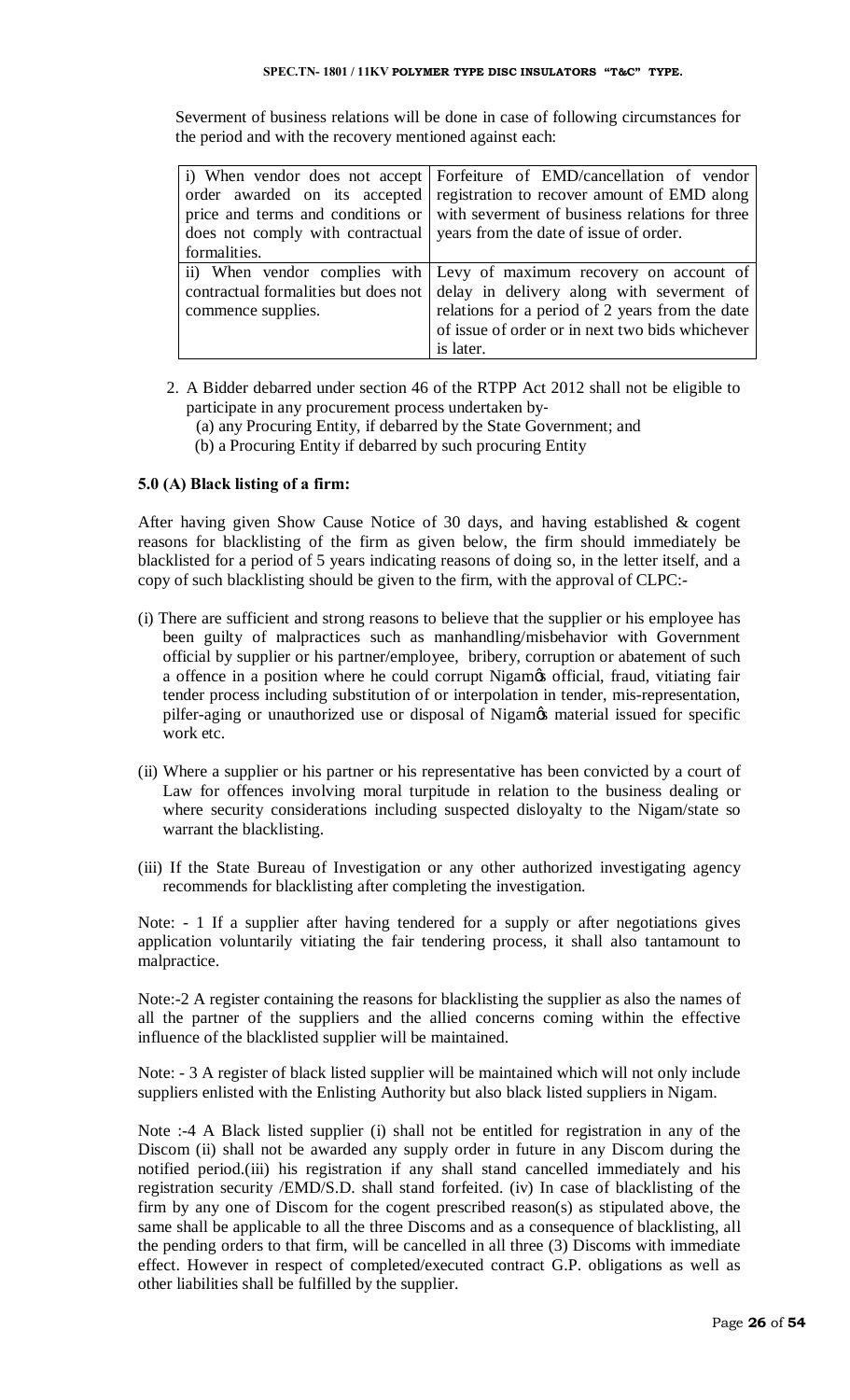#### **(B) Severement of Business relation:**

- (a) After having given Show Cause Notice of 30 days, and having established & cogent reasons for Severment of business relation as given below, the firm should immediately be severed the business relations for a period of 2 to 3 years indicating reasons of doing so, in the letter itself, and a copy of such severment should be given to the firm, with the approval of CLPC:-
- (i) The supplier continuously refuses to pay Nigam dues without showing adequate reasons and where the purchasing authority is satisfied that no reasonable dispute attracting reference to Settlement Committee or Court of Law exists for the supplier  $\alpha$ action of non-supply.
- (ii) When vendor does not accept LOI/detailed purchase order awarded on its accepted prices and terms & conditions or does not comply with the contractual formalities.
- (iii) When vendor/supplier who otherwise completed contractual formalities but does not commence supplies on the date of opening of technical bid of the fresh tender/completion of schedule delivery period whichever is later.

**Note-1**-In case supplier does not deposit outstanding dues towards Nigam, even after completion of severment period, the period of severment will continue.

2. Severment done purely/ mainly on account of non-deposition of dues against the supplier/vendor/contractor could be lifted by CLPC, if the dues are deposited prior to the expiry of such severment period.

3. Severment done by one Discom for non-supply of material and /or corresponding nonrecovery of dues will not be effective in other Discoms except in respect of common purchase cases of three Discom.

4.On severment of business, the EMD/SD/vendor registration security will be forfeited.

5. The orders in execution satisfactorily will not be cancelled other than the order on which severment have been done.

# **(C) DEBARMENT**

Reasons on which Debarment can be made:-

- (i) The competent authority may debar the supplier on account of his performance or other disabilities, if it is no longer considered fit to remain under vendor registration as per his obligation under vendor registration.
- (ii)If at any subsequent stage of inspection of firms after award of contract, it is found that firm does not have sufficient tech. staff or required/necessary technical equipments, the purchasing authority can debar the firm for one year or next tenders whichever is later. The debarment will be lifted only on re-inspection of firmgs works; the defects noticed earlier are fully rectified to the satisfaction of Nigam**.**
- (iii)When contract agreement executed and supplies commenced but could supply only up to 50% of ordered quantity and scheduled delivery period expired, then the firm can be debarred for one year or next tender whichever is later in that Discom only for that particular item/rating/ capacity/size etc.
- (iv)The suppliers who have been awarded contract for supply of material is not adhering to the periodic delivery schedule, the contract awarding authority reserve the right to terminate the contract and may debar the firm in participating in tender for a period of 2 to 3 years.

Note:-1. On debarment, the EMD/ SD/Vendor Registration security shall be forfeited.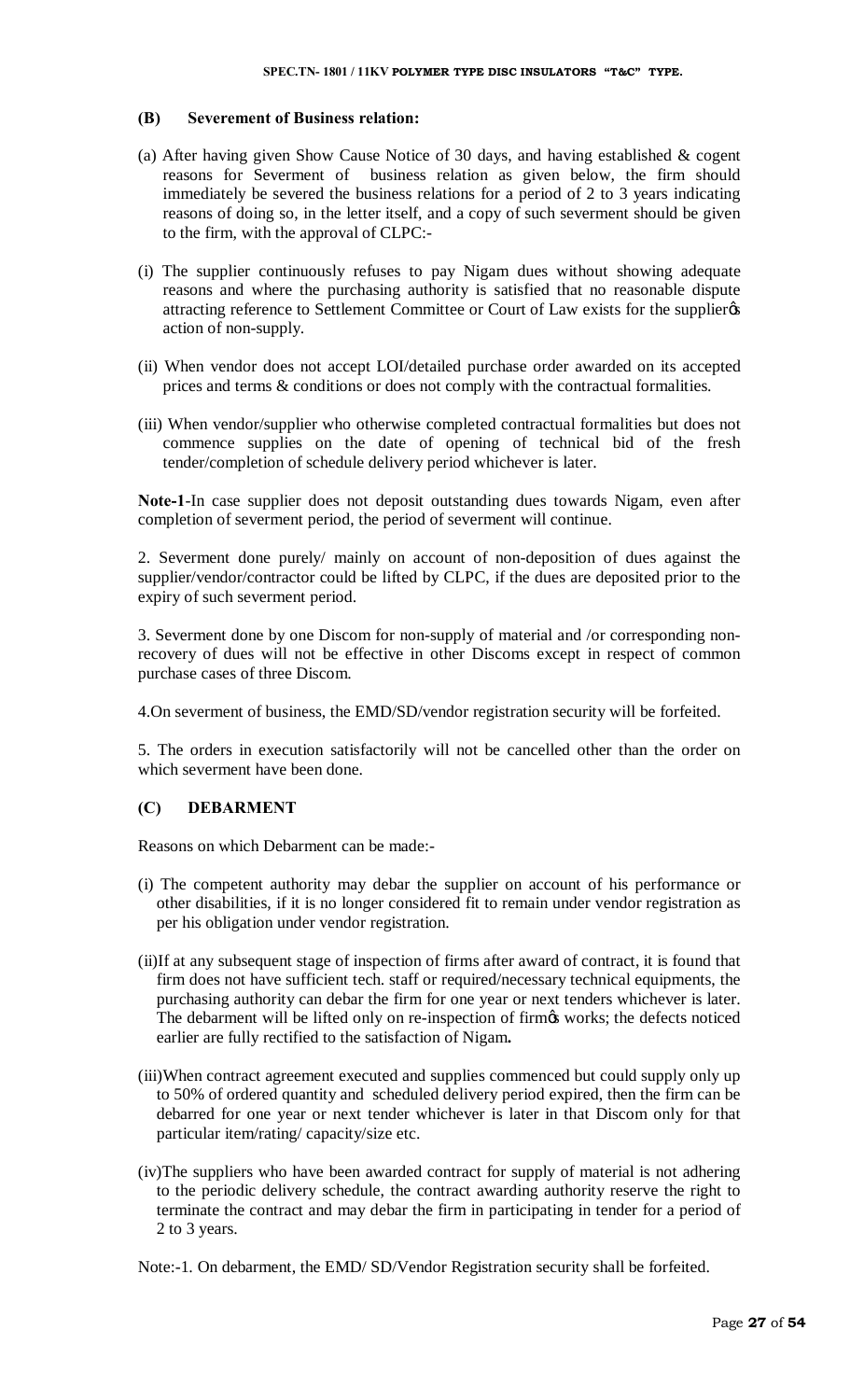Note:-. 2. If the firm is debarred in one Discom for any reasons then the same should not be applicable in other Discom subject to exception that in case of common Discoms purchases such debarment of a firm would be applicable to all three Discoms for that particular item and rating/capacity/size etc.

#### **6.0 APPEALS AND APPLICATIONS:-**

Appeal against the order of blacklisting, severment and debarment can be filed before BOD within a period of 3 months from the date of intimation. The letter of appeal will be addressed to the order placing authority. Who will process the case for placing the matter in B.O.D. with in a period 60 days. The BOD may reduce or waive the penalty, if sufficient reasons/supporting documents are furnished by the supplier.

#### **GENERAL CONDITIONS : - (ALL CONDITIONS BE DULY SIGNED & SEALED)**

- I) The bidder shall clearly indicate the deviations such as `Technical Deviation & Commercial Deviations' in the prescribed proforma only. The deviations indicated elsewhere in the bid shall not be accepted.
- II) The bidder must clearly fill up each and every particular of guaranteed technical particulars annexed with Technical Specifications otherwise he will be responsible for Technical Non-responsiveness.
- III) All documents required in the prescribed format are to be furnished along with the bid itself only except an attested copy of BIS license (wherever it is required), failing which the bid will be summarily rejected.
- IV) However, a copy of BIS License may be submitted by the bidder up to the official working hours of one working day prior to the schedule / notified date of opening of price bid.
- **V) The date of conducting type test shall be before the date of opening of Technical Bid. The date of issuing of type Test Bank Guarantee in lieu of non-furnishing of Type Test reports shall be before the date of opening of technical bid & the Type Test BG issued on or after opening of technical bid shall not be accepted.**

#### **SCHEDULE – III B**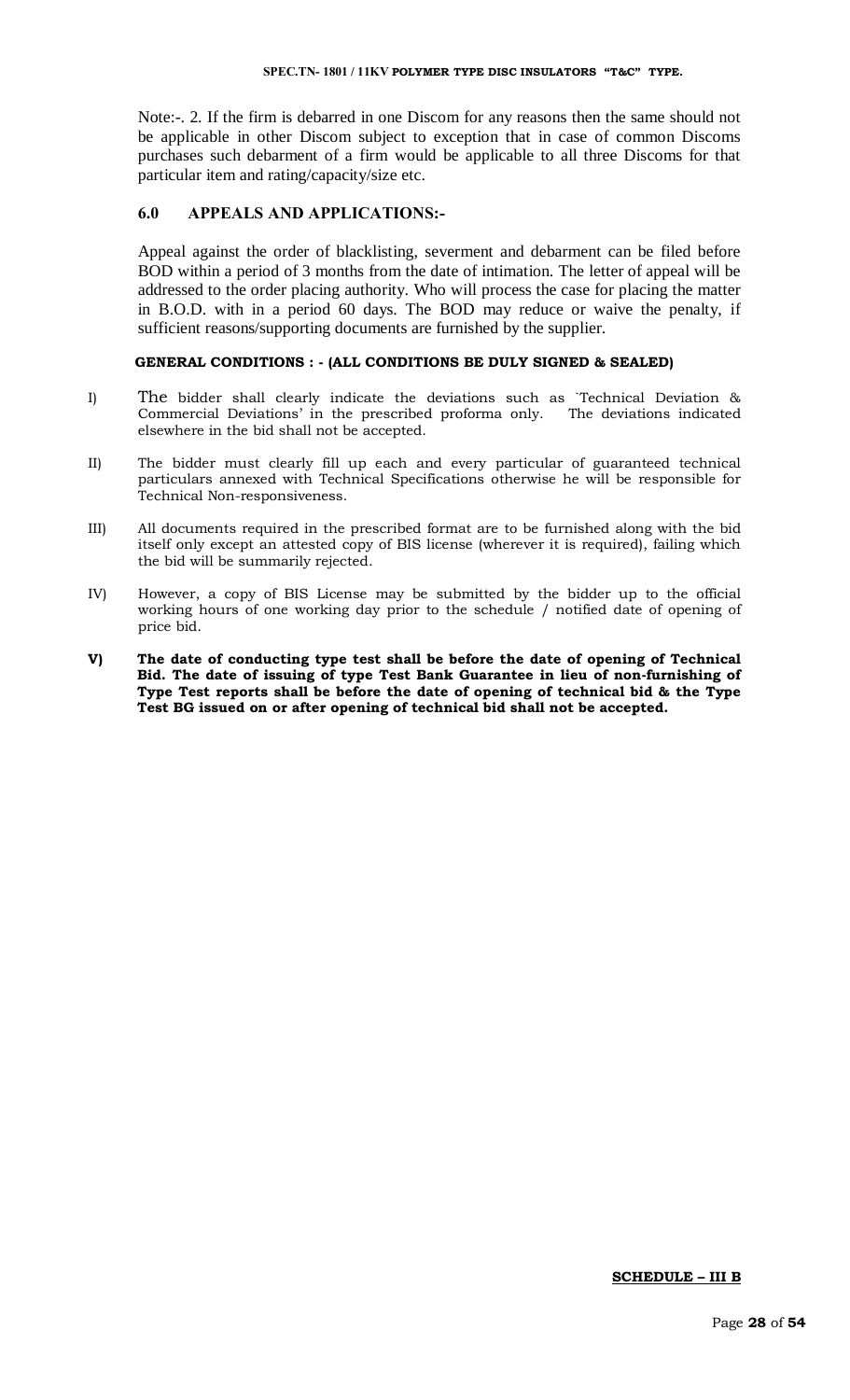#### **BANK GUARANTEE IN LIEU OF FURNISHING OF TYPE TEST CERTIFICATE**

( On Rajasthan Non-Judicial Stamp Paper worth Rs. @ 0.25% of BG amount or Rs.  $25,000/$ -, whichever is less.)

To,

The Superintending Engineer (MM&C), Jodhpur Vidyut Vitran Nigam Limited, New Power House Premises, Industrial Area, Jodhpur -342003.

Dear Sir,

 Whereas Jodhpur Vidyut Vitran Nigam Limited , Jodhpur ( hereinafter called the purchaser) has issued a bid enquiry under TN……. for procurement of ……………………………………………. ( Name of material) .

 Whereas M/s …………………………………………….. (hereinafter called the bidder ) has furnish a bid for supply of ………….. to The Superintending Engineer (MM&C), Jodhpur Vidyut Vitran Nigam Limited, Jodhpur or his Nominated officer (s) .

 Whereas in accordance with the provision of the specification of the afore said TN…….. , the bidder can deposit a bank guarantee in lieu of the requirement of furnishing the type test certificates.

 Whereas M/s ………….. ( the bidder) have requested us (Name of the Bank) to furnish the bank guarantee in lieu of the type test certificate for an amount equivalent to Rs……………… ( in words also) only.

 Under this Bank Guarantee , we (Name of the Bank) hereby undertake unconditionally and irrevocably to guarantee as primary obligator and not as Surety merely, the payment to the purchaser on his first demand without whatsoever right of objection on our part and without his first claim to the bidder in the amount not exceeding ( amount of guarantee in figures and words).

 Payment pursuant to this undertaking will be demanded by the purchaser from the Bank and will be met by the Bank without question in the case in which the bidder , on receipt of the order and / or after the acceptance of this bid, makes default in furnishing the required type test certificates. Also whether the occasion or ground has arisen for such demand the decision of The Superintending Engineer (MM&C), Jodhpur Vidyut Vitran Nigam Limited, shall be final.

The liability of the Bank shall not at any time exceed Rs……………… ( Rupees……………).

 The undertaking will be determined on but will not withstanding such determination, continue to be in force till the expiry of 3 months from that date.

 No indulgence or grant of time by the purchaser to the bidder without the acknowledgement of the Bank will discharge the liabilities of the Bank under this guarantee.

 The guarantee herein contained shall not be affected by any change in the constitution of the bidder.

 All disputes arising under the said guarantee between the Bank and the bidder or between the bidder and the purchaser pertaining to the guarantee shall be subject to the jurisdiction of Courts only at JODHPUR in Rajasthan.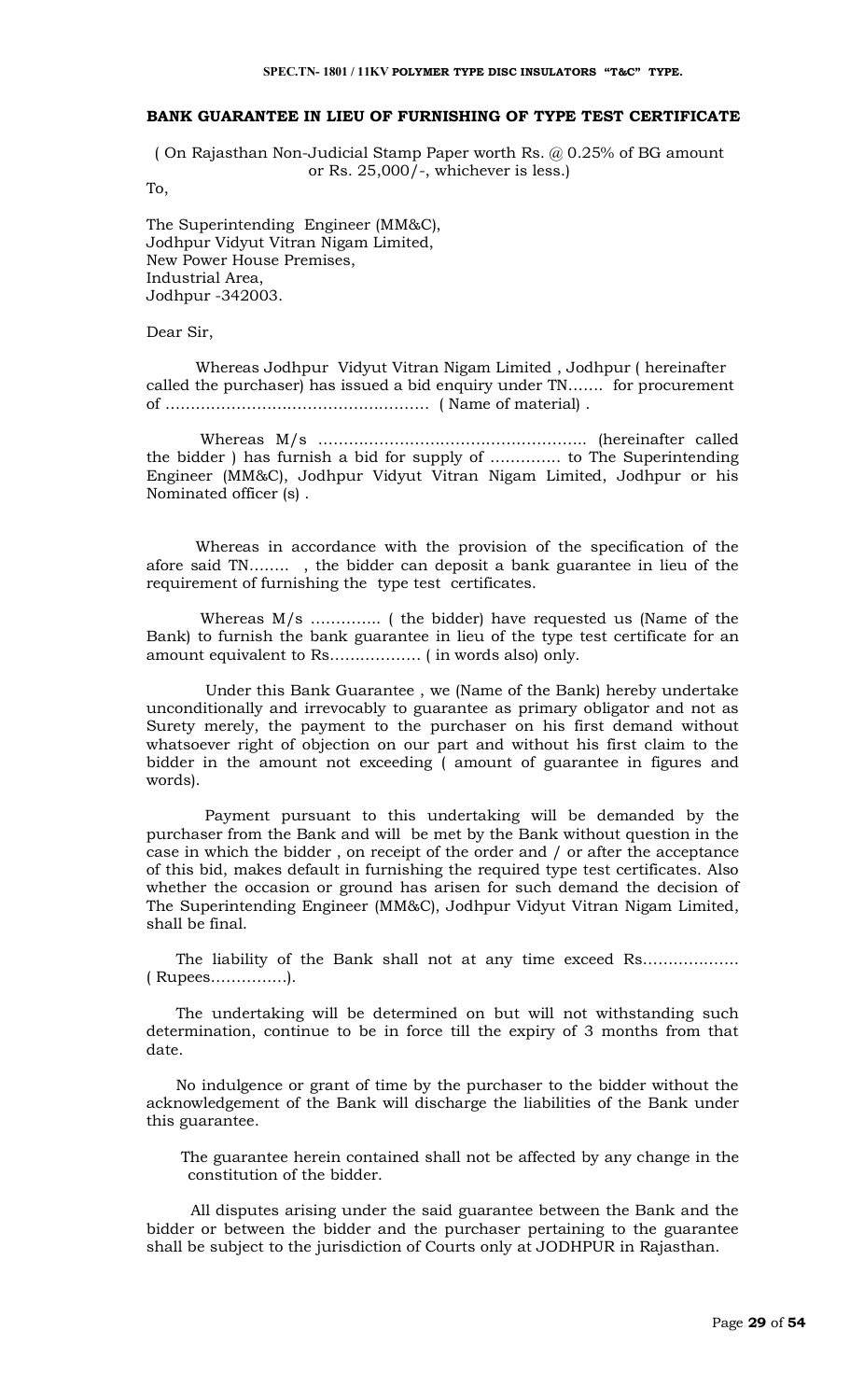The bank further undertake not to revoke this guarantee during its currency except with the previous consent of The Superintending Engineer (MM&C), Jodhpur Vidyut Vitran Nigam Limited, Jodhpur.

 Notwithstanding anything contained herein before, the Bank's liability under this guarantee i.e restricted to Rs………………… (Rupees …………..) and the guarantee shall remain in force upto …………………. Unless demand or claim in writing is presented on the Bank within three months from that date, the bank shall be released and discharged from all liabilities there under. However, the validity of the bank guarantee shall be extended as and when required by the purchaser.

 IN WITNESS WHEREOF the bank has executed these presents the day …………. month……………. and year…………….

Yours faithfully,

 ( Bankers) Executant

#### Witness:

1. 2.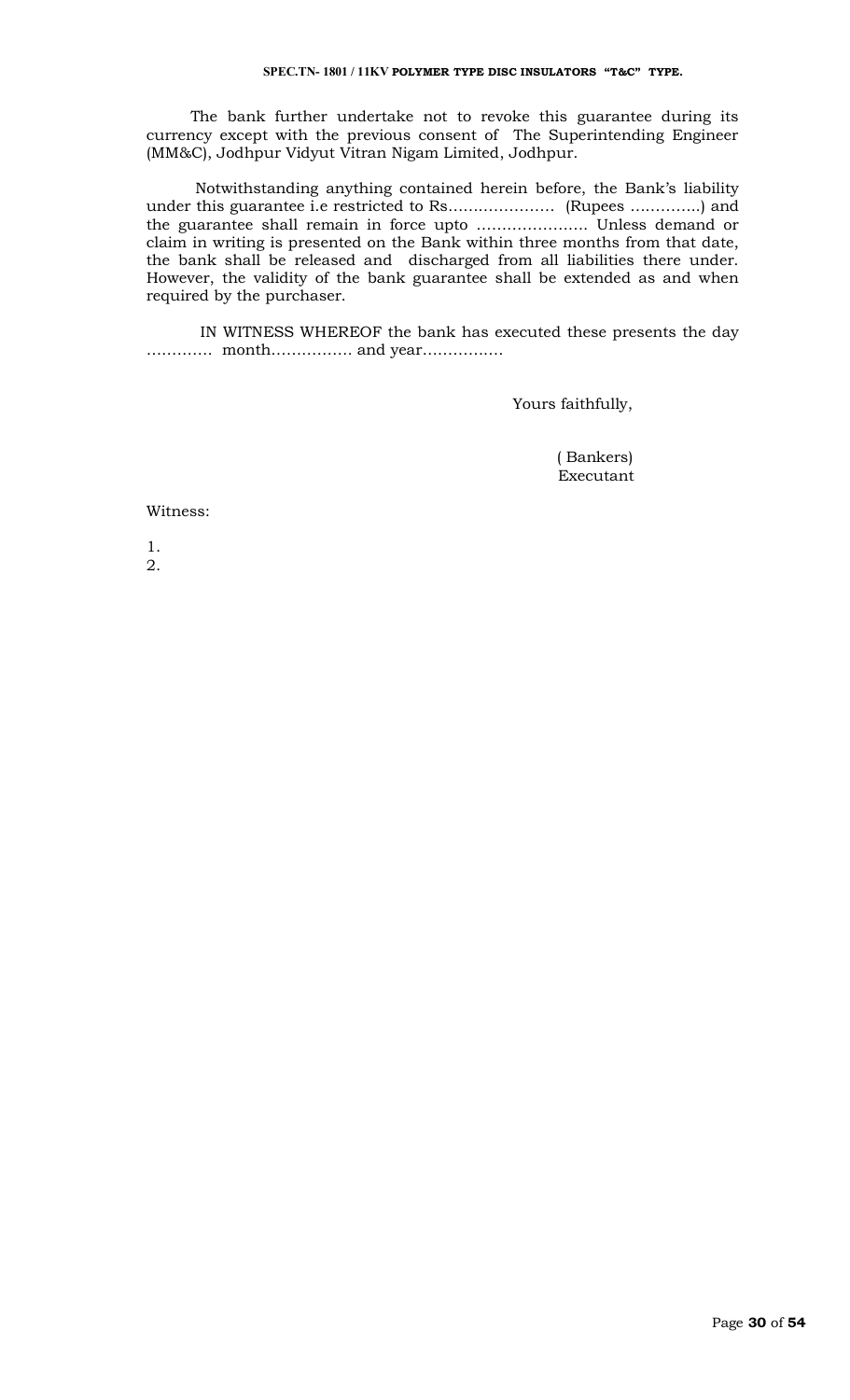# **Schedule-IV-A**

# **TN-1801 Composite Polymer Disc Insulator for 11 KV 45 KN"T&C" type**

# **Must be filled in by the bidder and attached with Technical Bid (Part-I)**

To,

The Superintending Engineer (MM&C), Jodhpur Vidyut Vitran Nigam Limited, Jodhpur.

Dear Sir,

With reference to your invitation to bid against specification No. JdVVNL/SE/MM&C/TN-1801, we agree to supply the following quantity :

| S.<br>No. | <b>Particulars of</b><br><b>Items</b>                             | <b>Bided</b><br>Quantity | Qty.<br><b>Offered</b> | <b>Justification of</b><br>quantity offered a<br>per Qualifying<br><b>Requirement</b> | <b>Status of</b><br><b>Type Test</b><br><b>Certificates.</b> |
|-----------|-------------------------------------------------------------------|--------------------------|------------------------|---------------------------------------------------------------------------------------|--------------------------------------------------------------|
|           |                                                                   | 3.                       |                        | 5.                                                                                    | 6.                                                           |
| 1.        | Composite Polymer Disc<br>Insulator for 11 KV 45<br>KN õT&Cö type | 100000<br>Nos.           |                        |                                                                                       |                                                              |

- 1. The offer is valid for a period of 120 days from the next date of opening of Techno-Commercial Bid.
- 2. The prices are "**FIRM"**
- It is noted that the quantity as mentioned in the specification are approximate and we agree to supply any quantity as per your requirement.
- 4. The delivery shall strictly be in accordance with our delivery schedule as given in Schedule VIII of this specification. In case we fail to deliver the materials as indicated in the clause No.1.23 of GCC (Schedule-II), we are liable to pay recovery for delay in delivery as per clause No.1.24 of this Schedule-II of this specification. The material shall conform to your specification No. **JdVVNL/SE(MM&C)/EIIAII/1801** and as per relevant ISS in all respect.
- 5. We confirm that we agree to all the terms & conditions as well as the technical stipulation of your specification No. **JdVVNL/SE(MM&C)/EIIAII/1801** and there are no deviations other than as specified in the Schedule-III, V & VI (A & B).

 **Yours faithfully,** 

 **Signature of bidder with stamp**  *Dated* **Dated**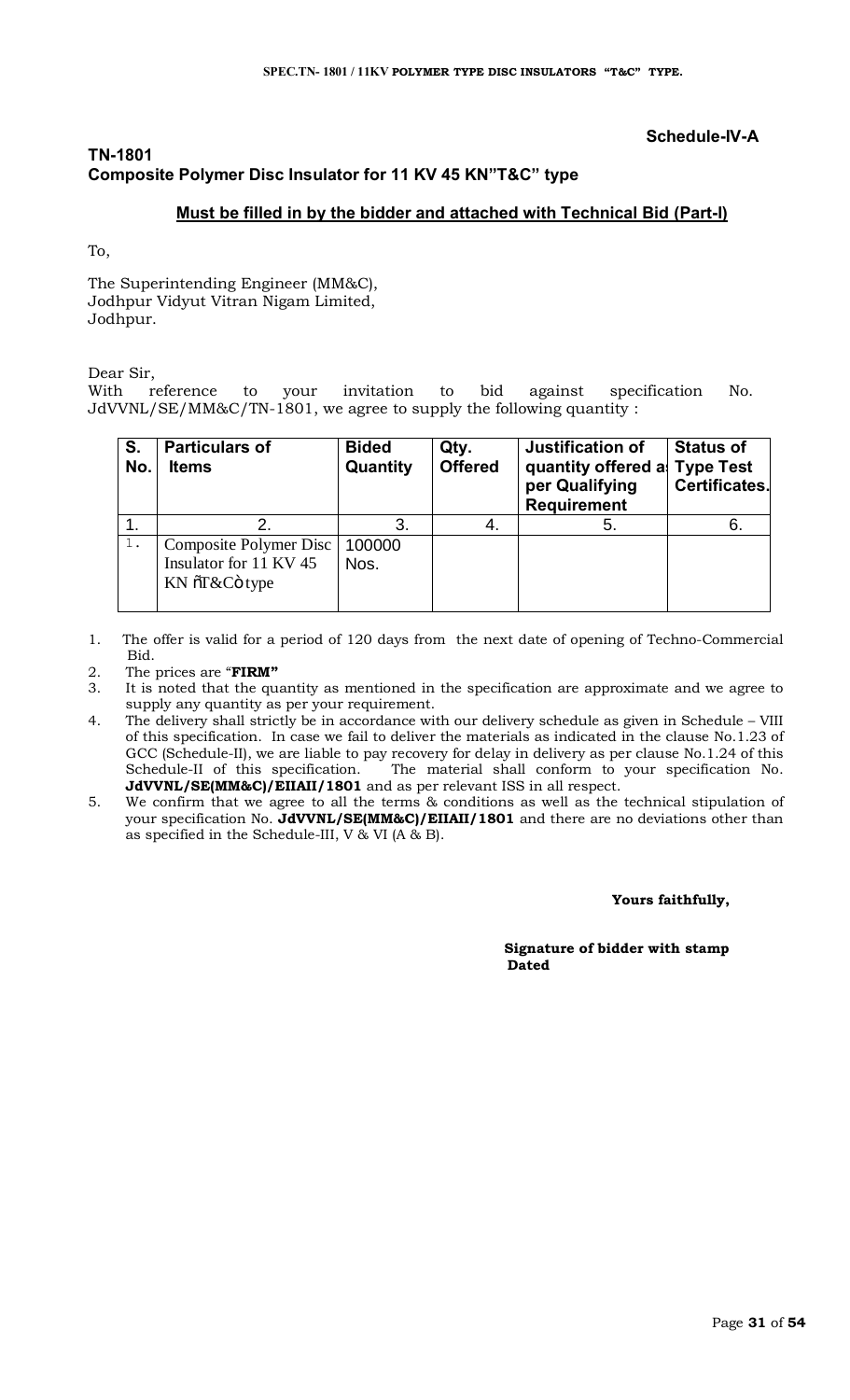# **SCHEDULE V-A**

#### **GUARANTEED TECHNICAL PARTICULARS OF 11 KV 45KN T&C TYPE COMPOSITE POLYMER DISC INSULATORS**

(To be filled and kept in envelopes containing Technical Offer) SI.No. Description 11KV 45 KN T&C TYPE 1. Name of Manufacturer GST No.- 2. Address: (a) registered Office (b) Factory 3. Type of Insulators 4. Standard specification to which the Insulators manufactured and tested 5. Name of material used in manufacture of the Insulator (with class / grade) (a) Material of core rod (b) Material of Housing & weather sheds (silicon content by weight) (c) Material of end fittings (d) Sealing compound for end fitting 6. Colour of Insulator 7. **Electrical Characteristics:** (a) Nominal system Voltage (KV rms) (b) Highest System Voltage (KV rms) (c) Dry power frequency withstand (KV rms) (d) Wet power frequency withstand (KV rms) (e) Dry flash over voltage (KV rms) (f) Wet flash over voltage (KV rms) (g) Dry lighting impulse withstand voltage (a) Positive (b) Negative (h) Dry lighting impulse flashover voltage (a) Positive (KV peak) (b) Negative (KV peak) (i) RIV at 1 MHz when energized at 10kV/30kV (rms) under dry condition (microvolt) (j) Creepage distance (min) mm 8. **Mechanical Characteristics:** Minimum failing load (KN) 9. **Dimensions of Insulator:** i. Weight (Kg.) ii. Dia of FRP rod (mm)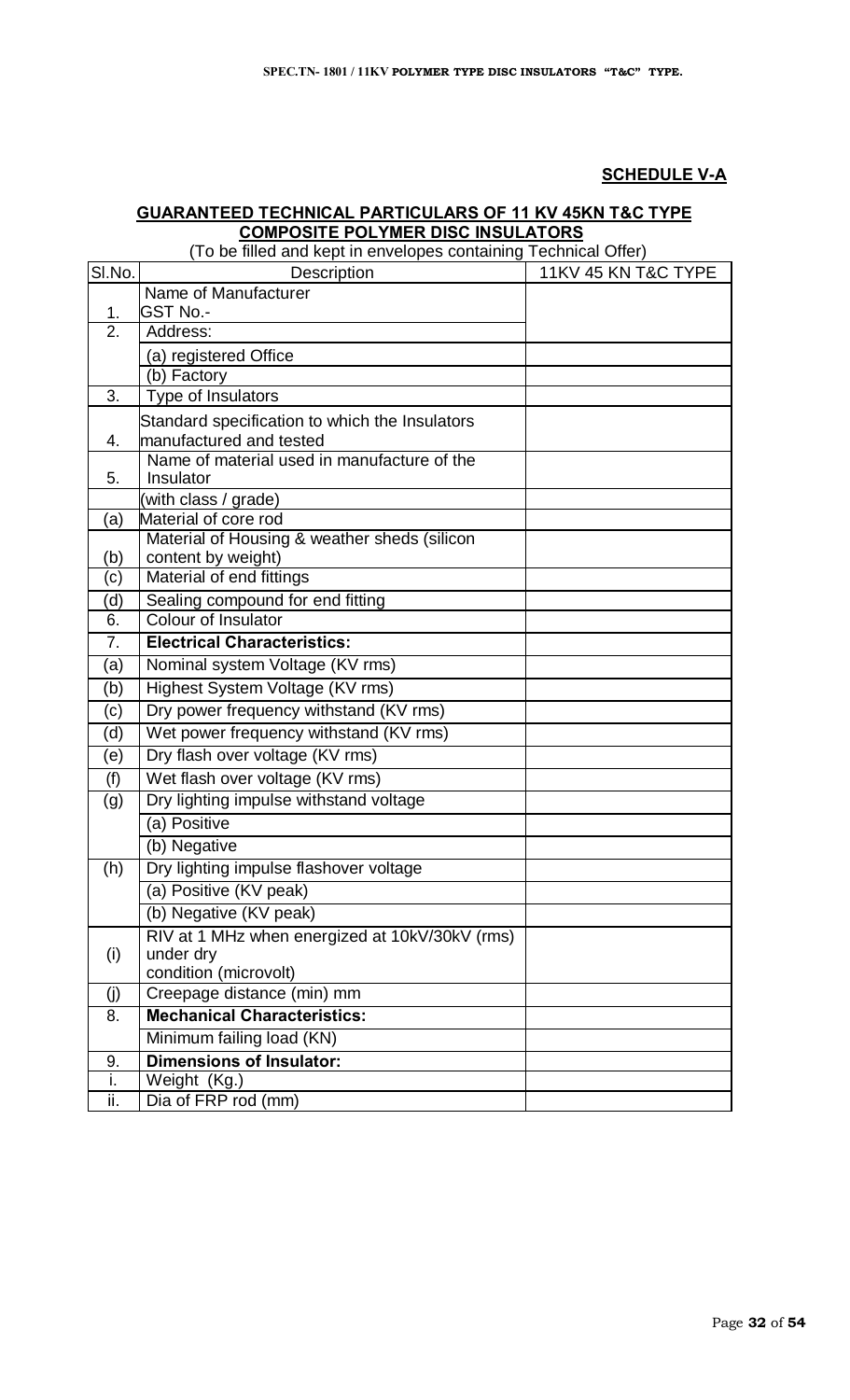| SI. No | <b>Description</b>                                                                                  | 11KV 45 KN T&C TYPE |
|--------|-----------------------------------------------------------------------------------------------------|---------------------|
| iii.   | Length of FRP rod (mm)                                                                              |                     |
| iv.    | Dia of weather sheds (mm)                                                                           |                     |
| V.     | Thickness of housing (mm)                                                                           |                     |
| vi.    | Dry arc distance (mm)                                                                               |                     |
| 10.    | Dimensional drawings of Insulator (including<br>weight with tolerances in weight)                   |                     |
|        | Method of fixing of sheds to housing specify ):-<br>single mould or modular construction (injection |                     |
| 11.    | moulding)                                                                                           |                     |
| 12.    | No. of weather sheds                                                                                |                     |
| 13.    | Type of sheds                                                                                       |                     |
|        | (i) Aerodynamic                                                                                     |                     |
|        | (ii) With under ribs                                                                                |                     |
| 14.    | Packing details                                                                                     |                     |
|        | (a) Type of packing.                                                                                |                     |
|        | (b) No. of Insulators in each pack                                                                  |                     |
|        | (c) Gross weight of package                                                                         |                     |
|        | Any other particulars which the bidder may like to                                                  |                     |
| 15.    | give.                                                                                               |                     |
| 16.    | E Mail ID                                                                                           |                     |

NOTE : If any particulars of specification which is not covered in requisite GTPs that may be taken from concerned IS/IEC specification/standards.

> ( Signature ) Name & Designation with Seal of the firm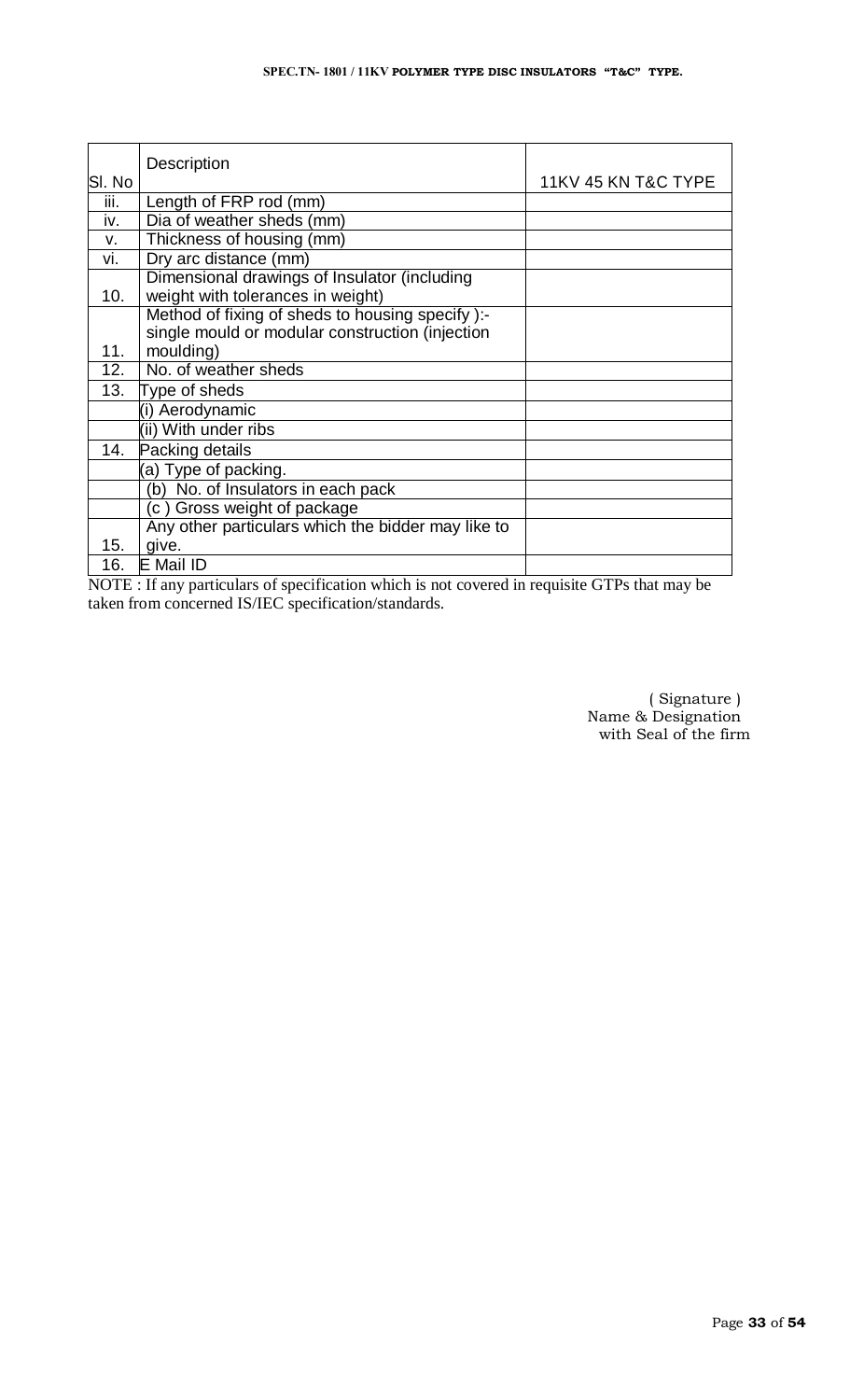# **Schedule – V(B)**



Statement of guaranteed technical particulars and other performance data for supply of  $\hat{i}$   $\hat{i}$   $\hat{j}$   $\hat{j}$   $\hat{i}$   $\hat{j}$   $\hat{i}$   $\hat{j}$   $\hat{i}$   $\hat{j}$   $\hat{k}$   $\hat{k}$   $\hat{k}$   $\hat{k}$   $\hat{k}$   $\hat{k}$   $\hat{k}$   $\hat{k}$   $\hat{k}$   $\hat{k}$   $\hat{k}$   $\hat{k}$   $\hat{k}$   $\hat{k}$   $\hat{k}$   $\hat{k}$   $\hat{k}$   $\hat{k}$   $\hat{k}$   $\hat{k}$   $\hat{k}$   $\hat{k$  $no.$ i i i i i i i i  $\ldots$ 

S.No. Particulars of technical & other performance data guaranteed.

Certified that we agree to all the aforesaid technical particulars and other performance data except following :-

| S.No. | Particulars of technical & other | Reasons for           |
|-------|----------------------------------|-----------------------|
|       | Performance data                 | deviations/departure. |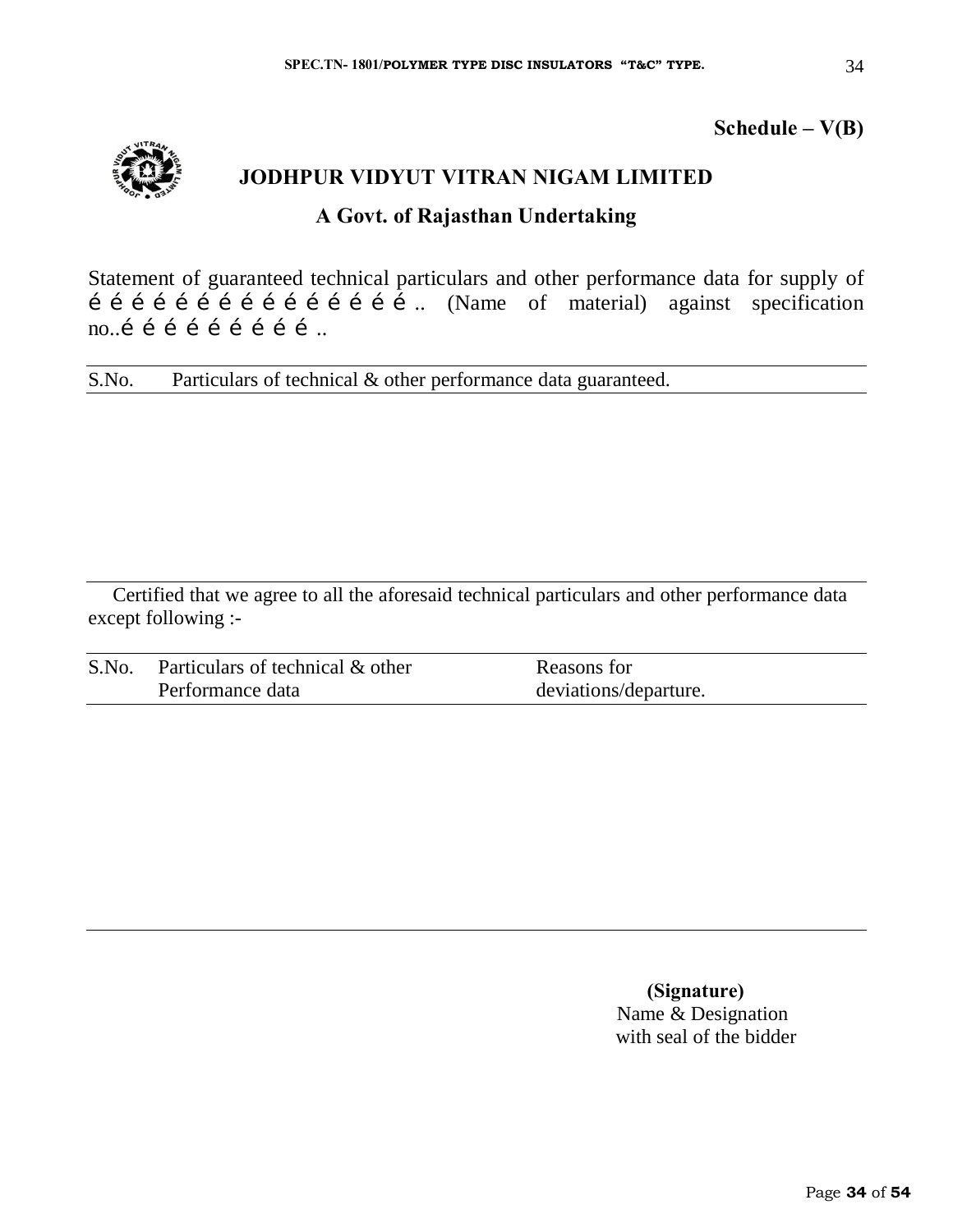**Schedule – VI (A)**



# **JODHPUR VIDYUT VITRAN NIGAM LIMITED**

# **A Govt. of Rajasthan Undertaking DEPARTURE/DEVIATION FROM TECHNICAL SPECIFICATION**

The bidder shall state under this schedule the departure from the Purchaser  $\alpha$ specification in respect of technical is as under:-

S.No. Main Deviations from Technical Specification.

Certified that we agree to all the technical specification of the NIT except for the deviation to the extent indicated above.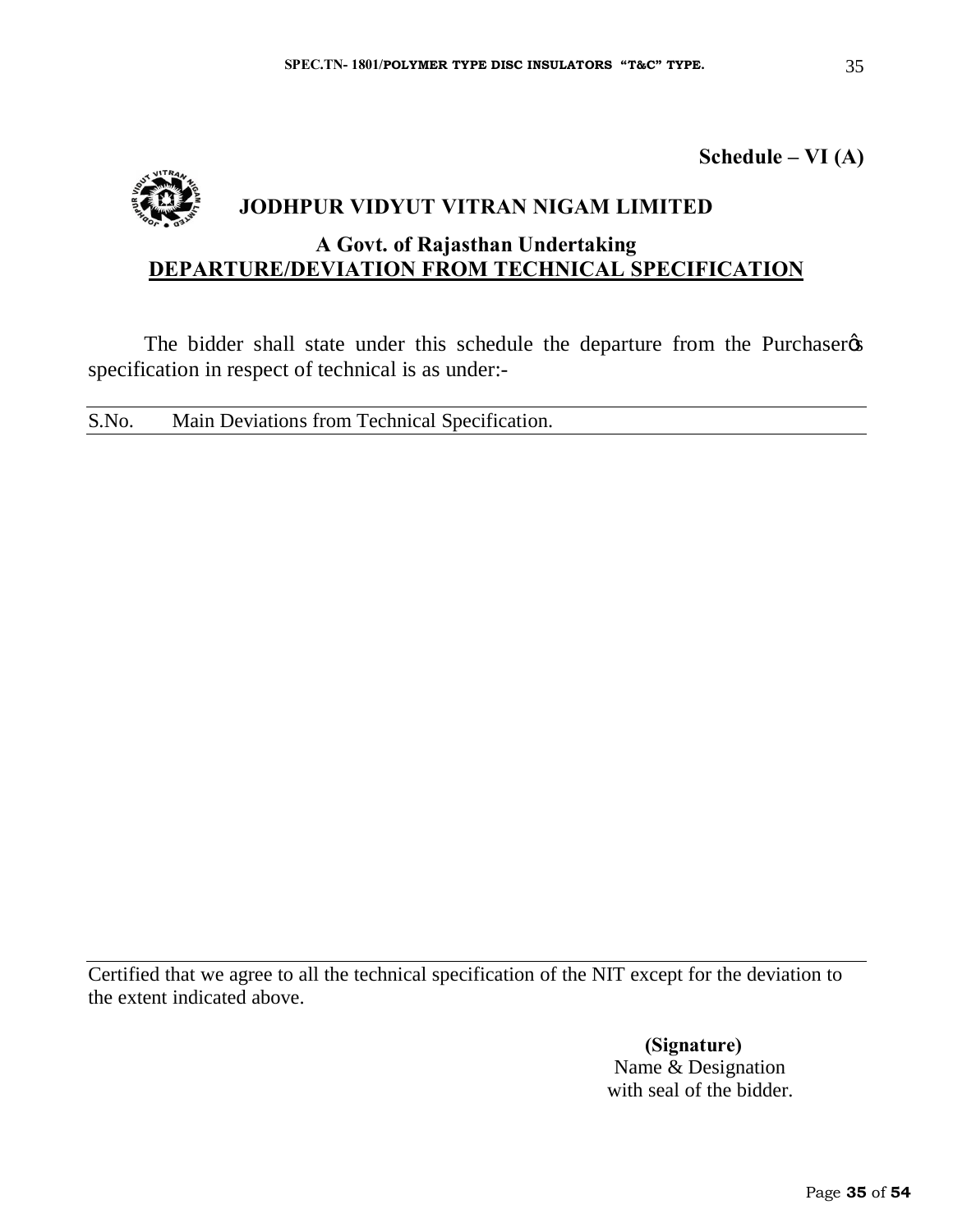**Schedule – VI (B)**



# **JODHPUR VIDYUT VITRAN NIGAM LIMITED**

# **A Govt. of Rajasthan Undertaking DEPARTURE FROM COMMERCIAL TERMS & CONDITIONS OF THE SPECIFICATION**

The bidder shall state under this schedule the departure from the Purchaser specification in respect of Commercial terms & conditions:-

S.No. Main Deviations from Specification.

Certified that we agree to all the commercial terms & conditions as laid down in General Conditions of Contract to the specification except for the deviation to the extent indicated above.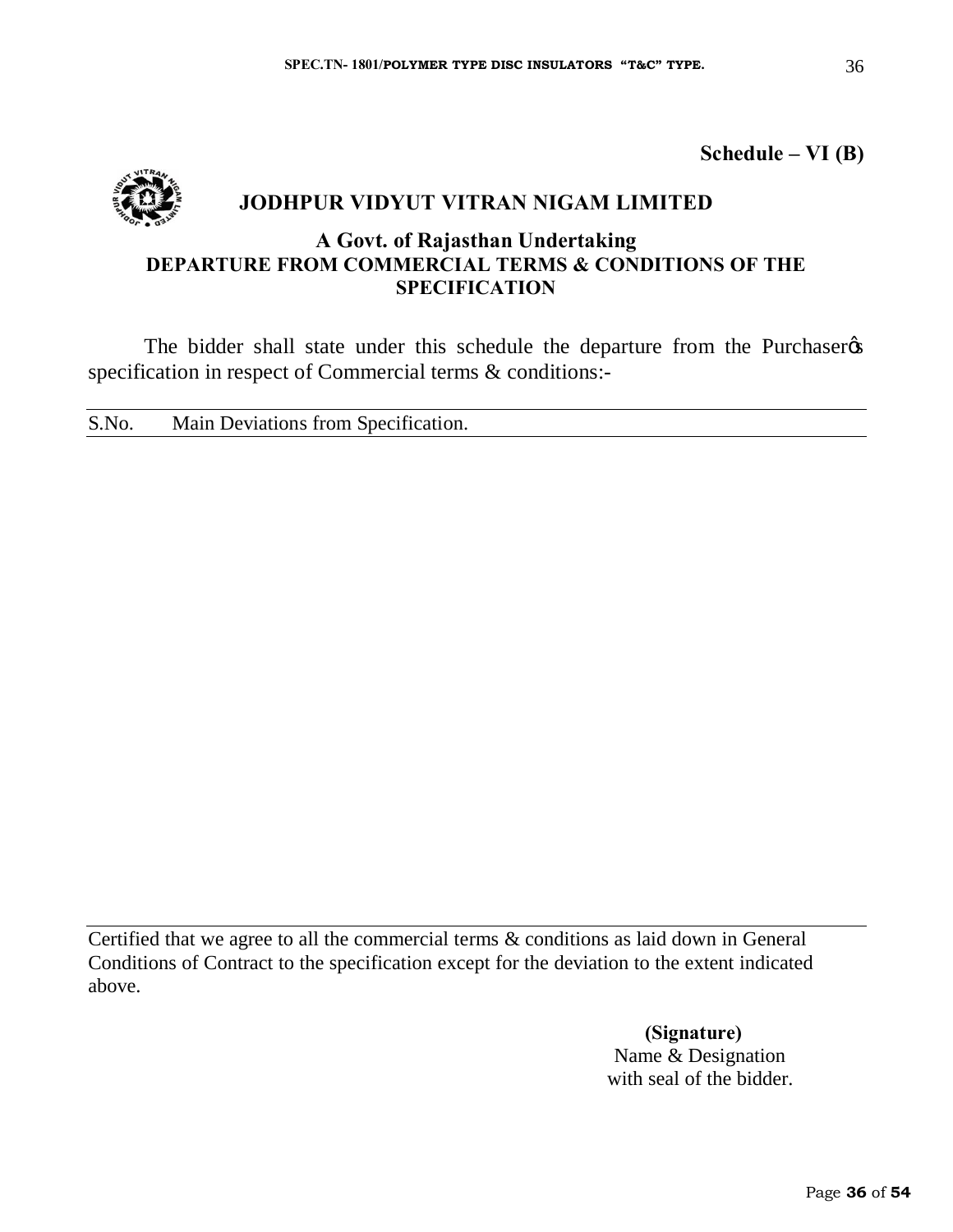**Schedule – VII**



# **JODHPUR VIDYUT VITRAN NIGAM LIMITED**

# **A Govt. of Rajasthan Undertaking LIST OF PAST SUPPLIES**

The bidder shall state under this schedule whether material and equipments, similar to those offered in the bid have been previously supplied by him. A list shall be given of such orders executed by him together with information regarding the names of purchasing organizations, quantities supplied and when the supplies were effected. This list should be in form given below:-

| S.No. Detailed particulars Qty |        | Order No. Name & details           | Date of |
|--------------------------------|--------|------------------------------------|---------|
| of items supplied              | & Date | of purchasing authority Completion |         |
|                                |        |                                    |         |

| If executed partially<br>to be mentioned<br>(qty.) | whether still<br>to be executed | Delivery<br>stipulated in<br>order | Remarks |  |
|----------------------------------------------------|---------------------------------|------------------------------------|---------|--|
| $\overline{ }$                                     |                                 |                                    |         |  |

**Note:** Separate schedules are to be furnished by the bidder for past supply to the JDVVNL, Jodhpur other State Electricity Boards and other Departments /Organizations.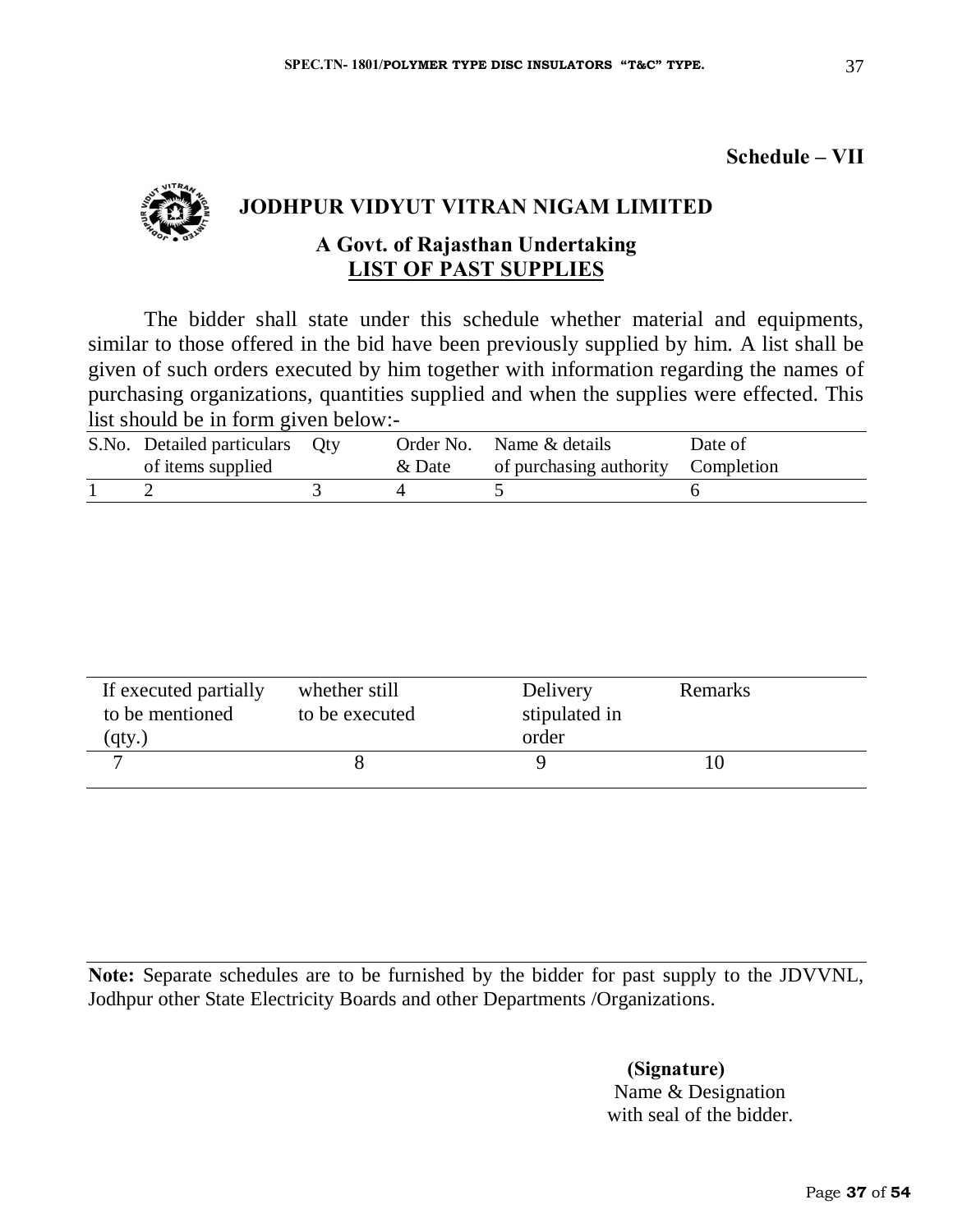#### **TN-1801 Schedule-VII-A**

#### **TO WHOMSOEVER IT MAY CONCERN**

This is to certify that M/s. have manufactured and supplied the goods/ equipments/ material during the following financial year(s) to the Electrical Utilities/ Government Departments/ Discoms/ SEBs as detailed out below:

| S.<br>No | Financial<br>in.<br>vear      | Detailed<br>particular         | &<br>Name<br>particular                | Order<br>&<br>No.                                   | Unit | Ordered |                | Up to | <b>Actual Supplied</b> | Remarks |
|----------|-------------------------------|--------------------------------|----------------------------------------|-----------------------------------------------------|------|---------|----------------|-------|------------------------|---------|
|          | which<br>material<br>supplied | οf<br>s<br>item(s)<br>supplied | οf<br>s<br>purchasin<br>g<br>authority | Date<br>against<br>which<br>item(s)<br>supplie<br>d |      | Qty     | Value<br>(Rs.) | Qty   | Value<br>(Rs.)         |         |
|          |                               |                                |                                        |                                                     |      |         |                |       |                        |         |
|          |                               |                                |                                        |                                                     |      |         |                |       |                        |         |
|          |                               |                                |                                        |                                                     |      |         |                |       |                        |         |

Name & Designation Name: With Seal of the Bidder Address Address Date\_\_\_\_\_\_\_\_\_\_\_\_\_\_\_ Place\_\_\_\_\_\_\_\_\_\_\_\_\_\_ Membership No.

Signature Signature of C.A.

 **UDIN NO:-**

The above particulars are true and correct based on explanations, records and books of accounts produced before us. Further the above certificate issued on the request of the company.

CA Firm( )

#### **NOTE- AN UNDERTAKING FOR THE SAME BE FURNISHED AS DETAILED IN ANNEXURE-I**

**Note:-The CA Certificate should be furnished on the letter head of CA and must be signed by the bidder and C.A. firm. The details i.e. address of C.A. & membership No. shall clearly be mentioned on C.A. certificate. In case C.A. certificate is not signed by the bidder/furnished without membership No. & address of C.A. then same may not be considered for which responsibility rests with the bidder.**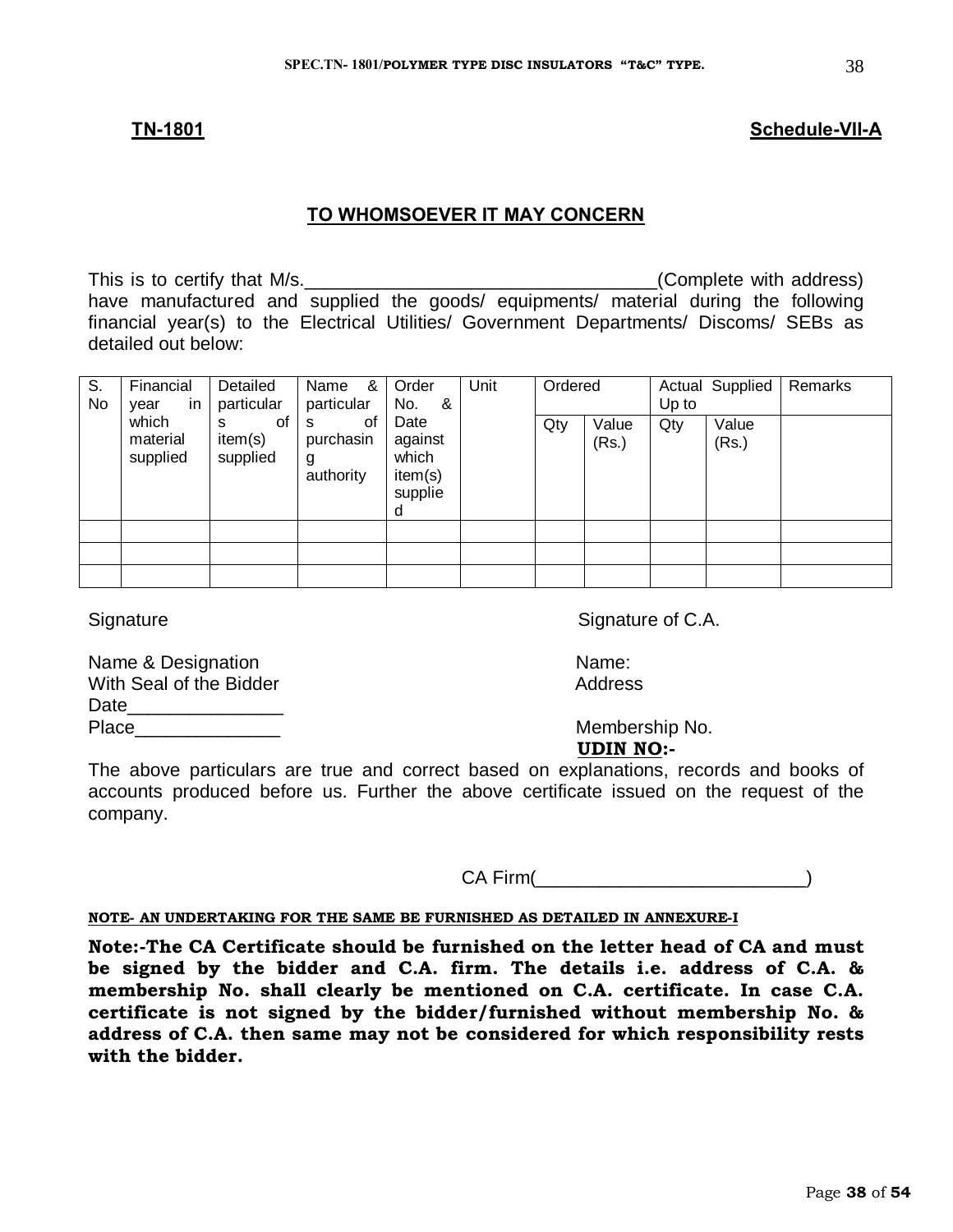**Schedule – VIII**

# **JODHPUR VIDYUT VITRAN NIGAM LIMITED**

# **A Govt. of Rajasthan Undertaking** DELIVERY SCHEDULE

# PART-A

The delivery schedule of the material by the Purchase Officer is as mentioned hereunder:-

| S.No. | Particulars<br>of Material                                           | Commencement<br>period per Month. | Rate of supply<br>per Month | Period for completion<br>of delivery of entire<br>material          |  |
|-------|----------------------------------------------------------------------|-----------------------------------|-----------------------------|---------------------------------------------------------------------|--|
| 1.    | <b>Composite Polymer</b><br>Disc Insulator for<br>11V 45 KN %&C+type | 30 DAYS                           |                             | Equal Monthly Rate SEVEN MONTHS<br>INCLUDING<br>COMMENCEMENT PERIOD |  |

# PART-B

In case bidder deviates from the delivery schedule mentioned by the purchaser in Part-A then the delivery schedule shall be indicated/mentioned by the bidder as under:-

| S.No.<br>of Material | <b>Particulars</b> | Commencement<br>period per Month. | Rate of supply<br>per Month<br>material | Period for completion<br>of delivery of entire |
|----------------------|--------------------|-----------------------------------|-----------------------------------------|------------------------------------------------|
|                      |                    |                                   |                                         |                                                |

**Note:** 1. During the commencement period the process of model assembly and submission of B.O.M. for approval shall be got completed.

 2. During the commencement period the contractual formalities shall be got completed.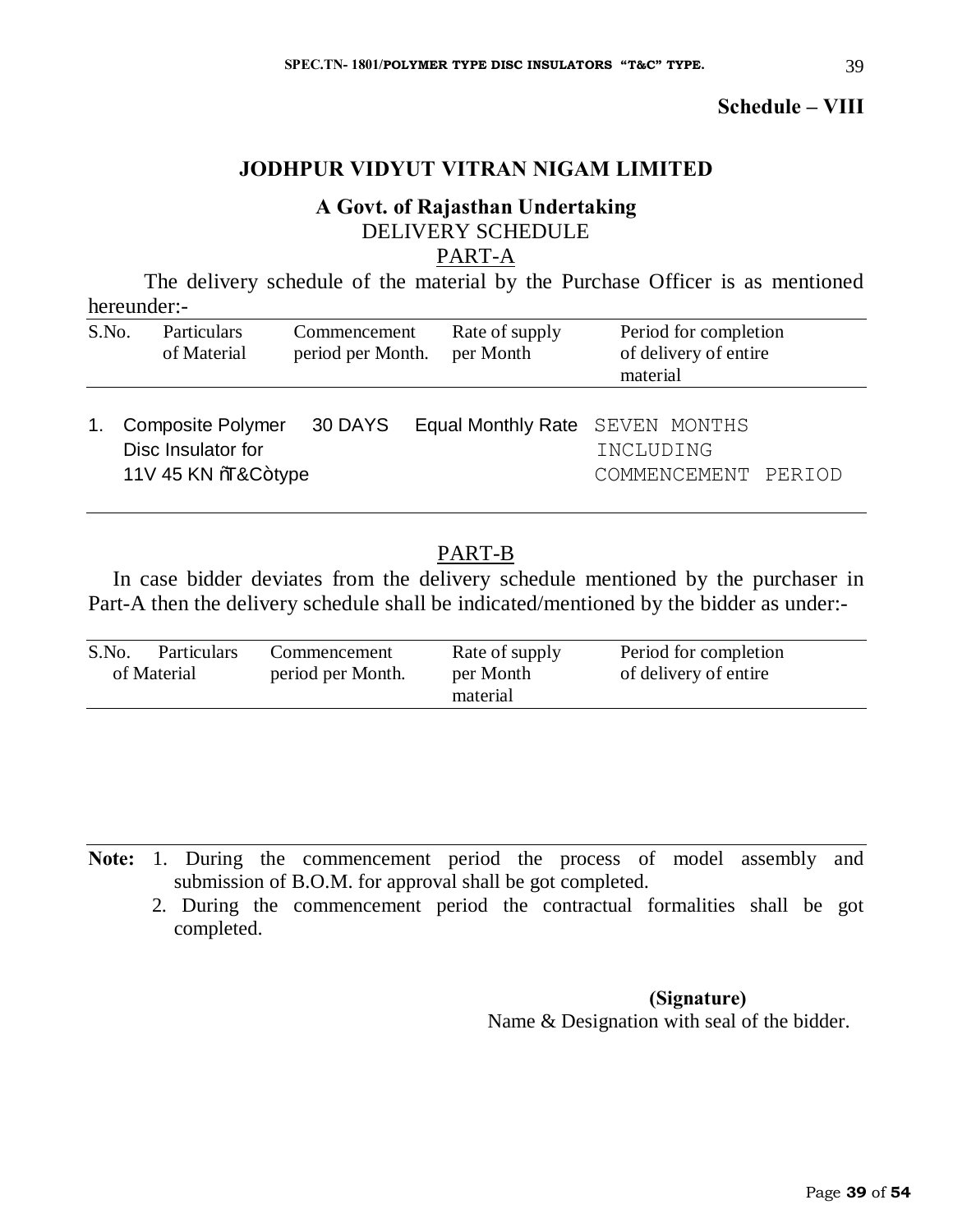# **Schedule – IX**

40



# **JODHPUR VIDYUT VITRAN NIGAM LIMITED**

# **A Govt. of Rajasthan Undertaking**

List of Equipments and Technical Hands Available with the Firm

(To be filled in by the bidders & enclosed with the bid)

Manufacturers and / or their authorized agents who are quoting against this bid are requested to furnish the following information along-with the bid. The Purchaser will have the discretion to ignore the bid without the under noted particulars and/or ignore the bid particulars.

- 1. Name and Address of Manufacturer.
- 2. Place where works exist.
- 3. Details of machinery particularly with B.H.P. of each item installed.
- 4. Details of staff employed in the works.
- 5. Date when started the manufacturing of item under reference.
- 6. List of items manufactured.
- 7. Literature and drawings of items manufactured showing their description, size, design and other important technical particulars.
- 8. Details of order so far, executed alongwith the names of organization to whom supplied.
- 9. Manufacturing capacity.
- 10.Is the workshop open for inspection by the representative of the board, if required?
- 11. Statement of financial resources and Banking Reference alongwith Balance-Sheet for previous two years.
- 12.Testing facilities available for the manufactured articles in the testing laboratory of works.
- 13.Whether the Firm is a small/medium/large scale industry.
- 14.Registration No. with :
	- i. Small Scale, National/State.
	- ii. DGTD
	- iii. State Industries Department.

# **(Signature)** Name & Designation

with seal of the bidder.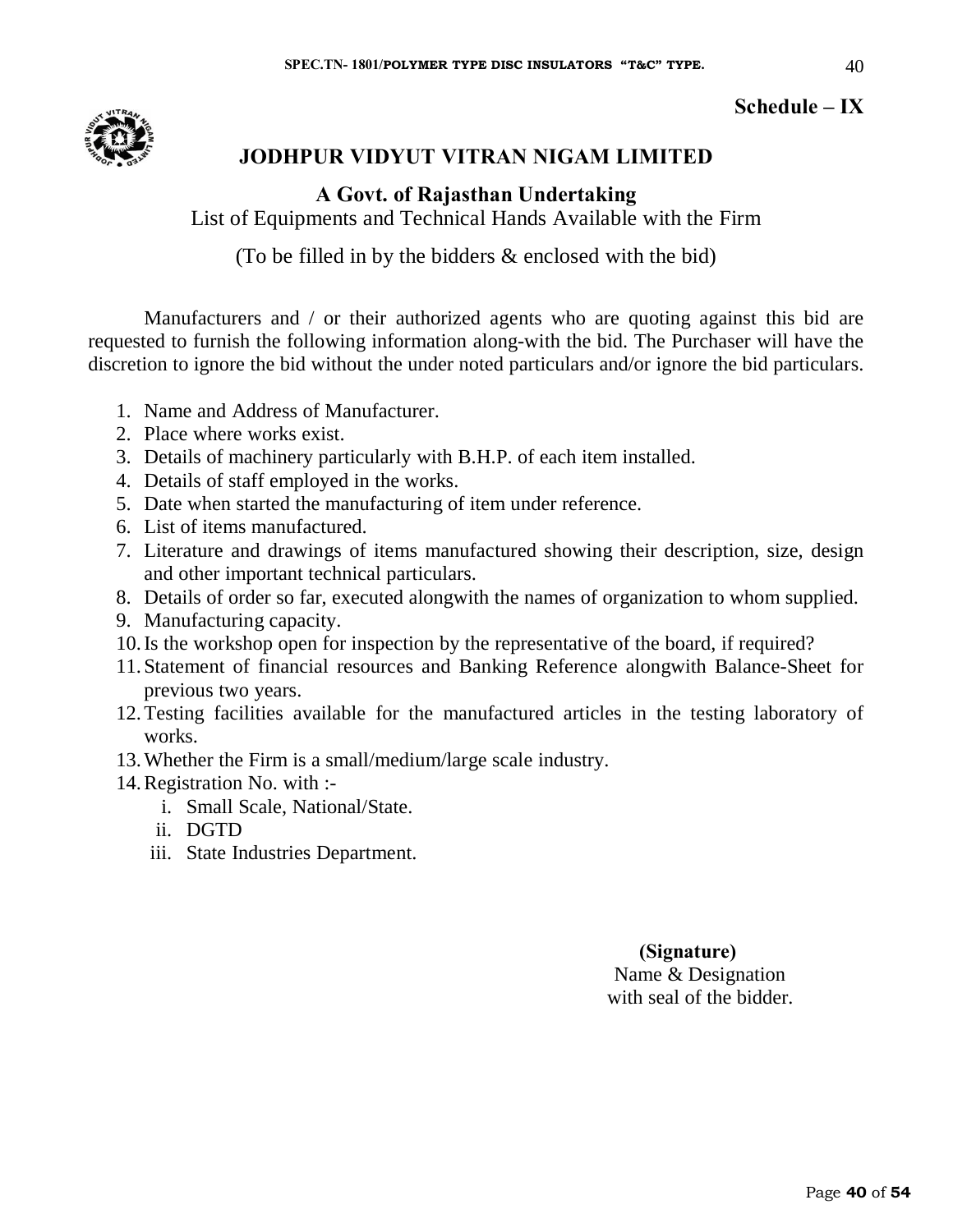#### **SCHEDULE – X TO BE FURNISHED ON NON-JUDICIAL STAMP WORTH Rs.100/- & DULY NOTARIZED)**

#### **FORMAT OF AFFIDAVIT**

I\_\_\_\_\_\_\_\_\_\_\_\_\_\_\_\_\_\_\_S/o\_\_\_\_\_\_\_\_\_\_\_\_\_\_\_\_\_\_\_\_\_\_\_Aged\_\_\_\_\_\_\_\_\_Yrs.\_\_\_\_\_\_\_ Residing at \_\_\_\_\_\_\_\_\_\_\_\_\_\_\_\_\_\_\_\_\_\_\_\_\_\_\_\_\_\_\_\_\_\_\_\_\_\_\_\_\_\_Proprietor/Partner/Director of M/s\_\_\_\_\_\_\_\_\_\_\_\_\_\_\_\_\_\_\_\_\_\_\_\_\_\_\_\_\_\_\_ do hereby solemnly affirm and declare that:

(a) My/Our above noted enterprise M/s \_\_\_\_\_\_\_\_\_\_\_\_\_\_\_\_\_\_\_\_\_\_\_\_\_\_\_\_\_has been issued acknowledgement of Entrepreneurial Memorandum Part II by the District Industries Centre\_\_\_\_\_\_\_\_\_\_\_\_\_\_\_\_\_\_\_\_\_\_\_\_\_\_. The acknowledgement No. is \_\_\_\_\_\_\_\_\_\_\_\_\_\_\_\_\_\_\_dated \_\_\_\_\_\_\_\_\_\_\_\_\_\_ and has been issued manufacture of following items:

Name of Items Production Capacity (Yearly)

- (i)
- (ii)
- (iii)
- (iv)
- (v)

(b) My/Our above noted acknowledgement of Entrepreneurial Memorandum Part-II has not been cancelled or withdrawn by the Industries Department and that the enterprise is regularly manufacturing the above items.

(c) My/Our enterprise is having all the requisite plant and machinery and is fully equipped to manufacture the above noted items.

(d) The present status of the firm is as per acknowledgment of Entrepreneurial Memorandum Part-II issued on the date of District Industries Center, \_\_\_\_\_\_\_\_\_.

Place\_\_\_\_\_\_\_\_\_\_\_\_\_\_\_\_\_\_

Signature of Proprietor/Director Authorized Signatory With Rubber Stamp and date

**VERIFICATION** I, \_\_\_\_\_\_\_\_\_\_\_\_\_\_\_\_\_\_\_\_\_\_\_\_\_\_\_\_\_\_ S/o \_\_\_\_\_\_\_\_\_\_\_\_\_\_\_ Aged\_\_\_\_ Years residing at \_\_\_\_\_\_\_\_\_\_\_\_\_\_\_\_\_\_\_\_\_\_\_\_\_\_\_\_\_\_\_\_\_\_\_\_\_\_\_ Proprietor/ Partner/ Director of M/s \_\_\_\_\_\_\_\_\_\_\_\_\_\_\_\_\_\_\_\_\_\_\_\_\_\_\_\_\_\_\_\_\_\_\_\_\_\_\_\_\_\_\_\_ verify and confirm that the contents at (a), (b),

(c) & (d) above are true and correct to the best of my knowledge and nothing has been concealed therein. So, help me God.

#### **DEPONENT**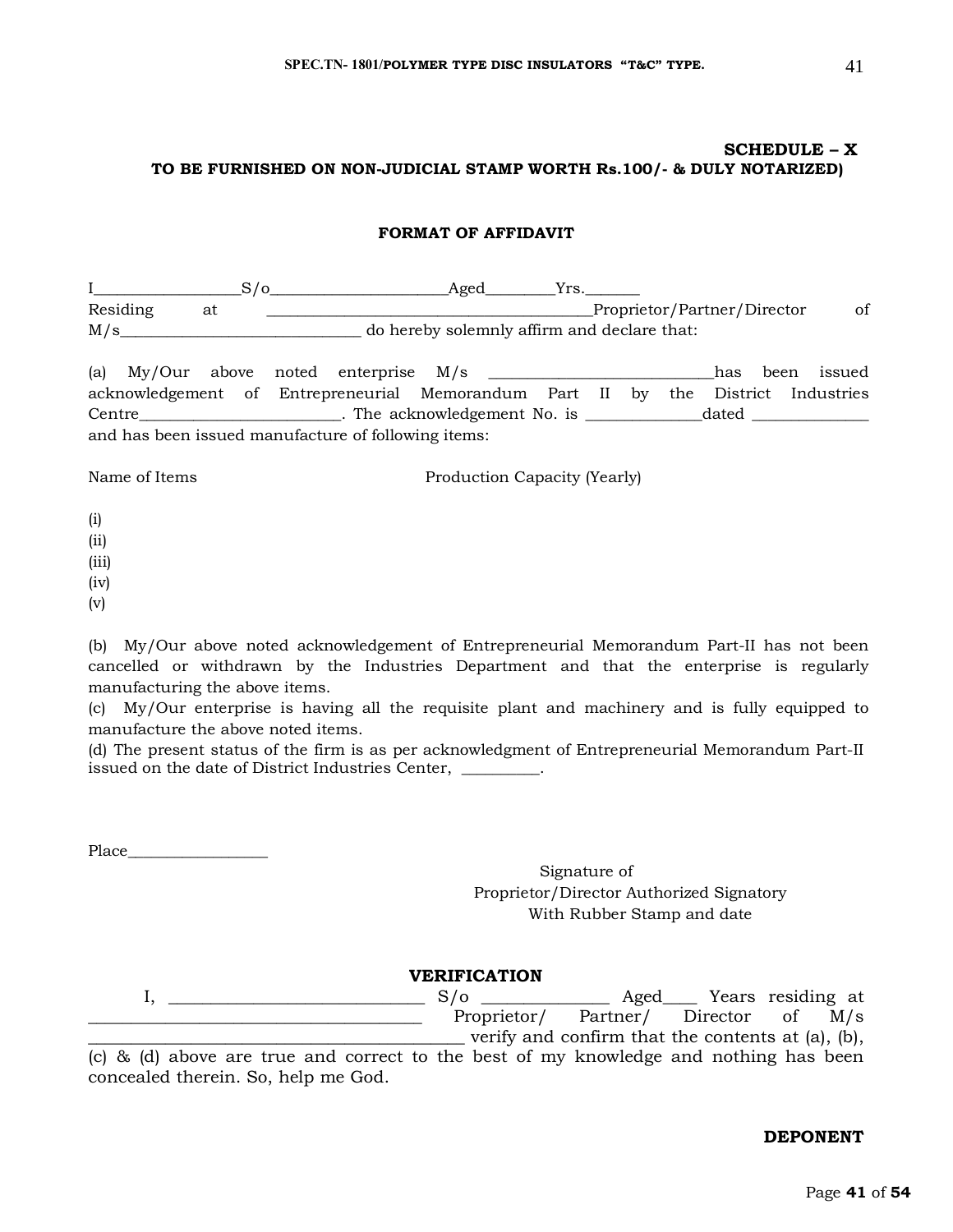

#### **JODHPUR VIDYUT VITARAN NIGAM LIMITED (MATERIAL MANAGEMENT & CONTRACT) NEW POWER HOUSE, INDUSTRIAL AREA, JODHPUR -342003 TELEPHONE: 0291-2742223/ FAX: 0291-2746539/E-mail[-semmcjdvvnl@gmail.com](mailto:semmcjdvvnl@gmail.com) Corporate Identity Number (CIN)-U40109RJ2000SGC016483 GST No. 08AAACJ8578R1ZJ**

**SPECIFICATION FOR SUPPLY OF COMPOSITE POLYMER DISC FOR 11 KV 45 KN "T&C" TYPE INSULATORS AGAINST TENDER NOTICE NO: TN-1801**

| Last Date & time for down loading |                                 | 17.05.2022 upto 6.00 PM                           |
|-----------------------------------|---------------------------------|---------------------------------------------------|
| of tenders                        |                                 |                                                   |
|                                   | Last Date & time for submitting | 18.05.2022 upto 12.00 PM                          |
| of tenders                        |                                 |                                                   |
|                                   | Date of opening of tenders      | 18.05.2022 at 3.00 PM                             |
|                                   |                                 |                                                   |
| A                                 | NIT No.                         | TN-1801                                           |
| B                                 | Cost of tender                  | Rs.2950.00 (Two Thousand Nine Hundred Fifty Only) |
|                                   | specifications                  | (For MSME of Rajasthan Rs. 1475.00                |
|                                   |                                 | (One Thousand Four Hundred Seventy Five)          |
| $\mathbf c$                       | Processing fee of RISL          | Rs.1000.00 (One Thousand Only)                    |
| D                                 | Bid security to be deposited    | <b>General Bidder</b><br>: $\text{Rs}$ 208040.00  |
|                                   |                                 | Sick Unit of Rajasthan: Rs 104020.00              |
|                                   |                                 | SSI unit of Rajasthan : Rs. 52010.00*             |
| E                                 | Validity                        | 120 days from the next date of opening of techno- |
|                                   |                                 | commercial bid.                                   |
| F                                 | Prices                          | <b>Firm Price</b>                                 |

**\*\*In case SSI unit of Rajasthan quotes quantity less than the tendered quantity , then they are required to furnish Bid security @ 0.5% of the estimated value of the quantity offered by them, failing which bid shall be considered non-responsive.**

Estimated unit FOR price for Composite Polymer Disc insulators 11 KV 45 KN T&C Type is is Rs. 104.02 /Nos.

----------------------------------------------------------------------------------------------------------------

- 1. The bids not accompanied with qualification requirement , technical requirement indicated in the specification and other requirement given here under will be considered as incomplete offer and sufficient grounds for offer to be passed over:
	- i) Capacity, capability and competency proofing documents.

a) Capacity /orders of similar and higher rating of tendered equipment booked as on date of biding with type and rating and construction details of equipment for which order received be indicated.

- b) Copy of purchase orders of Erstwhile RSEB /SEB`S / Electric Utilities / Govt. Departments / Discoms for similar or higher rating equipment latest executed.
- ii) Year wise past experience for last 5 years of similar or higher rating of tendered equipment.
- iii) The details of testing facilities available at the works and copies of latest type test certificates, carried out on similar ITEM.
- iv) Quality assurance plan.
- v) Complete guaranteed technical particulars, out lines and general arrangement drawings along with Bill of Material.
- 2. Bids without Section-I, II, III & Schedules (I to XI) shall be rejected.
- 3. Bids shall be furnished in single copy.
- 4. JdVVNL has the right to reject any offer on the basis of track record of poor performance in execution of previous order / equipment supplied /after sales service while evaluating the Techno-Commercial bid.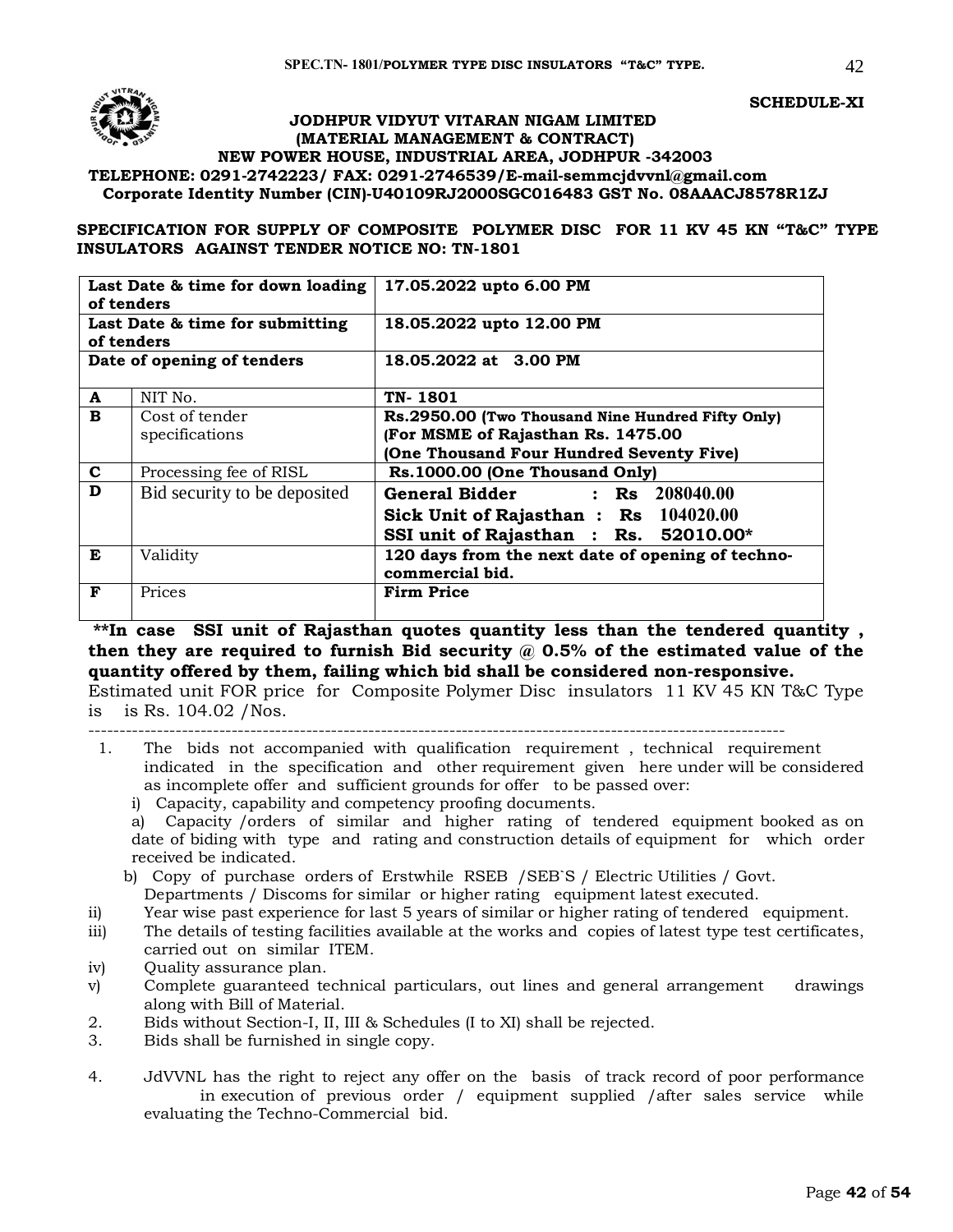- 5. JdVVNL reserves the right to accept minor deviations in standard terms and conditions and features as specified in the technical specification (Section-III).
- 6. Deviation of any kind shall not be quoted in BOQ (Bill of quantity) , if found quoted, the same shall be ignored.

7. The following facilities are to be provided by the supplier at his own cost to the inspecting officer of Nigam (JdVVNL).

i) Suitable accommodation.

ii) Local conveyance between arrival point, place of stay, works and departure point.

iii) The supplier shall assist in arranging return ticket and reservation on the request of the inspecting officer for which the payment shall be made by the inspecting officer. In case of joint inspection, single or shared double room accommodation shall be provided.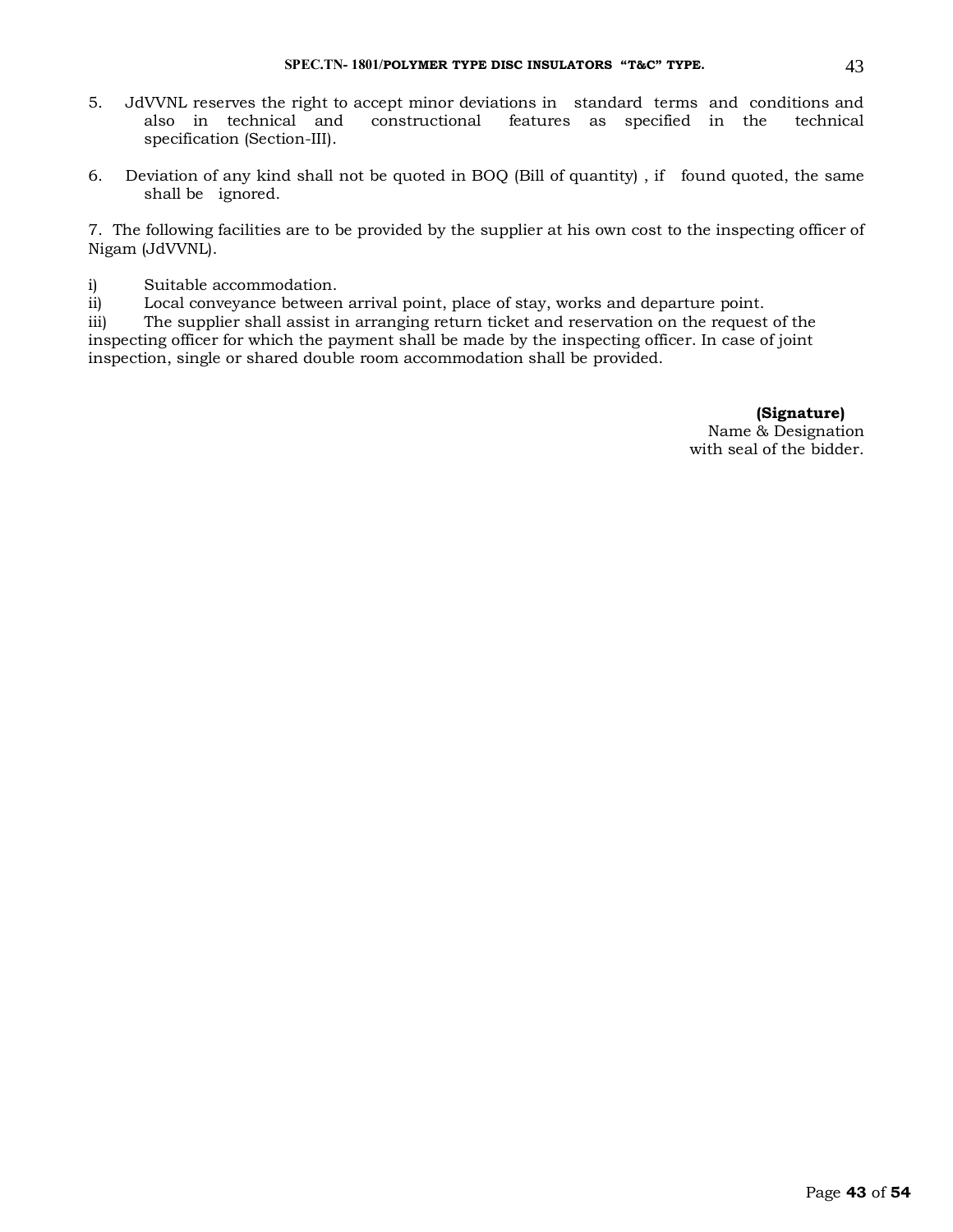#### GENERAL **AMENDMENT IN ITB AND GCC**

**The various clauses wherever appearing in the Instructions to Bidders (ITB), General Conditions of Contract (GCC), Technical Specifications, Qualification Requirements, various Schedules etc., are hereby amended to the extent as under:-**

**1. Wherever EMD and Security Bank Guarantee (SBG), are appearing in the ITB, GCC & other Bidding Documents, same is hereby replaced by BID SECURITY as under:-**

#### **BID SECURITY**

Bid security shall be 2% **of the estimated value of subject matter of procurement put to bid.** In case of Small Scale Industries of Rajasthan it shall be 0.5% of the **quantity offered** for supply and in case of sick industries, other than Small Scale Industries, whose cases are pending with Board of Industrial and Financial Reconstruction, it shall be 1% of the value of bid. Every bidder, if not exempted, participating in the procurement process shall be required to furnish the bid security as specified in the notice inviting bids.

#### **In case SSI unit of Rajasthan quotes the less than the tendered quantity, then they are required to furnish Bid Security @ 0.5% of the value of the quantity offered by them, failing which bid shall be considered non-responsive.**

The Bid Security amount (as applicable) to be paid by Demand Draft/Banker's Cheque in favour of SR. AO (CASH & CPC), JDVVNL, Jodhpur (payable at Jodhpur) 342003 **upto 4.00 p.m. upto one WORKING day prior to schedule date of opening** of respective bid or Bank Guarantee, in specified format, of a scheduled bank in favor of Superintending Engineer (MM&C), JDVVNL, Jodhpur, **upto 4.00 p.m. upto one WORKING day prior to schedule date of opening** of respective bid and obtain a receipt/acknowledgement thereof. No other mode of deposit shall be accepted. At the time of depositing the Bid Security amount or Bank Guarantee, the bidder shall also furnish self attested and duly attested by Notary, the documentary evidence of SSI unit of Rajasthan or of sick unit (as applicable). along with affidavit as per schedule X on non-Judical stamp of Rs. 100/-

The Bank Guarantee against Bid Security be issued by Nationalized / Scheduled Bank. The same may be accepted after confirmation by issuing Bank. If any Bid Security Bank Guarantee is not in proper format / not confirmed by the issuing Bank the same would not be accepted and the bidder would be immediately shorted out from bid process.

The Micro, Small & Medium Scale Industries of Rajasthan and sick industries, other than Small Scale Industries, whose cases are pending before the Board of Industrial and Financial Reconstruction (BIFR) shall furnish self-attested documentary evidence duly attested by Notary to claim the above.

#### **2) Wherever Performance Bank Guarantee (PBG) and Composite Bank Guarantee (CBG) are appearing in the ITB, GCC & other Bidding Documents, same are hereby replaced by PERFORMANCE SECURITY as under:-**

#### **PERFORMANCE SECURITY**

The Performance security wherever appearing in the tender document may be read as under-: (a) 2.5%, or as may be specified in the bidding documents, of the amount of supply order in case of procurement of goods and services and 3% of the amount of work order, in case of procurement of works;

(b) 0.5% of the amount of quantity ordered for supply of goods, in case of Small Scale Industries or MSME units of Rajasthan; and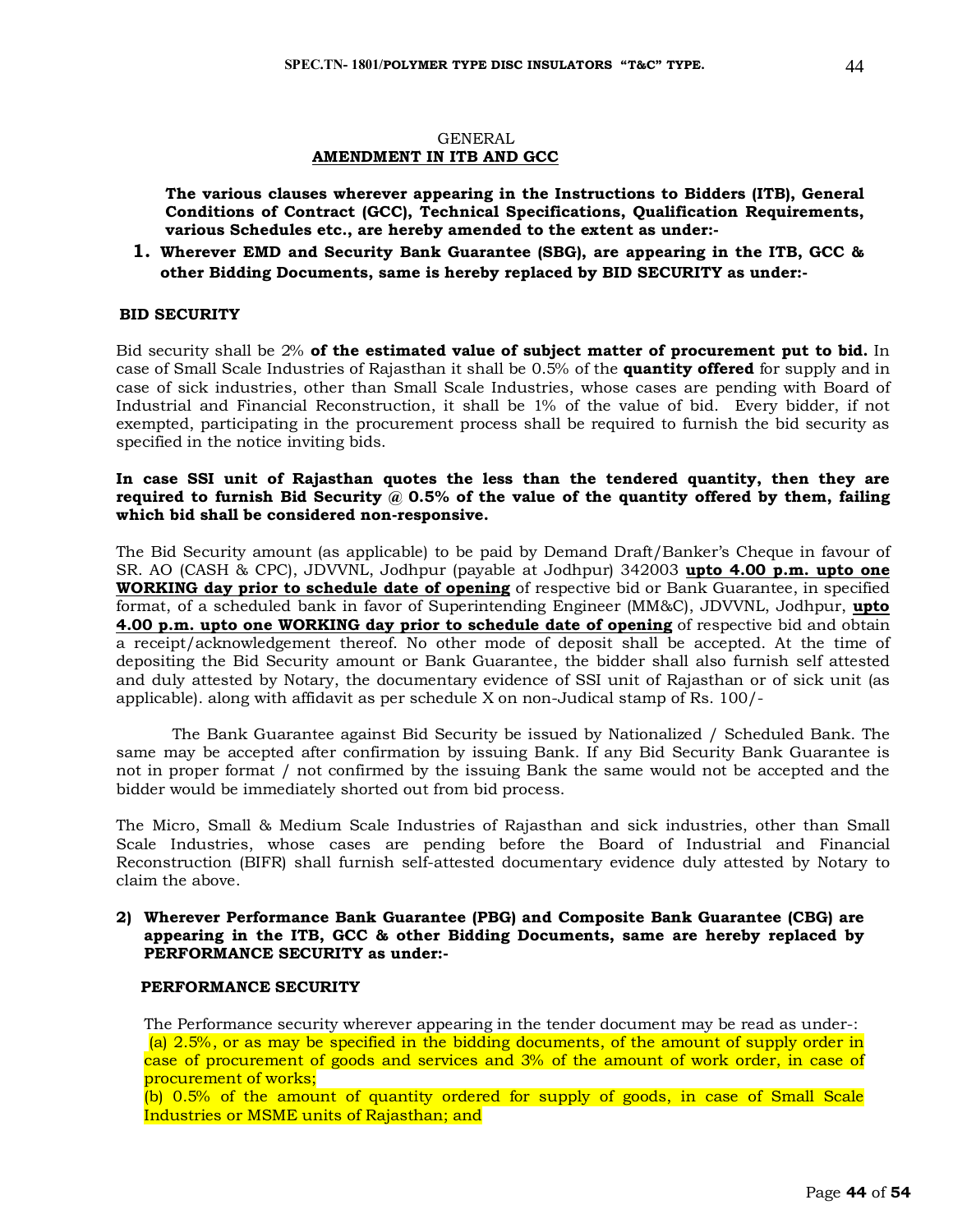(c) 1% of the amount of supply order, in case of sick industries, other than Small Scale Industries, whose cases are pending before the Board of Industrial and Financial Reconstruction (BIFR); and

In case of successful bidder, the amount of bid security may be adjusted in arriving at the amount of the performance security, or refunded if the successful bidder furnishes the full amount of performance security.

 Performance security shall be solicited from all successful bidders except the department's of the State Government and undertakings, corporations, autonomous bodies, registered societies, cooperative societies which are owned or controlled or managed by the State Government and undertakings of the Central Government. However, a performance security declaration shall be taken from them. The State Government may relax the provision of performance security in particular procurement or any class of procurement.

#### **3) VENDOR REGISTRATION**

**The relaxation/exemption given to the registered vendors of the Nigam in respect of EMD/SBG, wherever appearing in the ITB, GCC & other Bidding documents, are hereby WITHDRAWN.** 

**4) The indirect taxes i.e. Excise Duty, Service Tax, VAT/CST, Entry Tax etc. mentioned in G.C.C., may now be read as G.S.T.** 

#### **5) The following amendment is hereby made in GCC Clause No. 1.43 (Due Date of Payment):**

Payment shall be due and payable by the purchaser in accordance with the provision of the contract within a reasonable period from the date of receipt of each invoice by the contractor / supplier duly supported by a certificate of the Engineer. The purchaser will take all possible effort to make payment to the contractor / supplier generally on **45th day** after receipt of duly verified challans / receipts / bill in the office of paying authority {Sr. Accounts Officer (Cash & CPC) Jodhpur Discom, Jodhpur / Concerned Circle Accounts Officer} and completion of contractual formalities. But in case of delay in payment the purchaser shall not be liable to pay any interest on the outstanding amount to the contractor / supplier.

6) The GST will be charge extra at the prevailing rate on all the settlement fees as applicable and amended time to time.

#### **7) APPEAL**:

i. If any Bidder or prospective bidder is aggrieved that any decision, action or omission of the procuring entity is in contravention to the provisions of this Act or the rules or guidelines issued there under, he may file 1st & 2nd appeal under section 38 of RTPP Act-2012 to the following appeal authorities **within a period of ten days from the date of such decision or action, omission, as the case may be, clearly giving the specific ground or grounds on which he feels aggrieved:** 

| Sr.No | Type of Appeal | Name & Designation of appellate authority  |
|-------|----------------|--------------------------------------------|
|       | First appeal   | Chairman, Discoms                          |
|       | Second appeal  | Energy Department, Government of Rajasthan |

ii) The form of appeal shall be as per Rule 83 of RTPP Rules, 2013 and memorandum of appeal shall be filled as per form-1 as prescribed under RTPP Rules, 2013.

Fee for appeal: - Subject to rule 84 of the RTTP Rule 2013 the fee shall be as under:-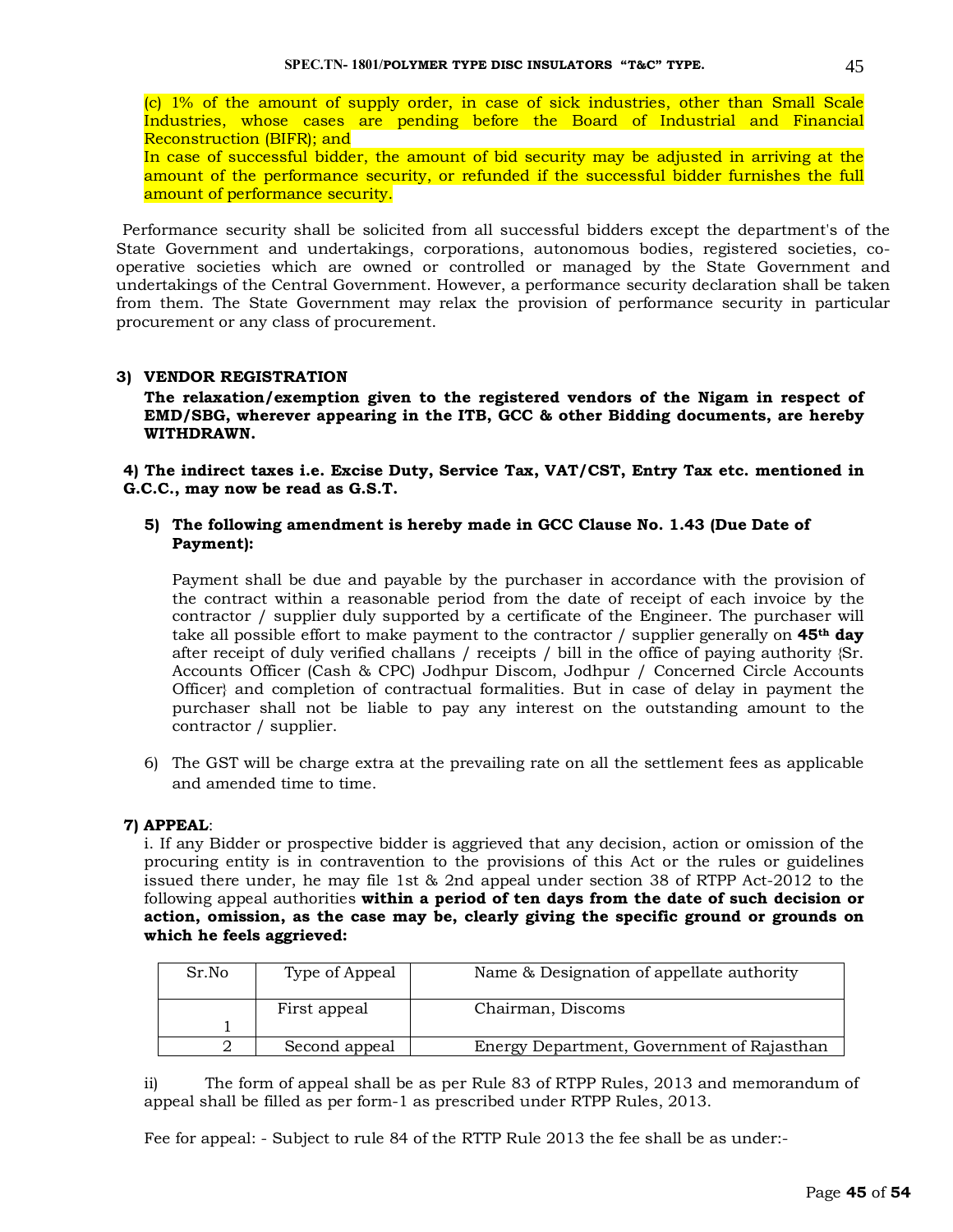a. For First Appeal:- Rs. 2,500/- (Rupees Two Thousand Five Hundred Only)+GST. b. For Second Appeal:- Rs. 10,000/- (Rupees Ten Thousand Only)+GST.

iii) It is further intimated that the fee shall be paid in the form of Demand Draft of Bankers Cheque of a Scheduled Bank payable in the name of Sr. Accounts Officer (Cash & CPC), JdVVNL, Jodhpur.

iv) Provided that after the declaration of a Bidder as successful the appeal may be filed only by a Bidder who has participated in procurement proceedings:

v) Provided further that in case a Procuring Entity evaluates the Technical Bids before the opening of the Financial Bids, an appeal related to the matter of Financial Bids may be filed only by a Bidder whose Technical Bid is found to be acceptable.

vi) The officer to whom an appeal is filed under para (1) shall deal with the appeal as expeditiously as possible and shall endeavour to dispose it of within thirty days from the date of the appeal.

vii) If the officer designated under para (1) fails to dispose of the appeal filed within the period specified in para (2), or if the Bidder or prospective bidder or the Procuring Entity is aggrieved by the order passed by the First Appellate Authority, the Bidder or prospective bidder or the Procuring Entity, as the case may be, may file a second appeal to Second Appellate Authority specified in the Bidding Document in this behalf within fifteen days from the expiry of the period specified in para (2) or of the date of receipt of the order passed by the First Appellate Authority, as the case may be.

8) Bidder is required to furnish a Declaration as per Appendix-B, on Rajasthan Non-Judicial Stamp Paper of Rs. 100/ (excluding surcharge on Stamp Paper, as per rules)."

**9)** In case the terms & conditions mentioned in PO, ITB & GCC are modified/differ from RTPP Act, then RTPP Act shall supersede.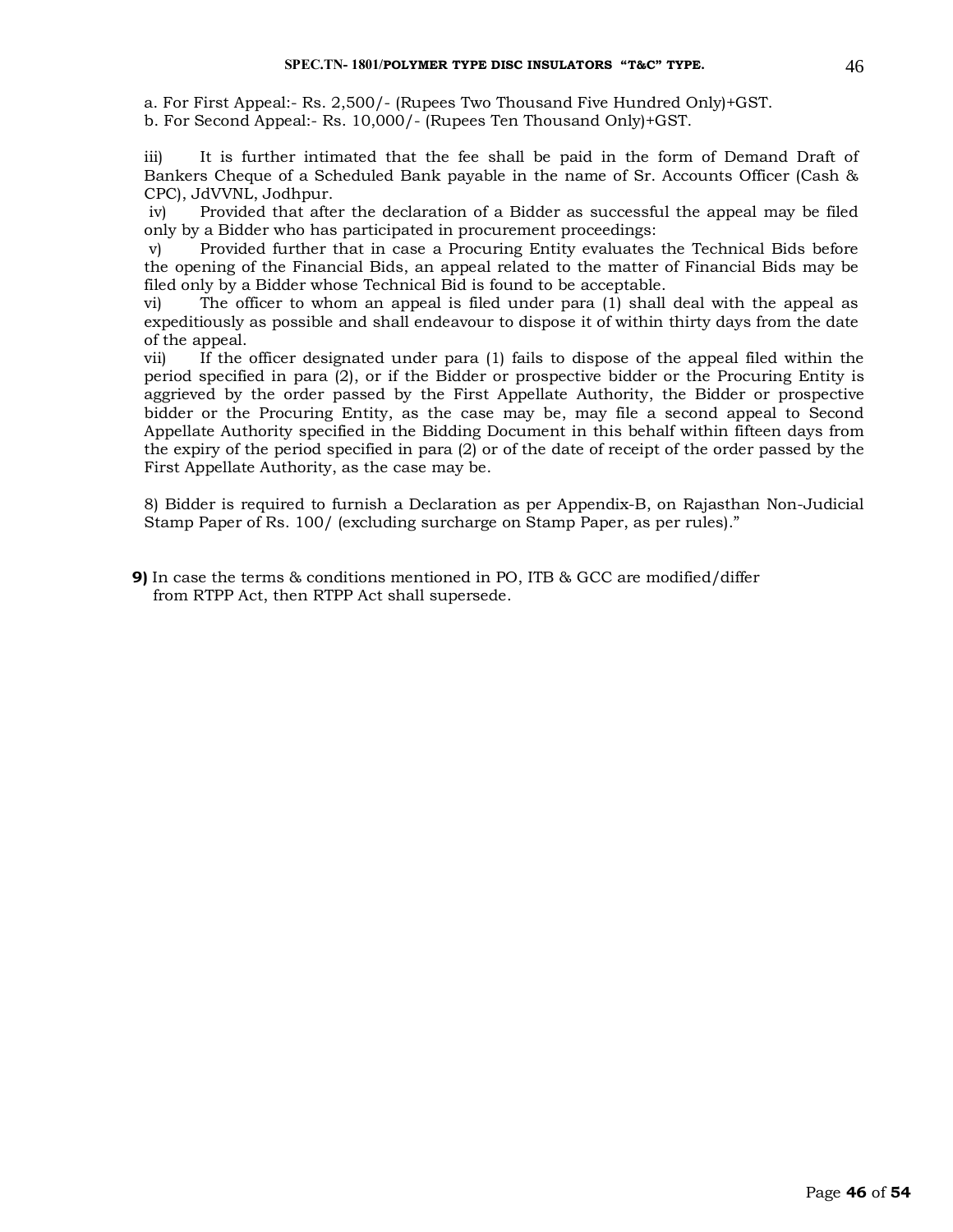**Addendum in the provision of Instruction to bidder (ITB) in the clause No. 1.12.2 for quantity allocation as per award criteria of purchase manual in accordance to the clause no. 74 of RTPP rules:**

#### **1.12.2(A) for quantity allocation**

#### **(i) Trial order under Para No. 22.17 (a) & (b) of purchase manual**

(a) Any bidder located within or outside the state of Rajasthan has participated for the first time in a particular Discom & meeting minimum qualification requirement and has supplied the tendered material/or of higher rating in other utility shall be treated as an old supplier. Rajasthan's firms although supplied in past but not meeting minimum quantity supplied criterion including altogether new units which have not supplied any quantity but having adequate & required manufacturing and testing facility and technical know-how of the tendered material shall be considered as new firms and would be eligible for trial order only. In case of supply made to the licensed power utility out side India, the C.A. certificate furnished by firm shall be considered.

**Note: -** The material supplied and accepted for same/higher rating for turnkey project(s) to a licensed power utility/Govt. shall be considered for the purpose of evaluating criteria. The certificate given by C.A. shall indicate above quantity separately.

(b) (i) The trial order for a particular item shall not generally exceed 10 % of the total quantity considered for placement of order. This ceiling may, however, be relaxed by the corporate level purchase committee up to the extent of 30 %, to take the advantage of lower price where situation of differential prices offering is arising.

(ii) The capacity & capability assessment of a bidder located outside state of Rajasthan who otherwise qualifies but is participating for the first time shall not be carried out. Similarly, For the tendered item(s) where the valid BIS license is an essential qualification requirement and the bidder possesses the valid BIS but new to the utility. The capacity/capability assessment of such a bidder shall also not be carried out.

#### **(iii)Award criteria under Para No. 10.2 (iii) of purchase manual**

(a) In case of distribution transformers of rating 40 KVA and below, LT cables & conductors and fabricated steel items, order quantity may be distributed in the following manner: -

 **20% to L1 15% to L2 10% to L3 05% to L4**

50% to be distributed equally among other firms subject to the condition that not more than 5% of the quantity to be purchased will be allotted to any one of such firms. The balance, if any will be distributed in the same proportion as indicated above among the first four firms.

(b) In case of other items except poles, order quantity may be distributed in the following manner:

**40% to L1**

**20% to L2 10% to L3 06% to L4**

The balance quantity may be equally distributed among other firms subject to the condition that not more than 4% of the quantity to be purchased will be allotted to any such firm. The balance, if any, will be distributed in the same proportion as indicted above the first four firms.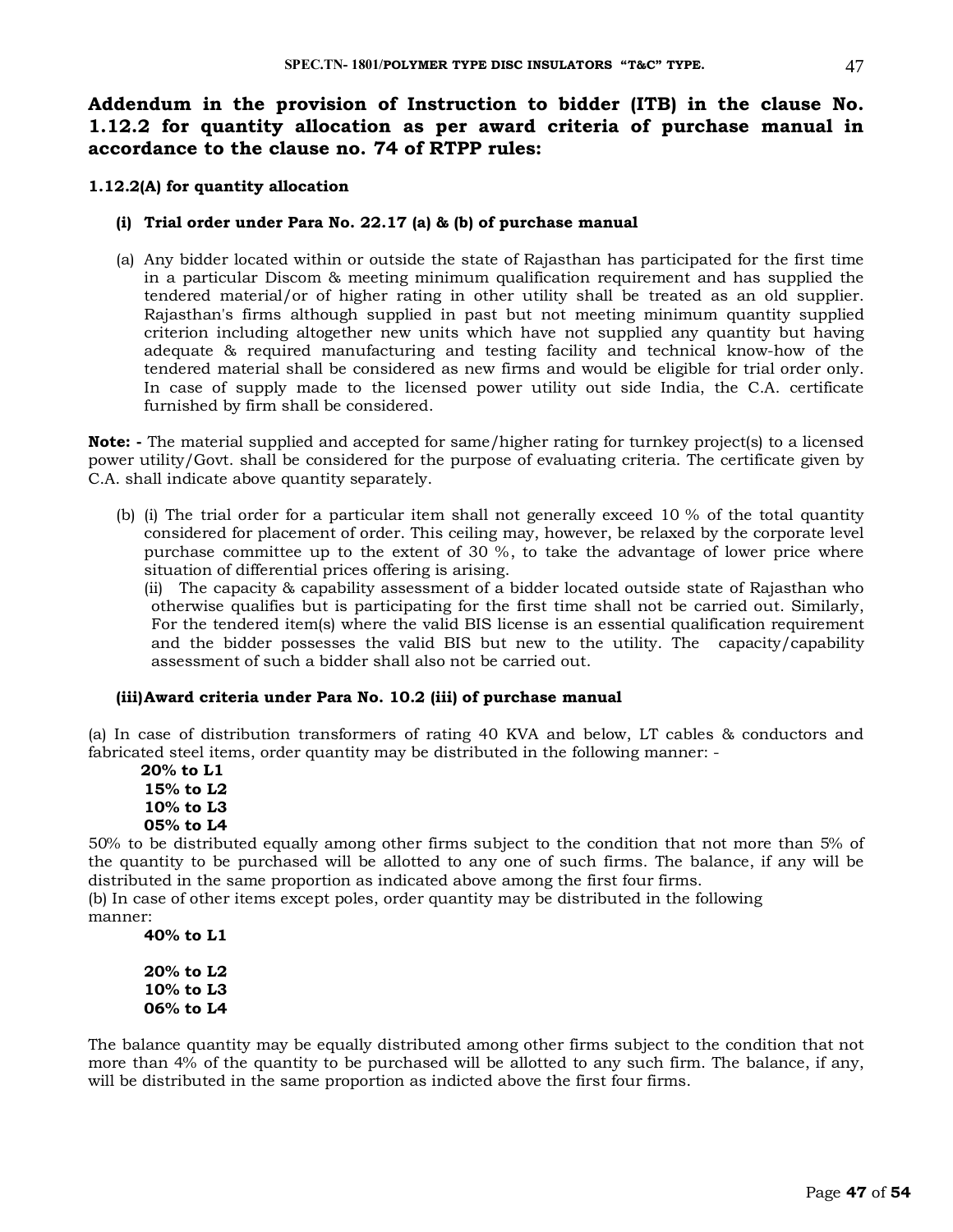(c) In case of poles, the order may be awarded on the basis of landed cost (material and transportation taken together). The allocation of quantity location/destination wise may be made among the eligible firms in equal proportion as far as possible.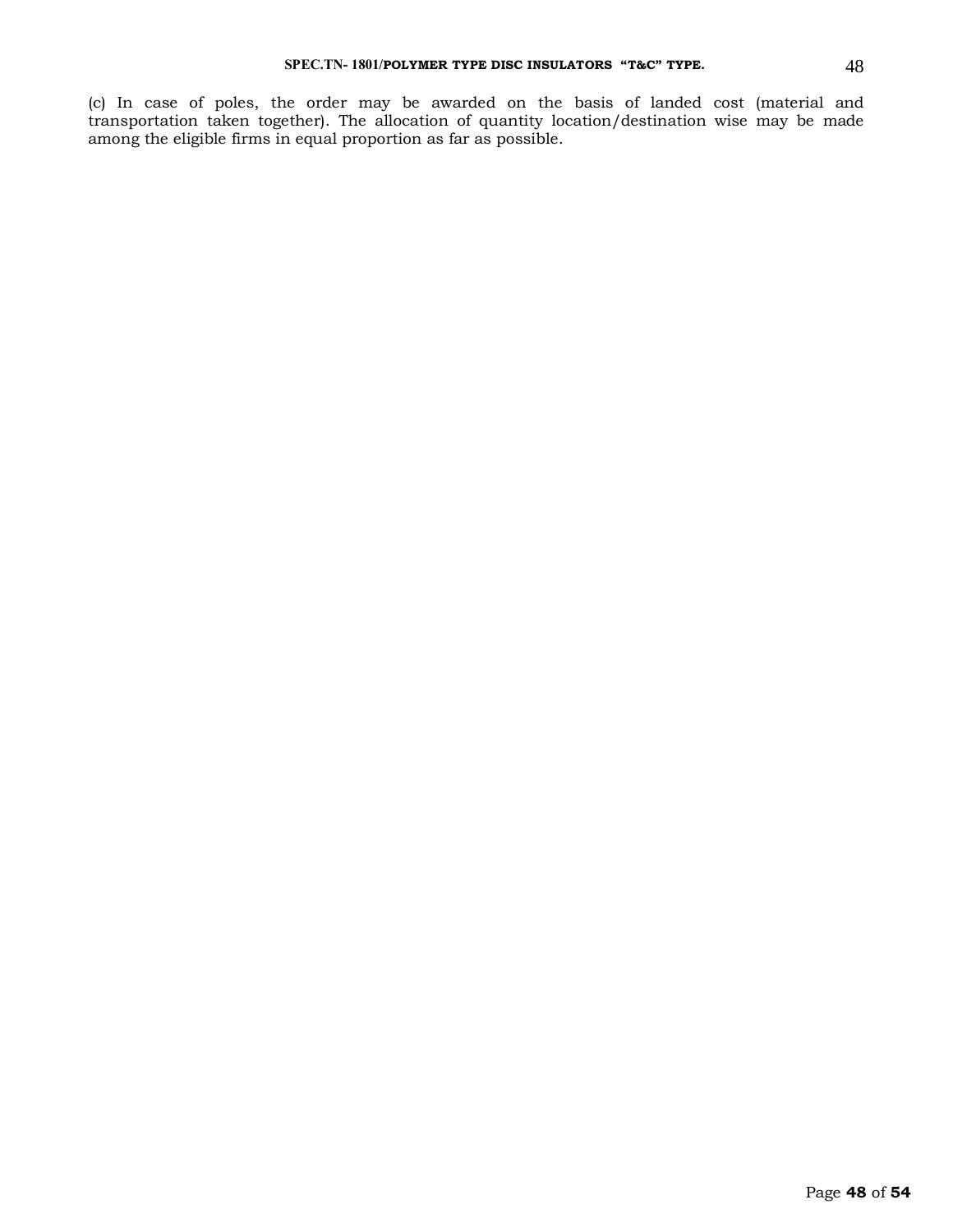#### **APPENDIX-A**

Bank Guarantee No. \_\_\_\_\_\_\_. Security Amount :  $\qquad \qquad$ . Issued on dated : \_\_\_\_\_\_\_\_. Valid upto : \_\_\_\_\_\_\_. Claim upto / Grace period: \_\_\_\_\_\_\_\_.

#### **PERFORMA OF BANK GUARANTEE FOR BID SECURITY**

(Bank Guarantee in lieu of bid Security on non-judicial Stamp Paper of Rajasthan State of 0.25% of the B.G. value or Rs.25,000/-, whichever is less)

To,

The Superintending Engineer (MM&C), Jodhpur Vidyut Vitaran Nigam Limited, Jodhpur.

- 1. Whereas \_\_\_\_\_\_\_\_\_\_\_\_\_\_\_\_\_ (name of the Bidder) (hereinafter called "the Bidder") has submitted its bid dated \_\_\_\_\_ (date of submission of bid) for \_\_\_\_\_\_\_\_ (name of contract/ name of the material with Bid no. / TN No. ) (hereinafter called 'the Bid").
- 2. KNOW ALL PEOPLE by these presents that WE \_\_\_\_\_\_\_\_\_\_\_\_ (name and address of branch of Bank ) of \_\_\_\_\_\_\_\_\_\_ (name of country), having our registered office at \_\_\_\_\_\_\_\_\_ (addresses of bank) (hereinafter called 'the Bank"), are bound unto \_\_\_\_\_\_\_\_\_\_\_\_\_\_\_ (name of Purchaser) (hereinafter called "the Purchaser") in the sum of Rs. \*\_\_\_\_\_\_\_\_\_\_\_\_ for which payment well and truly to be made to the said Purchaser, the Bank binds itself, its successors, and assigns by these presents sealed with the Common Seal of the said Bank this \_\_\_\_\_\_\_ day of \_\_\_\_\_\_ 20\_\_\_\_.
- 3. THE CONDITIONS of this obligation are :
	- i. If the bidder withdraws its Bid during the period of bid validity specified by the Bidder in the Bid Form; or
	- ii. If the bidder refuses to accept the correction of error in his Bid; or
	- iii. If the bidder, having been notified of the acceptance of its Bid by the purchaser during the period of bid validity:
	- a. Fails or refuses to execute the Contract Agreement within the time specified in purchase / work order, if required, or
	- b. Fails or refuses to furnish the performance security within the time specified in purchase / work order in accordance with the GCC, or
	- c. Fails to commence supply of goods or services or execute work as per purchase / work order within time specified.
	- iv. If the bidder breaches any provision of the Code of integrity specified in the RTPP Act and Chapter VI of the RTPP Rules.
- 4. We undertake unconditionally and irrevocably to guarantee as primary obligator and not as surety merely to pay to the purchaser a sum of Rs. \_\_\_\_\_\_\_\_\_\_\_ (in words Rs. \_\_\_\_\_\_\_\_\_\_\_\_\_\_\_\_\_\_\_\_\_\_\_\_\_\_\_\_\_\_\_\_\_\_\_\_\_\_) upon receipt of its first written demand, without the purchaser having to substantiate its demand, provided that in its demand the Purchaser will note that the amount claimed by it is due to it owing to the occurrence of one or all of the above three conditions specifying the occurred condition or conditions.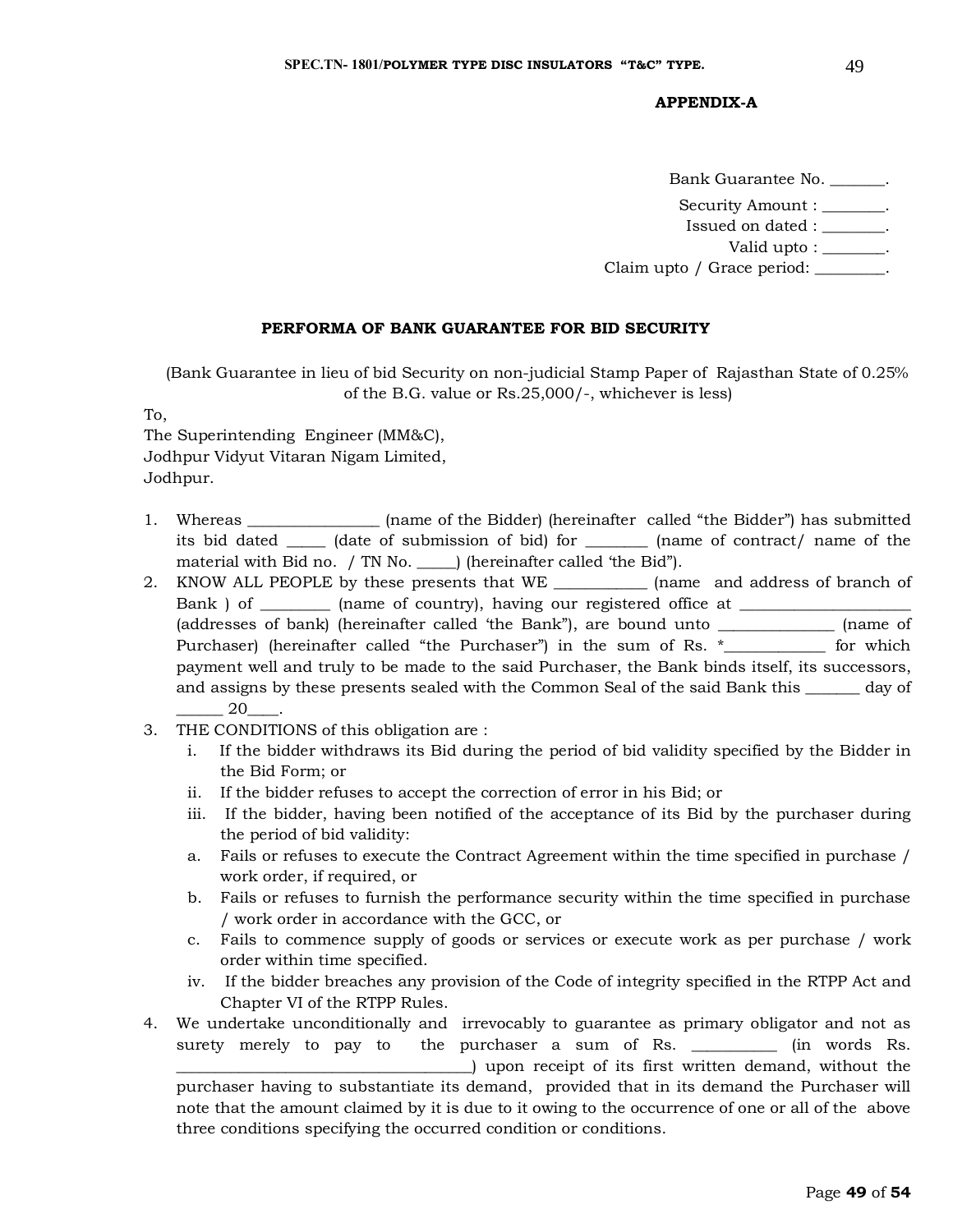- 5. The decision of the Superintending Engineer (MM&C), Jodhpur Vidyut Vitaran Nigam Limited, Jodhpur shall be final whether breach has been committed on the right to demand the amount of guarantee from us which has accrued to the purchaser.
- 6. This guarantee shall not cease or determine, if the purchaser grants time or indulgence or vary the terms of the contract with the Contractor or without our consent or knowledge.
- 7. The guarantee herein contained shall not be affected by any change in the constitution of the Contractor.
- 8. We \_\_\_\_\_\_\_\_\_\_(Bank Name) further undertake not to revoke this guarantee during its currency except with the previous consent of the Superintending Engineer (MM&C), Jodhpur Vidyut Vitran Nigam Limited, Jodhpur.
- 9. All disputes arising under the said guarantee between the Bank and the Nigam or between the Contractor and the Nigam pertaining to the guarantee, shall be subject to the jurisdiction of the Courts in Jodhpur, Rajasthan alone.
- 10. This guarantee will remain in force up to and including one hundred eighty (180) days after the date of the opening of bids, i.e. upto \_\_\_\_\_\_\_\_, with a further grace period of Ninety (90) days and any demand in respect thereof should reach the Bank not later than the above date.

Yours faithfully, Bankers (EXECUTANT) Signed by the above named Bank in presence of : (signature with full Name and Address)

Witness :

.

1. \_\_\_\_\_\_\_\_\_\_\_\_\_\_.  $2.$ 

Attested by Notary Public, First Class Magistrate or directly confirmed by the executing Bank.

\* The Bidder should insert the amount of the guarantee in words and figures denominated in the currency of bid.

**Note** : In case the bid is submitted by a Joint Venture, the Bid Bank guarantee shall be in the name of Lead partner or in the name of joint venture partners submitting the Bid covering all the partners of the joint venture.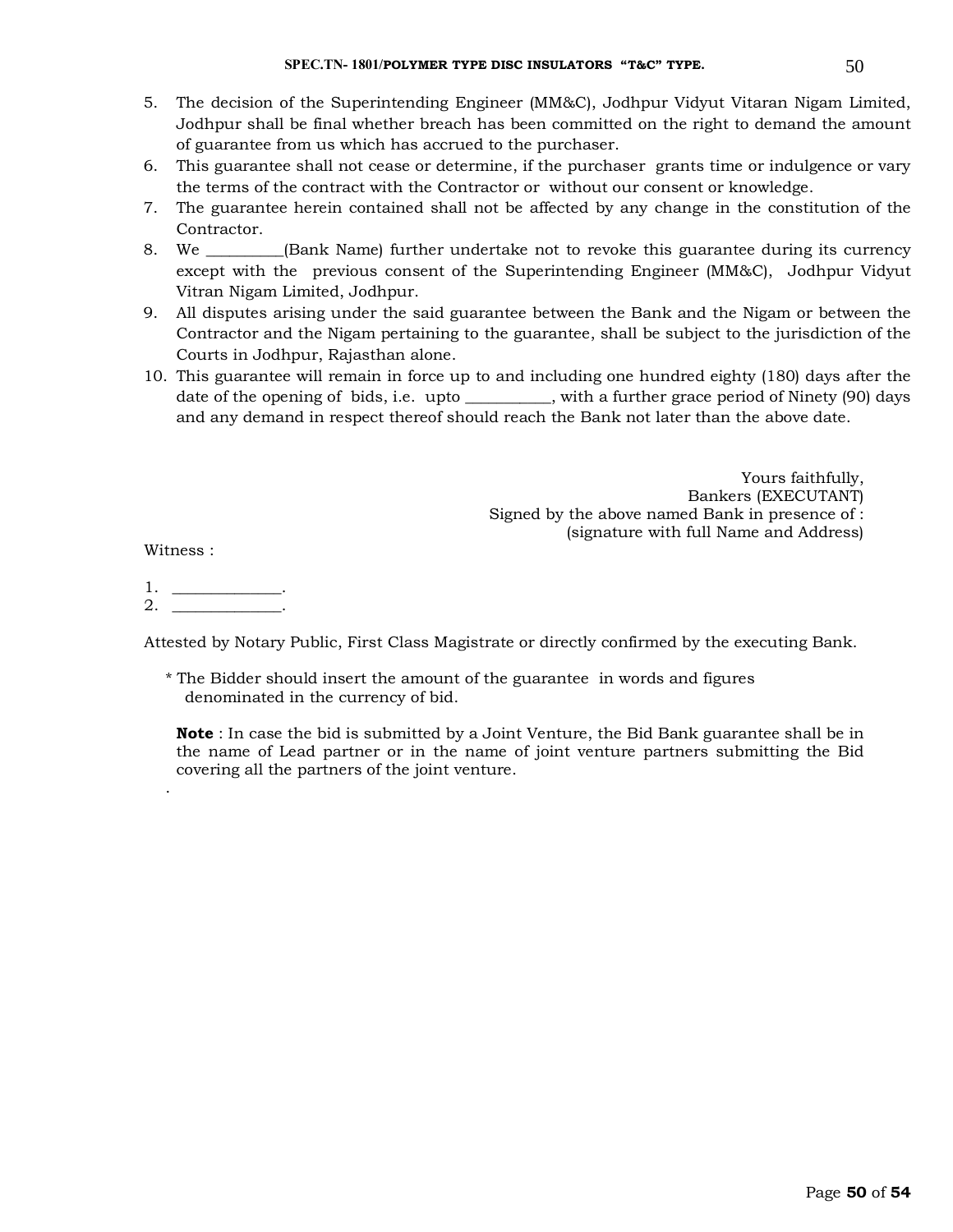#### **APPENDIX-B**

#### **Declaration by the Bidder**

#### **(On Rajasthan Non-Judicial Stamp Paper worth Rs.100/± Surcharge as per rules)**

In relation to our bid submitted to \_\_\_\_\_\_\_\_\_\_\_\_\_\_\_\_ for procurement of in response to their notice inviting bids under TN-

We hereby declare under section 7 and 11 of Rajasthan Transparency in Public Procurement Act, 2012, that : -

- **1.** I/We possess the necessary professional, technical, financial and managerial resources and competence required by the bidding document issued by the procuring entity.
- **2.** I/We have fulfilled my/ our obligation to pay such of the taxes payable to the Union and the State Government or any local authority as specified in the bidding document.
- **3.** I/We are not insolvent, in receivership, bankrupt or being wound up, not have my/ our affairs administered by a court or a judicial officer, not have my/ our business activities suspended not blacklisted by any utility/ Govt. agency, not have a conflict of interest and not the subject of legal proceeding for any of the foregoing reasons.
- **4.** I/We further undertake that I/We have not been debarred under the provisions of Section 46 of RTPP ACT, and Rules as mentioned hereunder by any procurement entity/ Govt. agency:
	- a) We are not convicted of an offence under the prevention of corruption Act, 1988 (Central Act No, 49 of 1988); or
	- b) We are not convicted of an offence under the Indian Penal Code, 1860 (Central Act No,45 of 1860) or any other law for the time being in force, for causing any loss of life or property or causing a threat to public health as part of execution of a public procurement contract; or
	- c) We have not breached the code of integrity prescribed in terms of Code of integrity.
- **5.** I/We do not have, and our directors and officers not have, been convicted of any criminal offence related to my/ our professional conduct or the making of false statements or misrepresentations as to my/ our qualifications to enter into a procurement contract within a period of three years preceding the commencement of this procurement process, or not have been otherwise disqualified pursuant to debarment proceedings.
- **6.** I/We do not have a conflict of interest as specified in the Rajasthan Transparency in Public Procurement Act, 2012, Rajasthan Transparency in Public Procurement Rules, 2013 and the bidding document, which materially affects fair competition.
- **7.** I/We have complied and shall continue to comply with the Code of Integrity as specified in the Rajasthan Transparency in Public Procurement Act 2012, Rajasthan Transparency in Public Procurement Rules, 2013, and this Bidding Document, till completion of all obligations under the Contract.

Date : Signature of bidder Place : Name : Name : Name : Name : Name : Name : Name : Name : Name : Name : Name : Name :  $\mathbb{R}^2$ Designation : Address :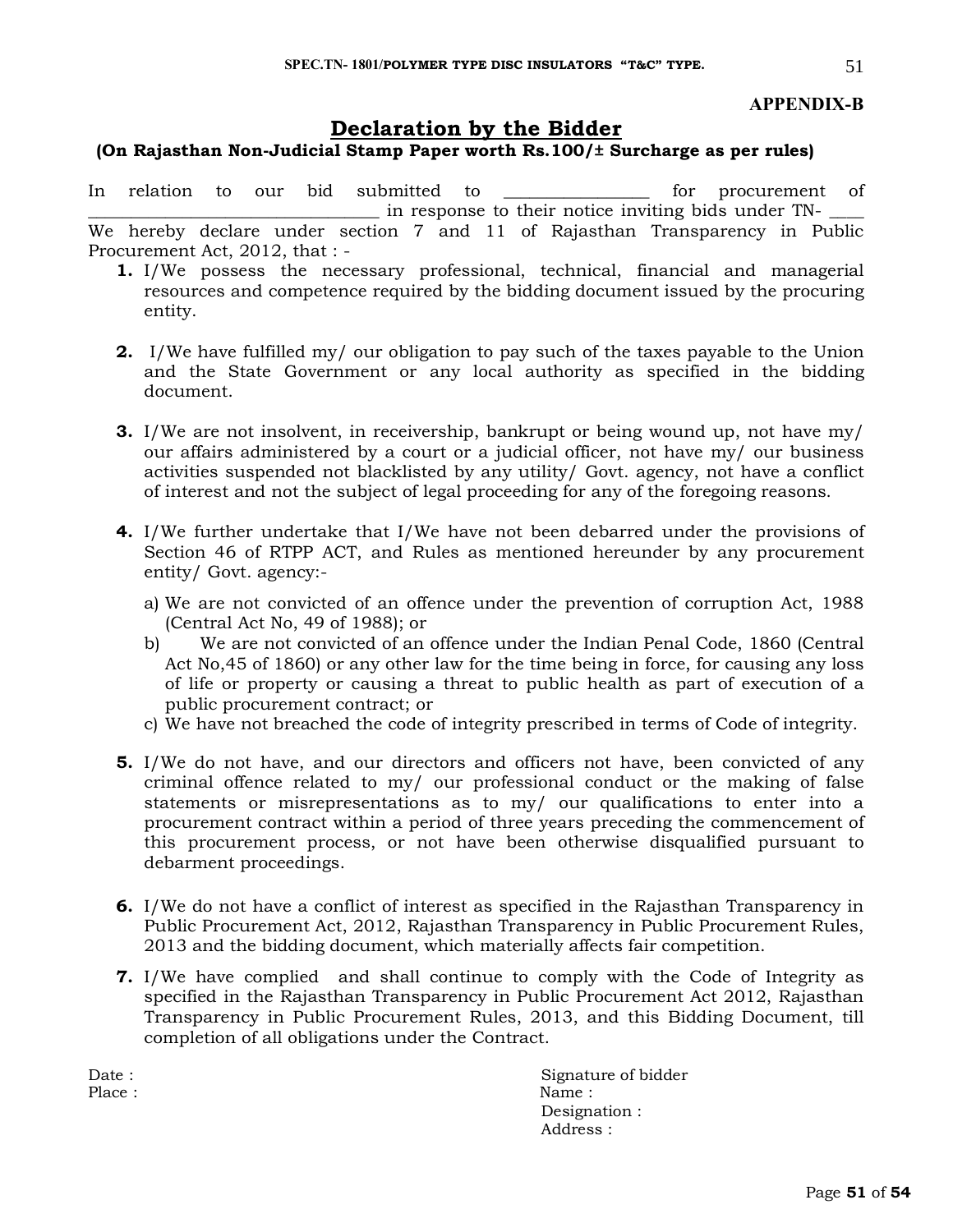#### **ANNEXURE-I**

#### **UNDERTAKING FOR CA CERTIFICATE (TO BE FURNISHED ON NON-JUDICIAL STAMP WORTH Rs.100/- & DULY NOTARIZED)**

I/WE UNDERTAKE THAT THE CA CERTIFICATE SUBMITTED AS PER THE REQUIREMENT OF PRE-QUALIFICATION REQUIREMENTS, FOR ADJUDGING THE PAST SUPPLIES ,UNDER THE SUBJECT TENDER, TN-\_**\_\_\_\_\_\_\_\_\_\_\_** , IS CORRECT AND I, UNDERSIGNED WILL BE SOLELY RESPONSIBLE FOR ANY DEVAITION/ DISCREPANCY/ IN-CORRECT INFORMATION , IF EVER NOTICED IN THE CA CERTIFICATE.

FURHER, IN CASE, IF ANY DEVAITION/DISCREPANCY/IN-CORRECT INFORMATION IS NOTICED IN THE CA CERTIFICATE FURNISHED WITH THE BID, AT ANY STAGE DURING PROCESSING/ CURRENCY OF TENDER, DISCOM CAN TAKE THE ACTION AGAINST THE FIRM  $M/s$ 

AS PER THE RULES & REGULATIONS.

 **(SIGNATURE)** NAME & DESIGNATION WITH SEAL OF THE BIDDER

52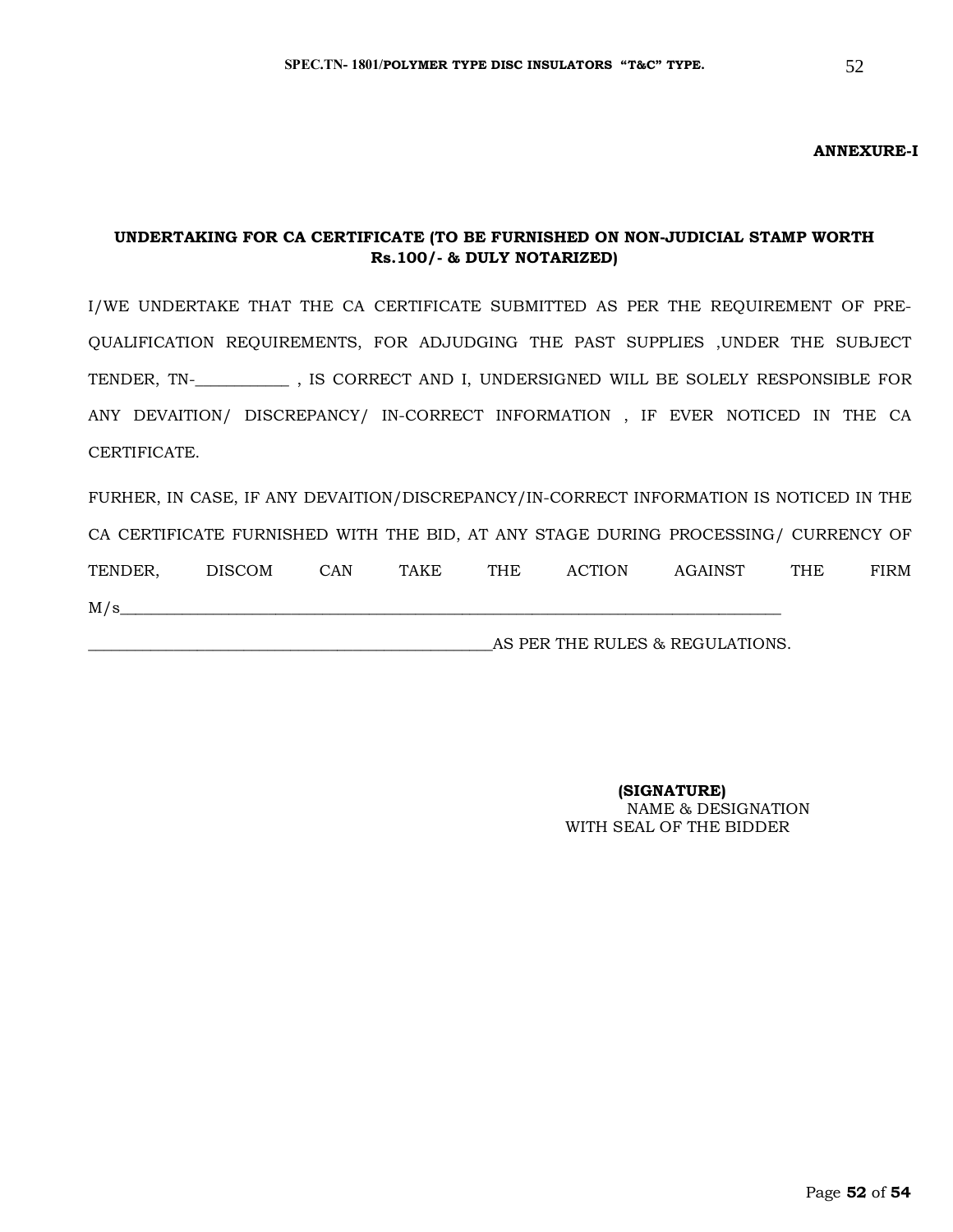#### **ANNEXURE-II**

#### **Bidders are requested to furnish following details:**

- **1. Name of Firm :**
- **2. Office Address :**
- **3. Work's Address :**
- **4. Email Address :**
- **5. Phone / Mobile No. :**
- **6. Fax No. :**
- **7. Name of Firm's representative :**
- **8. Contact No. of Firm's representative:**
- **9. GST IN:**
- **10. For releasing Payment through NEFT/RTGS provide following details :-**
	- **(i) Name of Account Holder:**
	- **(ii) Name of Bank & Branch Address:**
	- **iii) Account No. :**
	- **iv) IFSC Code:**

**11. Whether the firm has been black listed or business relation with the firm has been severed with AVVNL/ JdVVNL/ JVVNL under any Tender. If yes, provide the details.**

Page **53** of **54**